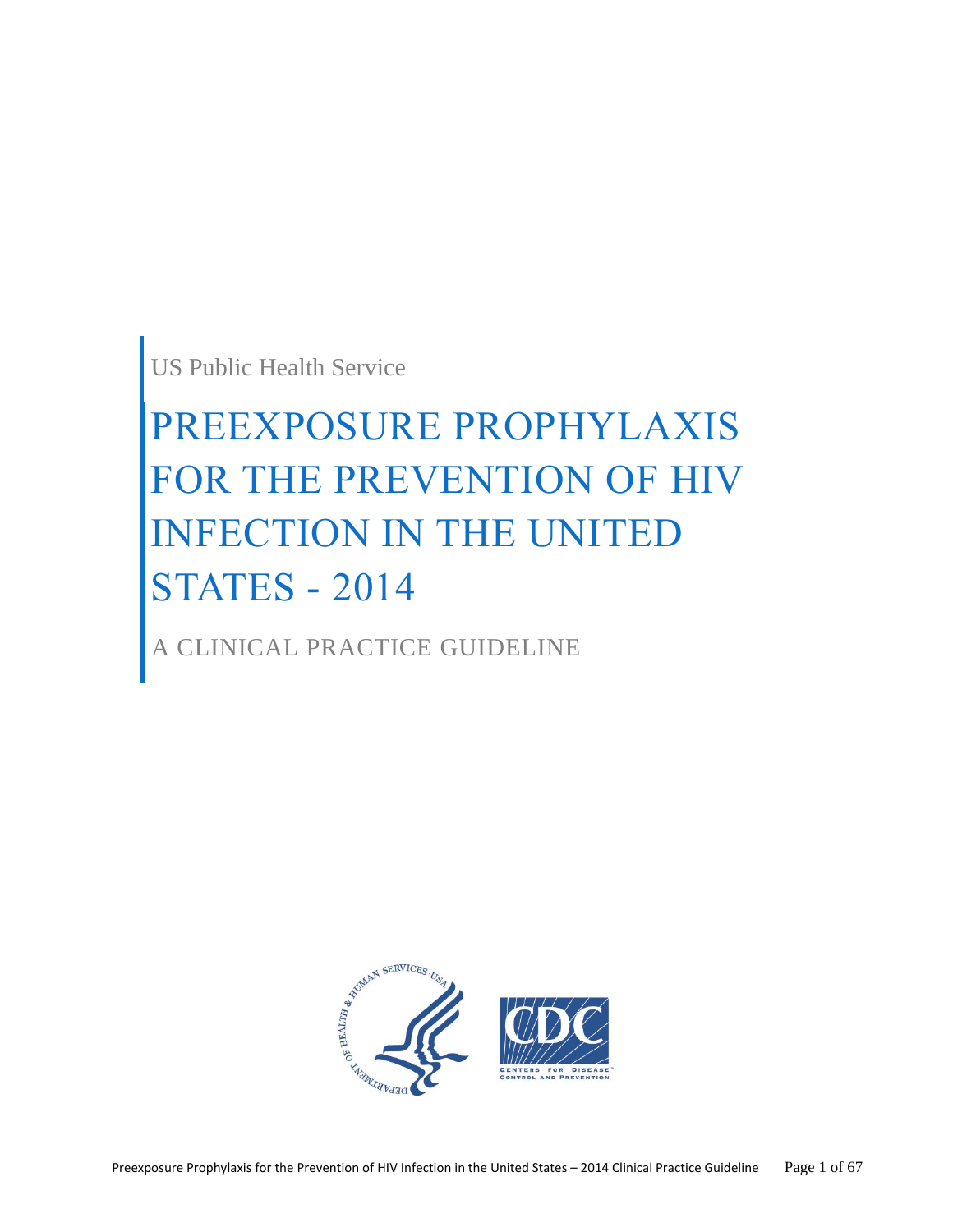# **Table of Contents**

| Published Trials of Antiretroviral Preexposure Prophylaxis Among Men Who Have Sex with      |
|---------------------------------------------------------------------------------------------|
|                                                                                             |
|                                                                                             |
| Published Trials of Antiretroviral Preexposure Prophylaxis Among Heterosexual Men and       |
|                                                                                             |
|                                                                                             |
|                                                                                             |
| Phase 2 Trial of Preexposure Prophylaxis with Tenofovir Among Women in Ghana, Cameroon, and |
|                                                                                             |
| Published Trial of Antiretroviral Preexposure Prophylaxis Among Injection Drug Users 19     |
|                                                                                             |
|                                                                                             |
|                                                                                             |
|                                                                                             |
|                                                                                             |
|                                                                                             |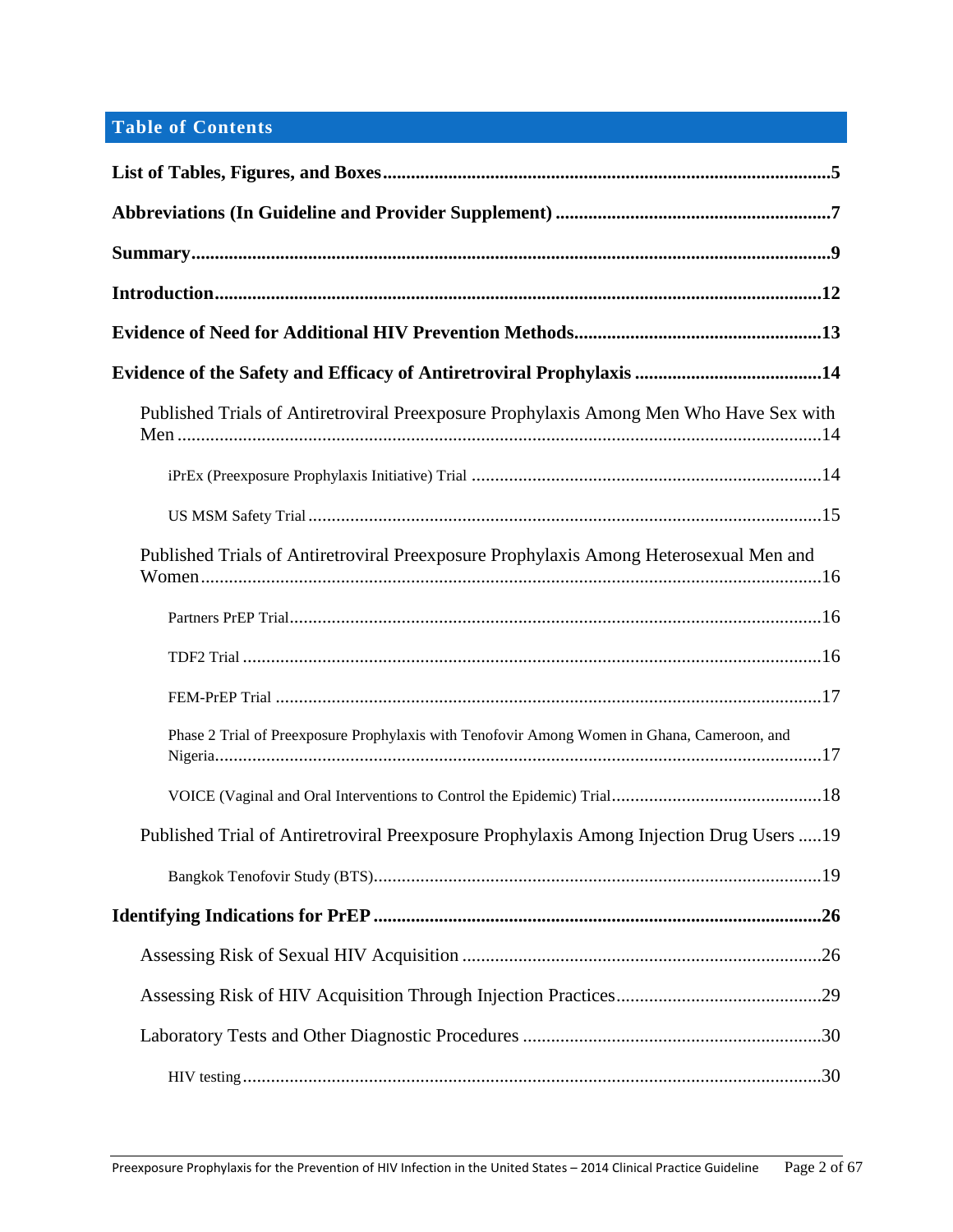| Women who become pregnant or breastfeed while taking PrEP medication40 |  |
|------------------------------------------------------------------------|--|
|                                                                        |  |
|                                                                        |  |
|                                                                        |  |
|                                                                        |  |
|                                                                        |  |
|                                                                        |  |
|                                                                        |  |
|                                                                        |  |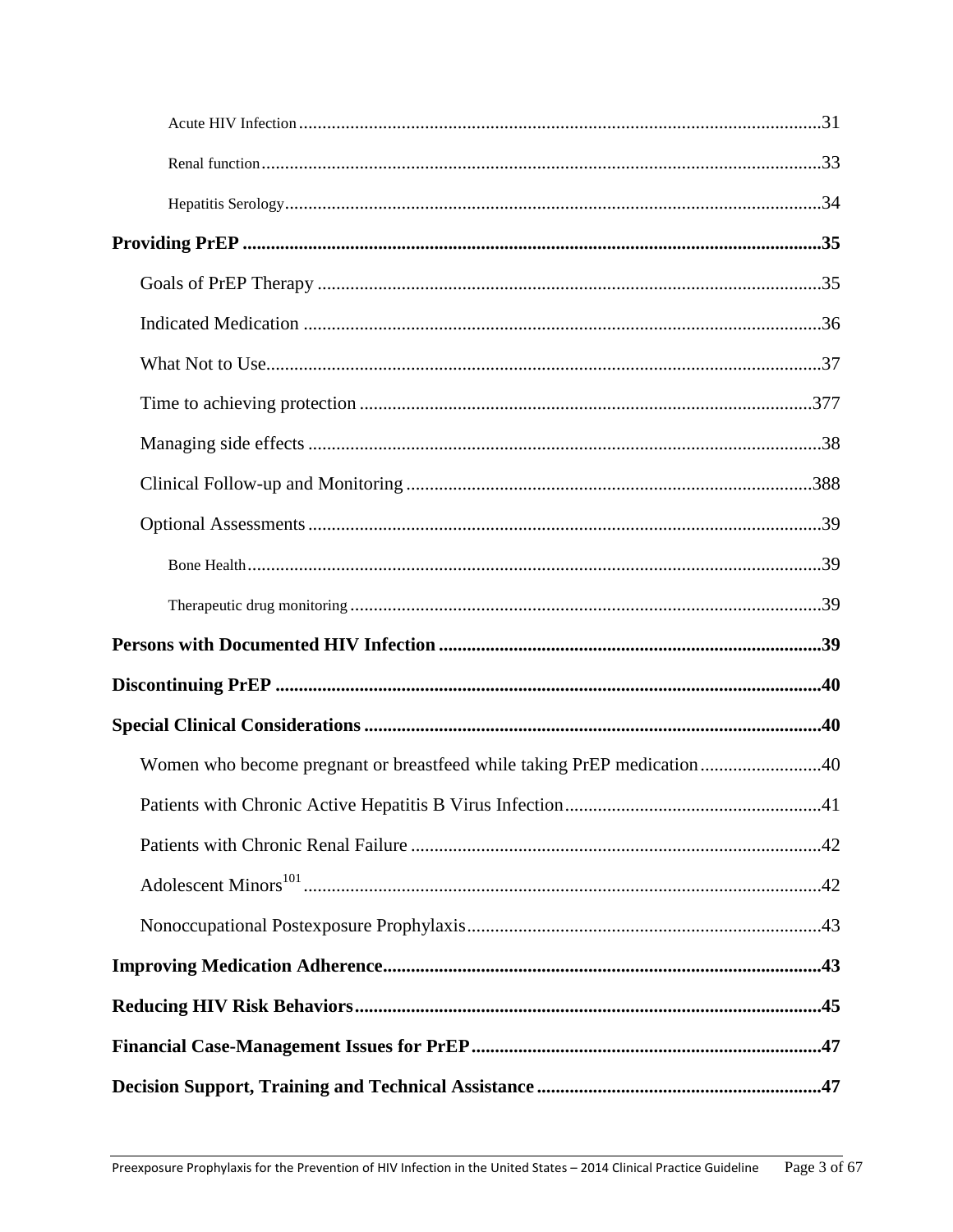| Appendix 2 Grading of Strength of Recommendations and Quality of Evidence52 |  |
|-----------------------------------------------------------------------------|--|
|                                                                             |  |
|                                                                             |  |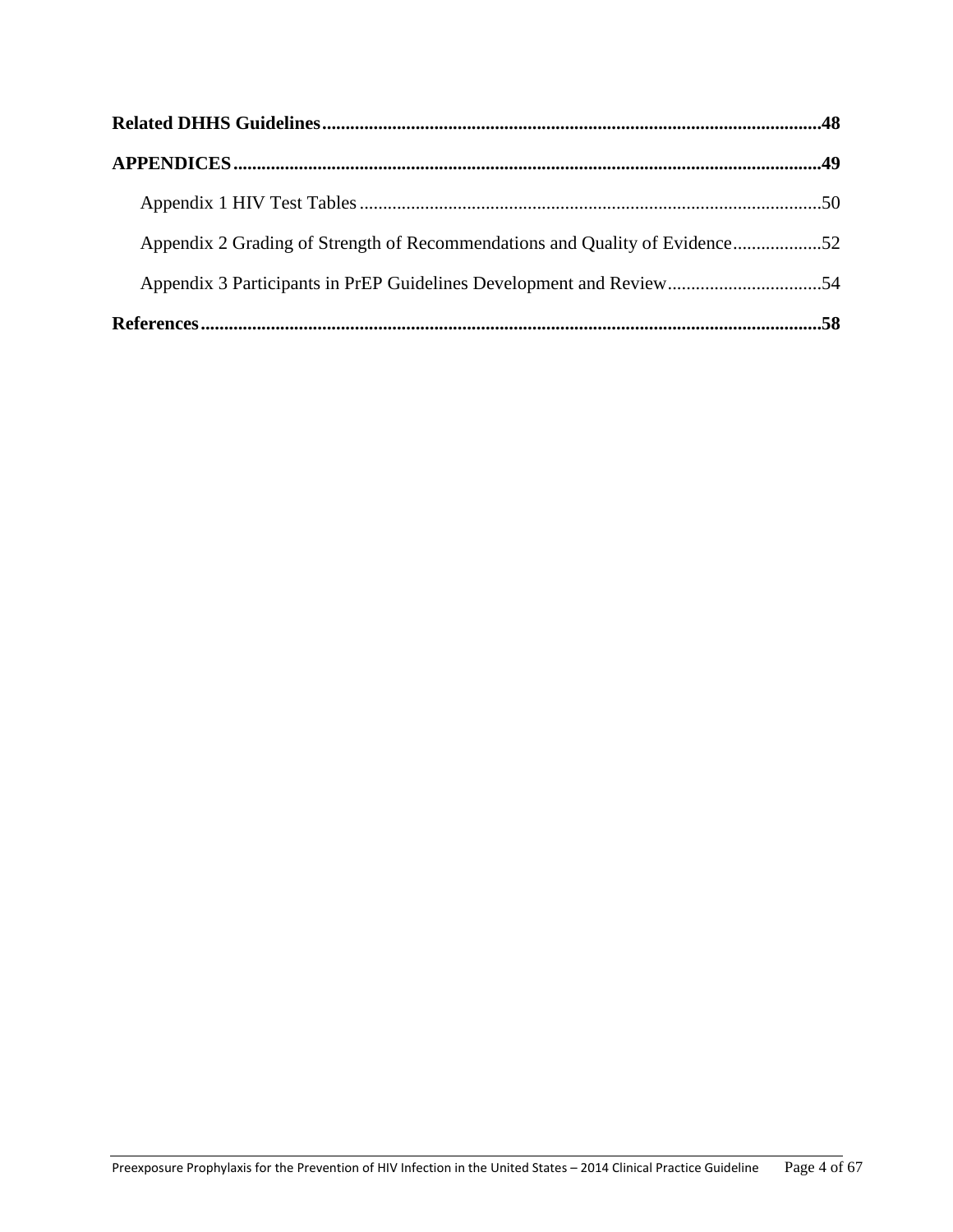<span id="page-4-0"></span>

| <b>List of Tables, Figures, and Boxes</b>                                                 |
|-------------------------------------------------------------------------------------------|
|                                                                                           |
| Table 2 PrEP Evidence Summary—GRADE Overall Evidence Quality 21                           |
|                                                                                           |
| Table 4 PrEP Evidence Summary—Measures of Efficacy by Medication Adherence 23             |
|                                                                                           |
|                                                                                           |
| Table 7 Clinical Signs and Symptoms of Acute (Primary) HIV Infection 32                   |
|                                                                                           |
|                                                                                           |
|                                                                                           |
| Table 11 HIV Testing-FDA-Approved Rapid Tests Used for Point-of-Care Testing or in        |
| Table 12 HIV Testing-FDA-Approved Diagnostic Laboratory Based HIV Tests (CLIA-            |
|                                                                                           |
|                                                                                           |
|                                                                                           |
| <b>Box A</b>                                                                              |
|                                                                                           |
| Box A2 Risk Behavior Assessment for Heterosexually Active Men and Women27                 |
|                                                                                           |
| <b>Box B</b>                                                                              |
|                                                                                           |
| Box B2 Recommended Indications for PrEP Use by Heterosexually Active Men and Women<br>.29 |
|                                                                                           |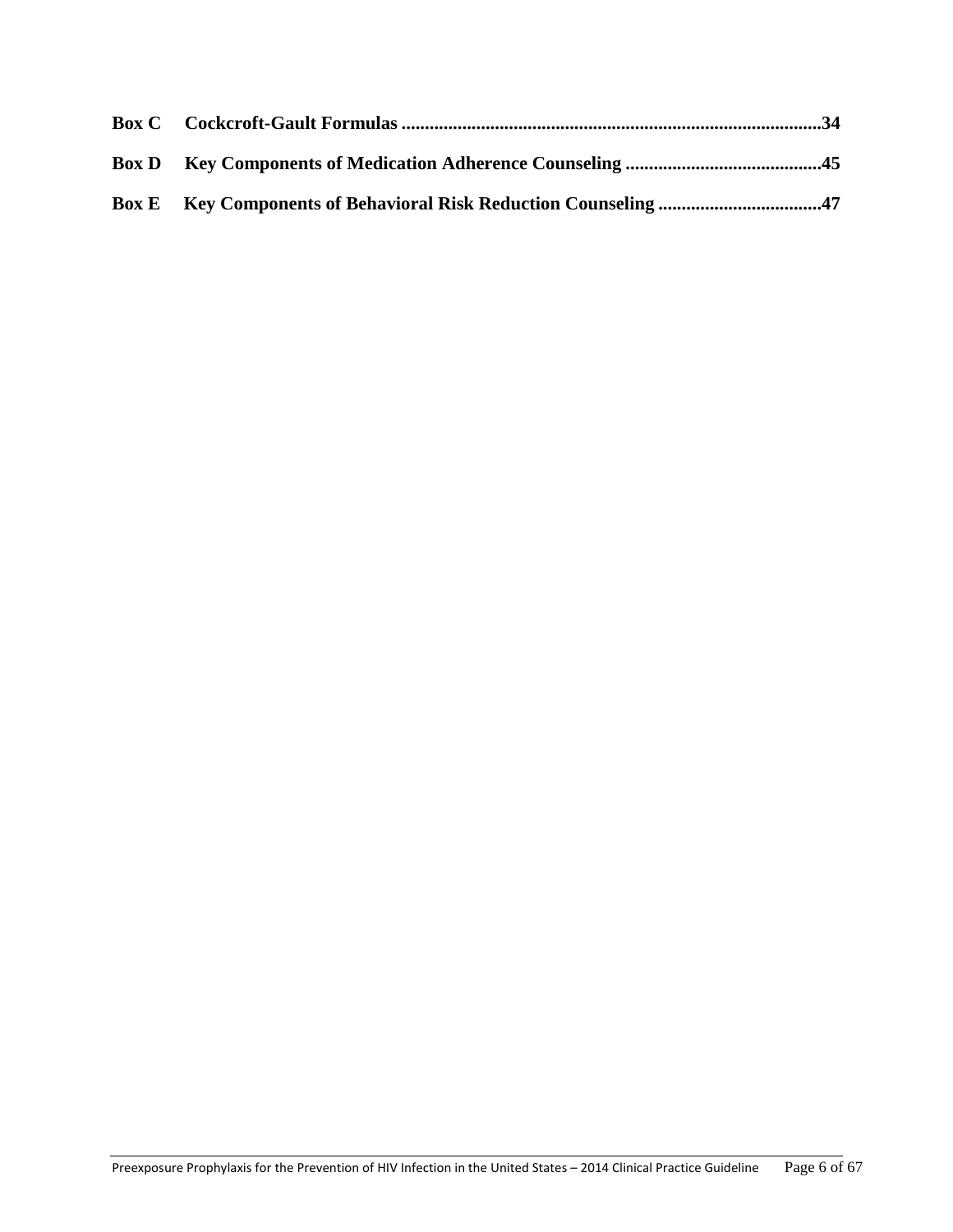<span id="page-6-0"></span>

|                | <b>Abbreviations (In Guideline and Provider Supplement)</b>           |
|----------------|-----------------------------------------------------------------------|
| <b>ACTG</b>    | <b>AIDS</b> Clinical Trials Group                                     |
| <b>AHRQ</b>    | Agency for Healthcare Research and Quality                            |
| <b>AIDS</b>    | acquired immunodeficiency syndrome                                    |
| <b>BMD</b>     | bone mineral density                                                  |
| <b>CDC</b>     | <b>Centers for Disease Control and Prevention</b>                     |
| <b>CPT</b>     | common procedural terminology                                         |
| <b>DEXA</b>    | dual-emission X-ray absorptiometry                                    |
| <b>DHAP</b>    | Division of HIV/AIDS Prevention, CDC                                  |
| <b>DHHS</b>    | Department of Health and Human Services                               |
| eCrCl          | estimated creatinine clearance rate (ml/min)                          |
| EIA            | enzyme-linked immunoassay                                             |
| <b>FDA</b>     | Food and Drug Administration                                          |
| <b>FHI</b>     | <b>Family Health International</b>                                    |
| <b>FTC</b>     | emtricitabine (trade name Emtriva)                                    |
| <b>GEM</b>     | <b>Guidelines Elements Model</b>                                      |
| <b>GLIA</b>    | GuideLine Implementability Appraisal                                  |
| <b>GRADE</b>   | Grading of Recommendations Assessment, Development and Evaluation     |
| <b>HBV</b>     | hepatitis B virus                                                     |
| <b>HCV</b>     | hepatitis C virus                                                     |
| <b>HIV</b>     | human immunodeficiency virus                                          |
| <b>HRSA</b>    | <b>Health Resources and Services Administration</b>                   |
| <b>ICD</b>     | <b>International Classification of Diseases</b>                       |
| <b>IDU</b>     | injection drug users (also called PWID)                               |
| <b>IFA</b>     | indirect immunofluorescence assay                                     |
| <b>IHS</b>     | <b>Indian Health Service</b>                                          |
| <b>MSM</b>     | men who have sex with men                                             |
| <b>MTN</b>     | Microbicide Trials Network                                            |
| <b>NCHHSTP</b> | National Center for HIV/AIDS, Viral Hepatitis, STD, and TB Prevention |
| <b>NGC</b>     | <b>National Guidelines Clearinghouse</b>                              |
| <b>NIAID</b>   | National Institute of Allergy and Infectious Diseases                 |
| <b>NIH</b>     | National Institutes of Health                                         |
| nPEP           | nonoccupational postexposure prophylaxis                              |
| <b>NSAID</b>   | non-steroidal anti-inflammatory drug                                  |
| <b>NQMC</b>    | <b>National Quality Measures Clearinghouse</b>                        |
| <b>OHAP</b>    | Office of HIV/AIDS Policy, DHHS                                       |
| <b>ONAP</b>    | <b>Office of National AIDS Policy</b>                                 |
| <b>ONDCP</b>   | Office of National Drug Control Policy                                |
| <b>OPA</b>     | Office of Population Affairs, DHHS                                    |
| <b>PCR</b>     | polymerase chain reaction                                             |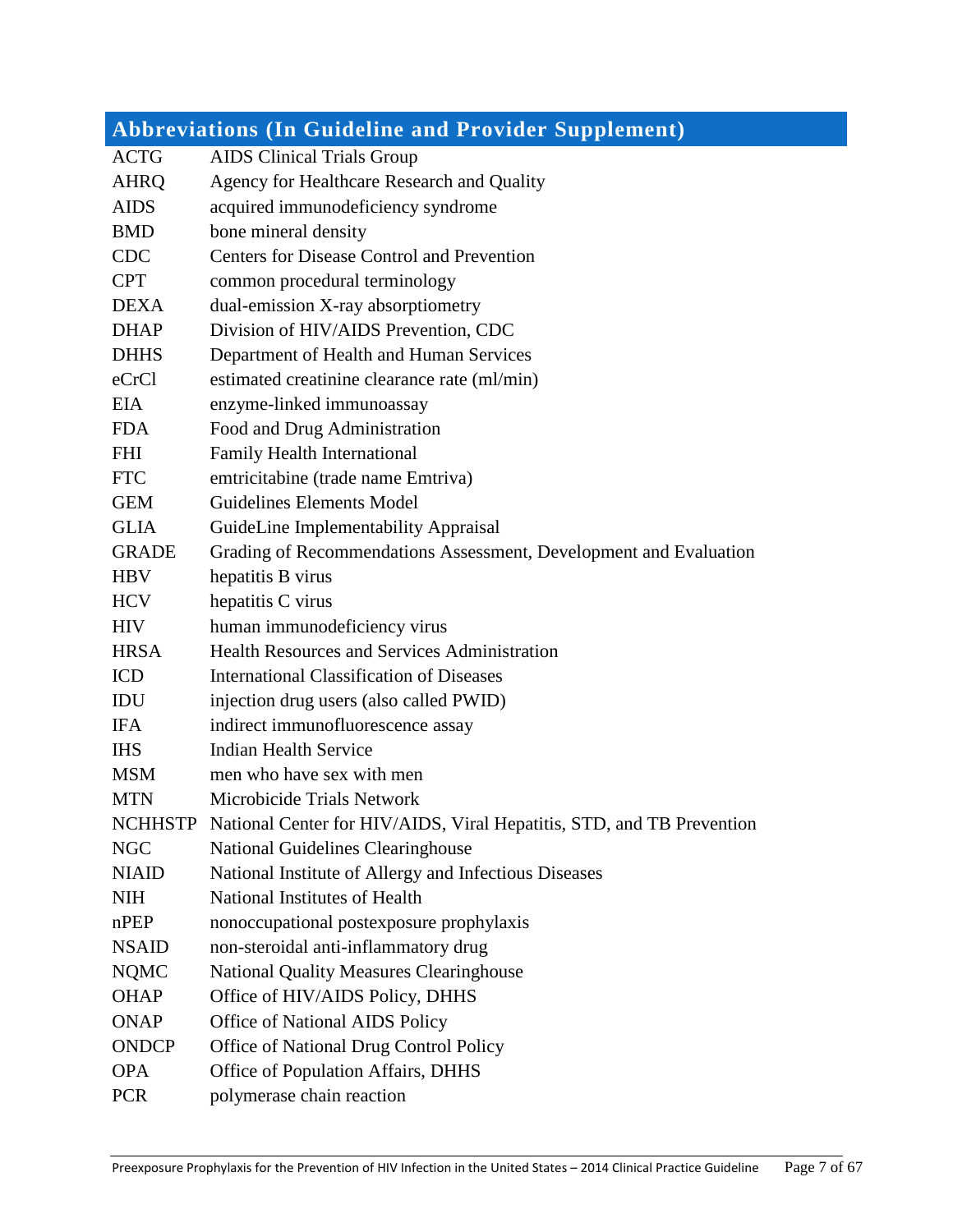| <b>PEP</b>    | postexposure prophylaxis                                         |
|---------------|------------------------------------------------------------------|
| <b>PHS</b>    | (U.S.) Public Health Service                                     |
| <b>PWID</b>   | persons who inject drugs (also called IDU)                       |
| PrEP          | preexposure prophylaxis                                          |
| <b>SAMHSA</b> | <b>Substance Abuse and Mental Health Services Administration</b> |
| <b>STD</b>    | sexually transmitted disease                                     |
| <b>STI</b>    | sexually transmitted infection                                   |
| TB            | tuberculosis                                                     |
| <b>TDF</b>    | tenofovir disoproxil fumarate (trade nanme Viread®)              |
| <b>TDM</b>    | therapeutic drug monitoring                                      |
| <b>UNAIDS</b> | Joint United National Programme on HIV/AIDS                      |
| <b>VA</b>     | <b>Veterans Administration</b>                                   |
| <b>WHO</b>    | World Health Organization                                        |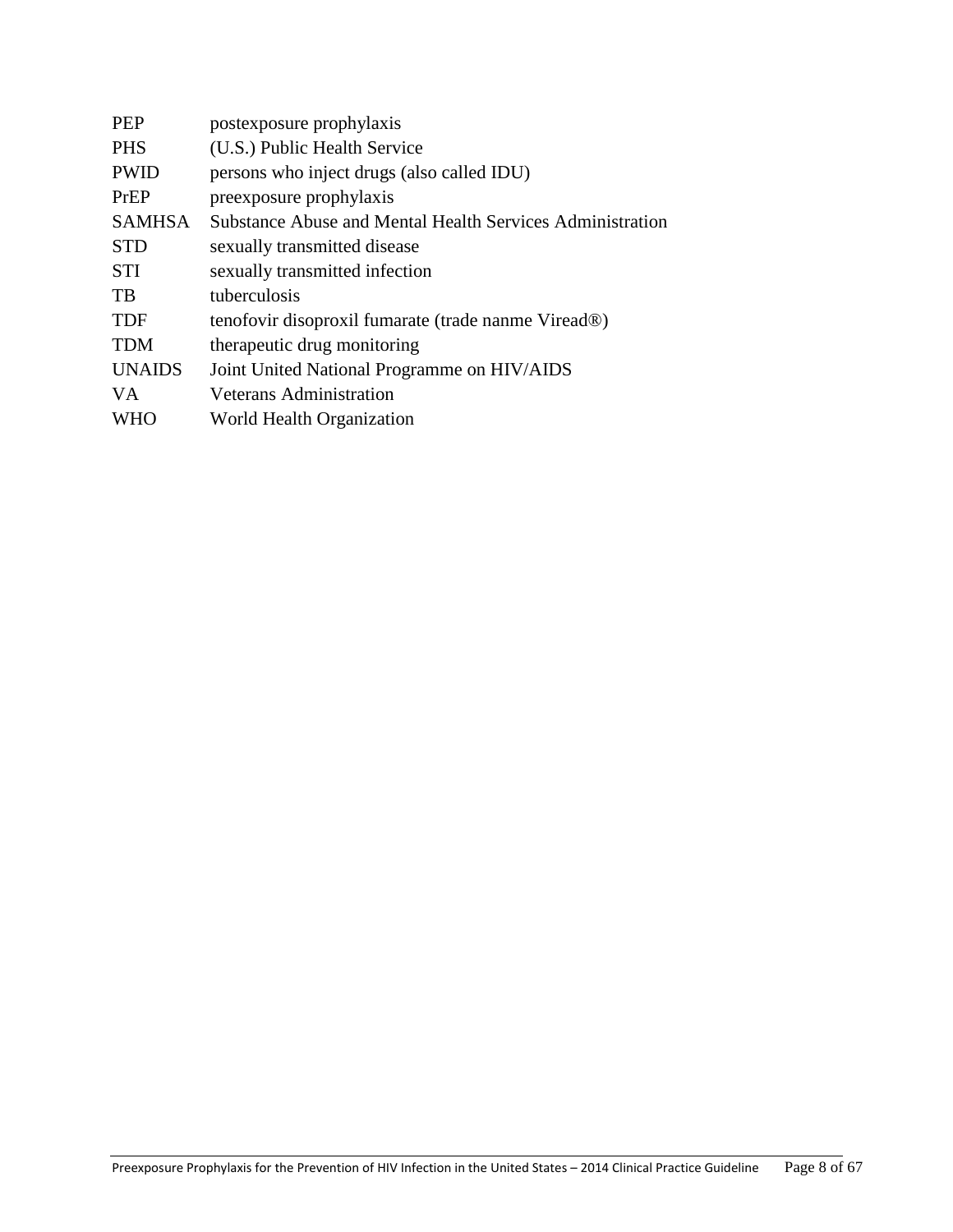# <span id="page-8-0"></span>**Summary**

 $\overline{\phantom{a}}$ 

*Preexposure Prophylaxis for HIV Prevention in the United States - 2013: A Clinical Practice Guideline* provides comprehensive information for the use of daily oral antiretroviral preexposure prophylaxis (PrEP) to reduce the risk of acquiring HIV infection in adults. The key messages of the guideline are as follows:

- Daily oral PrEP with the fixed-dose combination of tenofovir disoproxil fumarate (TDF) 300 mg and emtricitabine (FTC) 200 mg has been shown to be safe and effective in reducing the risk of sexual HIV acquisition in adults; therefore,
	- o PrEP is recommended as one prevention option for sexually-active adult MSM (men who have sex with men) at substantial risk of HIV acquisition  $(IA)^1$
	- o PrEP is recommended as one prevention option for adult heterosexually active men and women who are at substantial risk of HIV acquisition. **(IA)**
	- o PrEP is recommended as one prevention option for adult injection drug users (IDU) at substantial risk of HIV acquisition. **(IA)**
	- o PrEP should be discussed with heterosexually-active women and men whose partners are known to have HIV infection (i.e., HIV-discordant couples) as one of several options to protect the uninfected partner during conception and pregnancy so that an informed decision can be made in awareness of what is known and unknown about benefits and risks of PrEP for mother and fetus **(IIB)**
- Currently the data on the efficacy and safety of PrEP for adolescents are insufficient. Therefore, the risks and benefits of PrEP for adolescents should be weighed carefully in the context of local laws and regulations about autonomy in health care decision-making by minors. **(IIIB)**
- Acute and chronic HIV infection must be excluded by symptom history and HIV testing immediately before PrEP is prescribed. **(IA)**
- The only medication regimen approved by the Food and Drug Administration and recommended for PrEP with all the populations specified in this guideline is daily TDF 300 mg co-formulated with FTC 200 mg (Truvada) **(IA)**
	- o TDF alone has shown substantial efficacy and safety in trials with IDUs and heterosexually active adults and can be considered as an alternative regimen for these populations, but not for MSM, among whom its efficacy has not been studied. **(IC)**
	- o The use of other antiretroviral medications for PrEP, either in place of or in addition to TDF/FTC (or TDF) is not recommended. **(IIIA)**
	- o The prescription of oral PrEP for coitally-timed or other noncontinuous daily use is not recommended. **(IIIA)**
- HIV infection should be assessed at least every 3 months while patients are taking PrEP so that those with incident infection do not continue taking it. The 2-drug regimen of TDF/FTC

<sup>&</sup>lt;sup>1</sup> See Appendix 2, Grading of Strength of Recommendations and Quality of Evidence (Tables 13-14)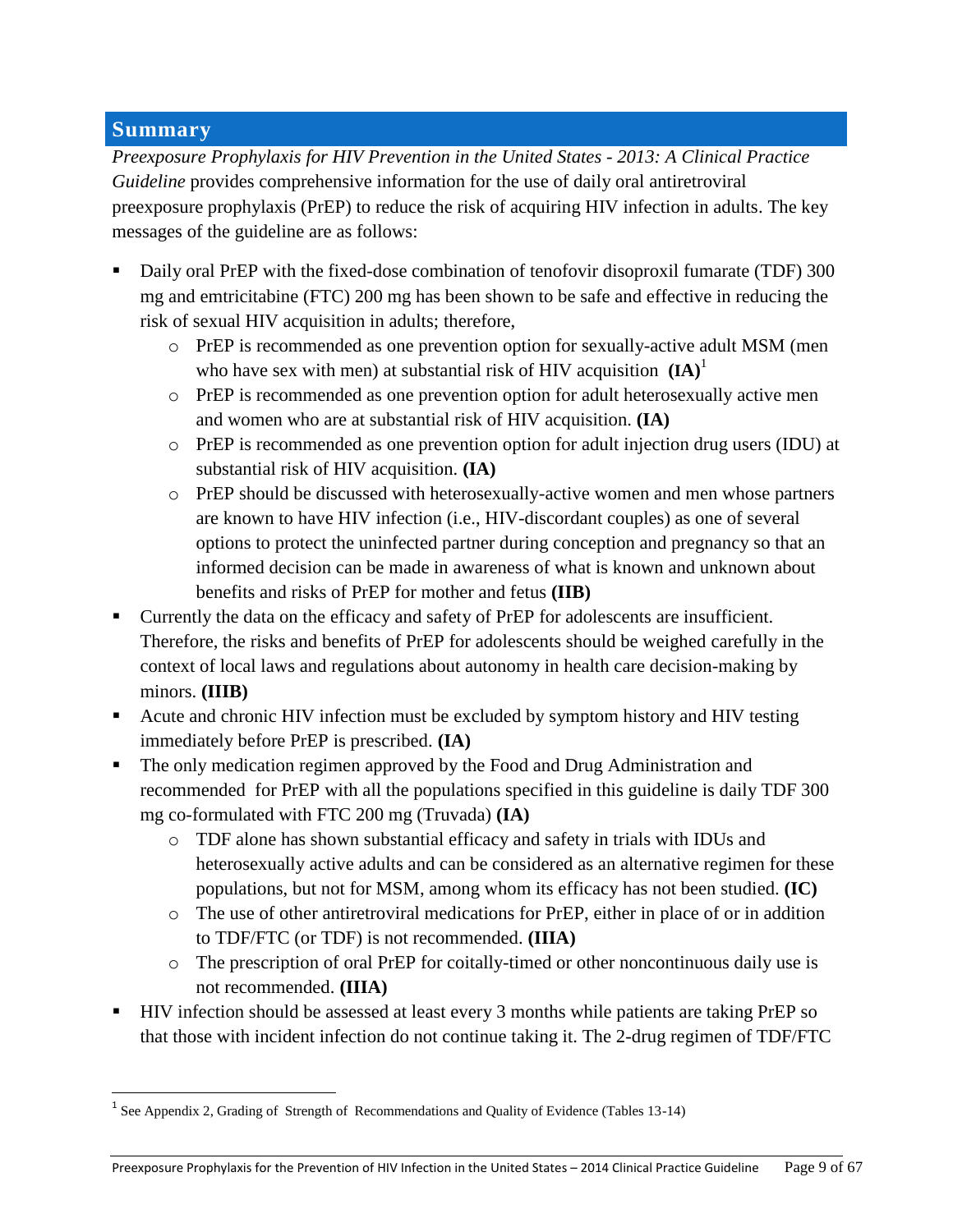is inadequate therapy for established HIV infection, and its use may engender resistance to either or both drugs. **(IA)**

- Renal function should be assessed at baseline and monitored at least every 6 months while patients are taking PrEP so that those in whom renal failure is developing do not continue to take it. **(IIIA)**
- When PrEP is prescribed, clinicians should provide access, directly or by facilitated referral, to proven effective risk-reduction services. Because high medication adherence is critical to PrEP efficacy but was not uniformly achieved by trial participants, patients should be encouraged and enabled to use PrEP in combination with other effective prevention methods. (**IIIA**)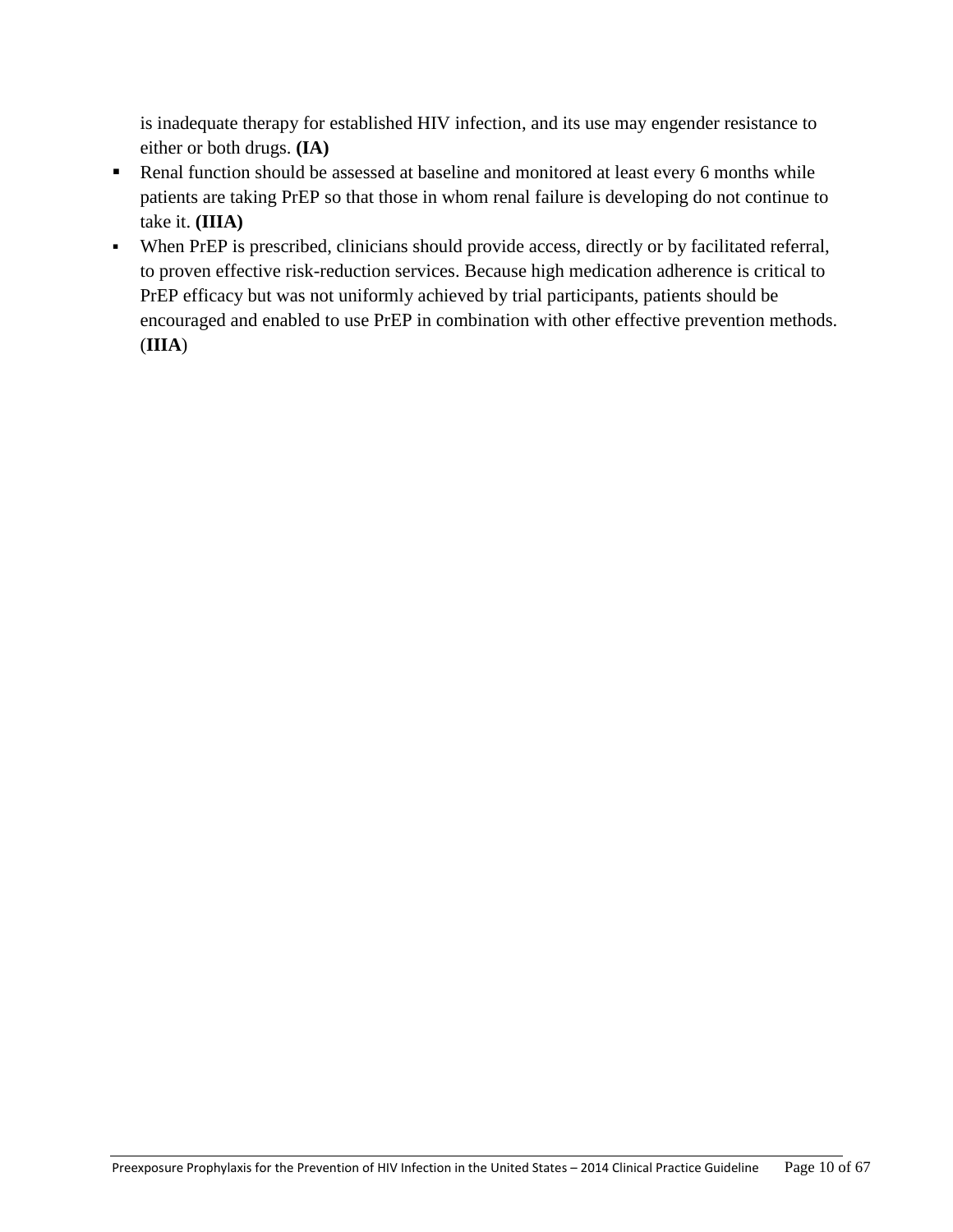| <b>Table 1: Summary of Guidance for PrEP Use</b> |  |  |  |  |  |  |
|--------------------------------------------------|--|--|--|--|--|--|
|--------------------------------------------------|--|--|--|--|--|--|

|                                                             | <b>Men Who Have Sex with Men</b>                                                                                                                                                                                                                                                                                                                                                                                                                                                             | <b>Heterosexual Women and Men</b> | <b>Injection Drug Users</b> |  |  |  |
|-------------------------------------------------------------|----------------------------------------------------------------------------------------------------------------------------------------------------------------------------------------------------------------------------------------------------------------------------------------------------------------------------------------------------------------------------------------------------------------------------------------------------------------------------------------------|-----------------------------------|-----------------------------|--|--|--|
| Detecting substantial<br>risk of acquiring HIV<br>infection | HIV-positive sexual partner<br>HIV-positive injecting partner<br>HIV-positive sexual partner<br><b>Recent bacterial STI</b><br><b>Recent bacterial STI</b><br>Sharing injection equipment<br>High number of sex partners<br>High number of sex partners<br>Recent drug treatment (but currently<br>History of inconsistent or no condom use<br>History of inconsistent or no condom<br>injecting)<br>Commercial sex work<br>use<br>Commercial sex work<br>In high-prevalence area or network |                                   |                             |  |  |  |
| Clinically eligible                                         | Documented negative HIV test result before prescribing PrEP<br>No signs/symptoms of acute HIV infection<br>Normal renal function; no contraindicated medications<br>Documented hepatitis B virus infection and vaccination status                                                                                                                                                                                                                                                            |                                   |                             |  |  |  |
| Prescription                                                | Daily, continuing, oral doses of TDF/FTC (Truvada), $\leq$ 90-day supply                                                                                                                                                                                                                                                                                                                                                                                                                     |                                   |                             |  |  |  |
| Other services                                              | Follow-up visits at least every 3 months to provide the following:<br>HIV test, medication adherence counseling, behavioral risk reduction support,<br>side effect assessment, STI symptom assessment<br>At 3 months and every 6 months thereafter, assess renal function<br>Every 6 months, test for bacterial STIs                                                                                                                                                                         |                                   |                             |  |  |  |
|                                                             | Do oral/rectal STI testing<br>Assess pregnancy intent<br>Access to clean needles/syringes and<br>Pregnancy test every 3 months<br>drug treatment services                                                                                                                                                                                                                                                                                                                                    |                                   |                             |  |  |  |

STI: sexually transmitted infection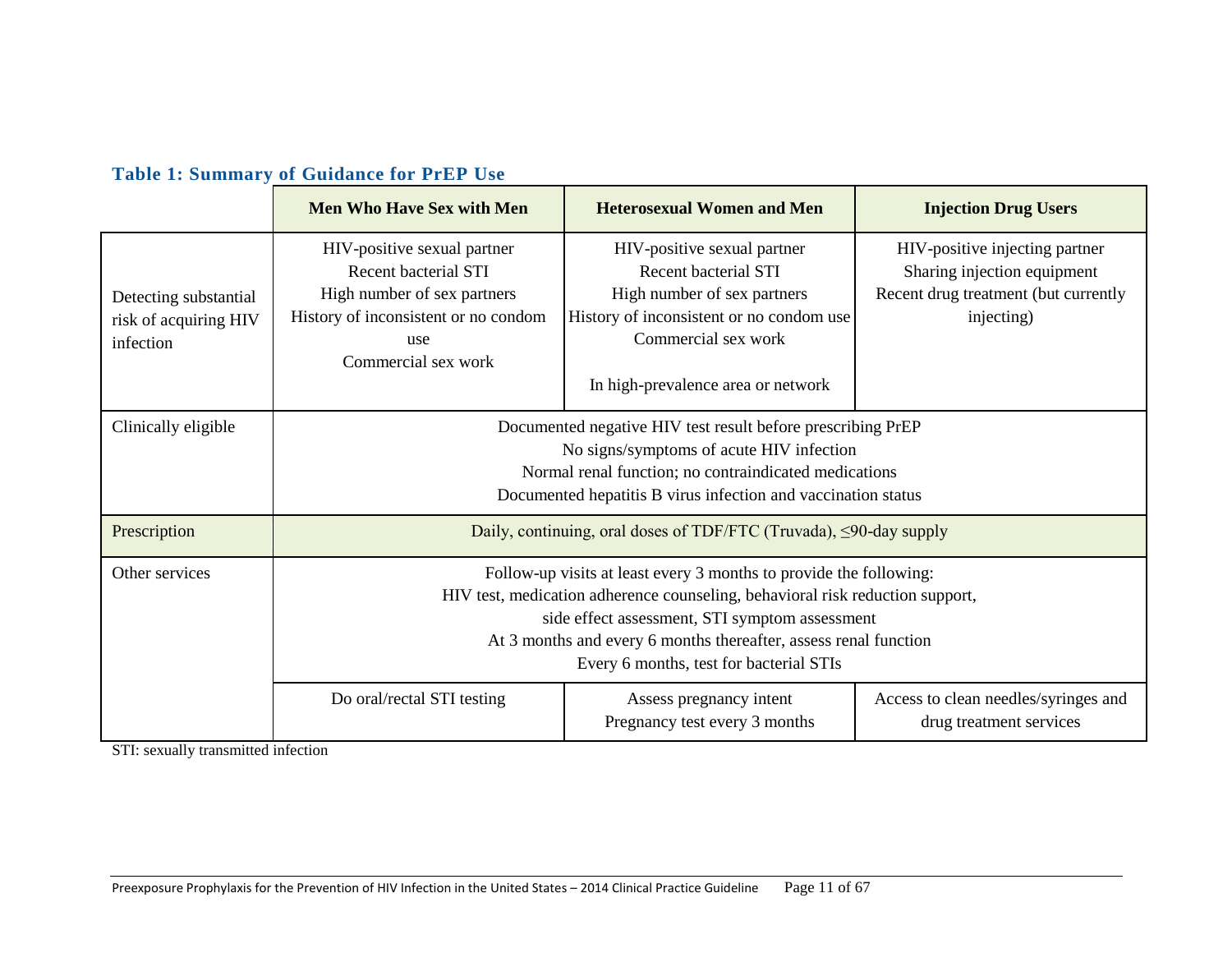# <span id="page-11-0"></span>**Introduction**

 $\overline{a}$ 

Recent findings from several clinical trials have demonstrated safety<sup>1</sup> and a substantial reduction in the rate of HIV acquisition for men who have sex with men  $(MSM)^2$ , men and women in heterosexual HIV-discordant couples<sup>3</sup>, and heterosexual men and women recruited as individuals<sup>4</sup> who were prescribed daily oral antiretroviral preexposure prophylaxis (PrEP) with a fixed-dose combination of tenofovir disoproxil fumarate (TDF) and emtricitabine (FTC). In addition, one clinical trial among injection drug users  $(IDU)^5$  and one among men and women in heterosexual HIV-discordant couples $^3$  have demonstrated substantial efficacy and safety of daily oral PrEP with TDF alone. The demonstrated efficacy of PrEP was in addition to the effects of repeated condom provision, sexual risk-reduction counseling, and the diagnosis and treatment of sexually transmitted infection (STI), all of which were provided to trial participants, including those in the drug treatment group and those in the placebo group. In July 2012, after reviewing the available trial results, the U.S. Food and Drug Administration (FDA) approved an indication for the use of Truvada<sup>†</sup> (TDF/FC) "in combination with safer sex practices for pre-exposure prophylaxis (PrEP) to reduce the risk of sexually acquired HIV-1 in adults at high risk<sup> $5, 6, 7$ </sup>.

On the basis of these trial results and the FDA approval, the U.S. Public Health Service recommends that clinicians evaluate their male and female patients who are sexually active or who are injecting illicit drugs and consider offering PrEP as one prevention option to those whose sexual or injection behaviors and epidemiologic context place them at substantial risk of acquiring HIV infection.

The evidence base for these recommendations is derived from a systematic search and review of published literature. To identify all PrEP safety and efficacy trials pertaining to the prevention of sexual and injection acquisition of HIV, a search of the clinical trials registry [\(http://www.clinicaltrials.gov\)](http://www.clinicaltrials.gov/) was performed by using combinations search terms (preexposure prophylaxis, pre-exposure prophylaxis, PrEP, HIV, Truvada, tenofovir, and antiretroviral). In addition, the same search terms were used to search conference abstracts for major HIV conferences (e.g., International AIDS Conference, Conference on Retroviruses and Opportunistic Infections) for the years 2009-2013. These same search terms were used to search PubMed and Web of Science databases for the years 2006-2013. Finally, a review of references from published PrEP trial data and the data summary prepared by FDA for its approval decision<sup>8</sup> confirmed that no additional trial results were available.

This publication provides a comprehensive clinical practice guideline for the use of PrEP for the prevention of HIV infection in the United States. It incorporates and extends information provided in interim guidance for PrEP use with  $MSM^9$ , with heterosexually active adults<sup>10</sup>, and with IDU (also called persons who injection drugs  $[PWD]$ )<sup>11</sup>. Currently, prescribing daily oral

<sup>&</sup>lt;sup>†</sup> Use of trade names and commercial sources is for identification only and does not imply endorsement by the U.S. Department of Health and Human Services.

Preexposure Prophylaxis for the Prevention of HIV Infection in the United States – 2014 Clinical Practice Guideline Page 12 of 67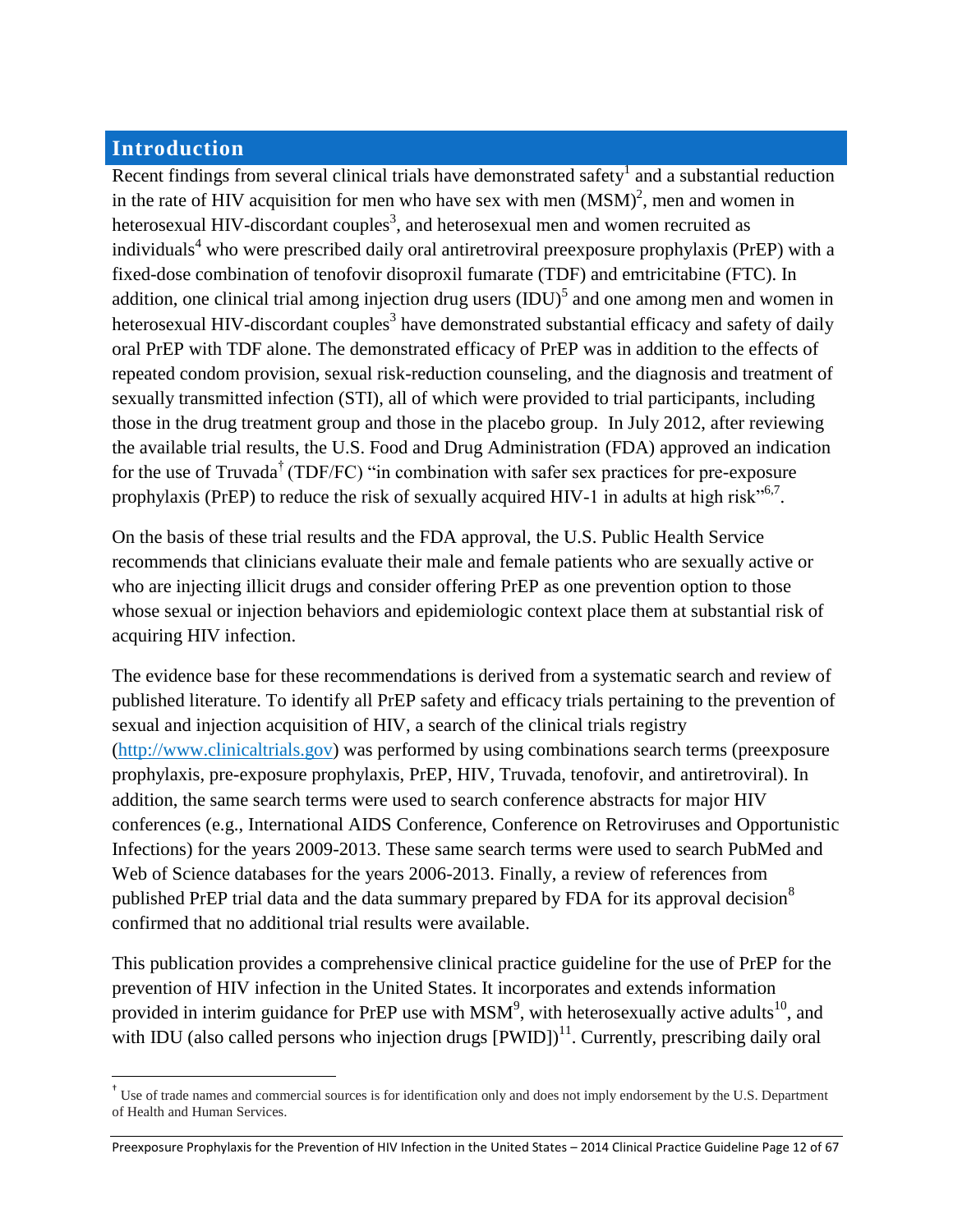PrEP with TDF/FTC is recommended as one prevention option for MSM, heterosexual men, heterosexual women, and IDU at substantial risk of HIV acquisition. As the results of additional PrEP clinical trials and studies in these and other populations at risk of HIV acquisition become known, this guideline will be updated.

The intended users of this guideline include

- **•** primary care clinicians who provide care to persons at risk of acquiring HIV infection
- clinicians who provide substance abuse treatment
- infectious disease and HIV treatment specialists who may provide PrEP or serve as consultants to primary care physicians about the use of antiretroviral medications
- health program policymakers.

# <span id="page-12-0"></span>**Evidence of Need for Additional HIV Prevention Methods**

Approximately 50,000 people in the United States are infected with HIV each year<sup>12</sup>. From 2008 through 2010, HIV incidence remained stable or declined among IDU and heterosexuals of all races and Hispanic/Latino ethnicity, but incidence increased among MSM (12% increase), especially among adolescent and young adult MSM (aged 13-24 years) (22% increase)<sup>12</sup>. The greatest number of new HIV infections among MSM occurred in young African American MSM (4,800). In 2010, 63% of the estimated 47,500 new infections were attributed to male-male sexual activity without injection drug use, 4% to male-male sexual activity with injection drug use, 25% to male-female sexual contact without injection drug use, and 8% to injection drug use. Among the 25% of persons newly infected through heterosexual activity, 66% were African-American women and men. These data indicate a need for additional methods of HIV prevention to further reduce new HIV infections, especially (but not exclusively) among young adult and adolescent MSM of all races and Hispanic/Latino ethnicity and for African American heterosexuals (populations with higher HIV prevalence and at higher risk of HIV infection among those without HIV infection).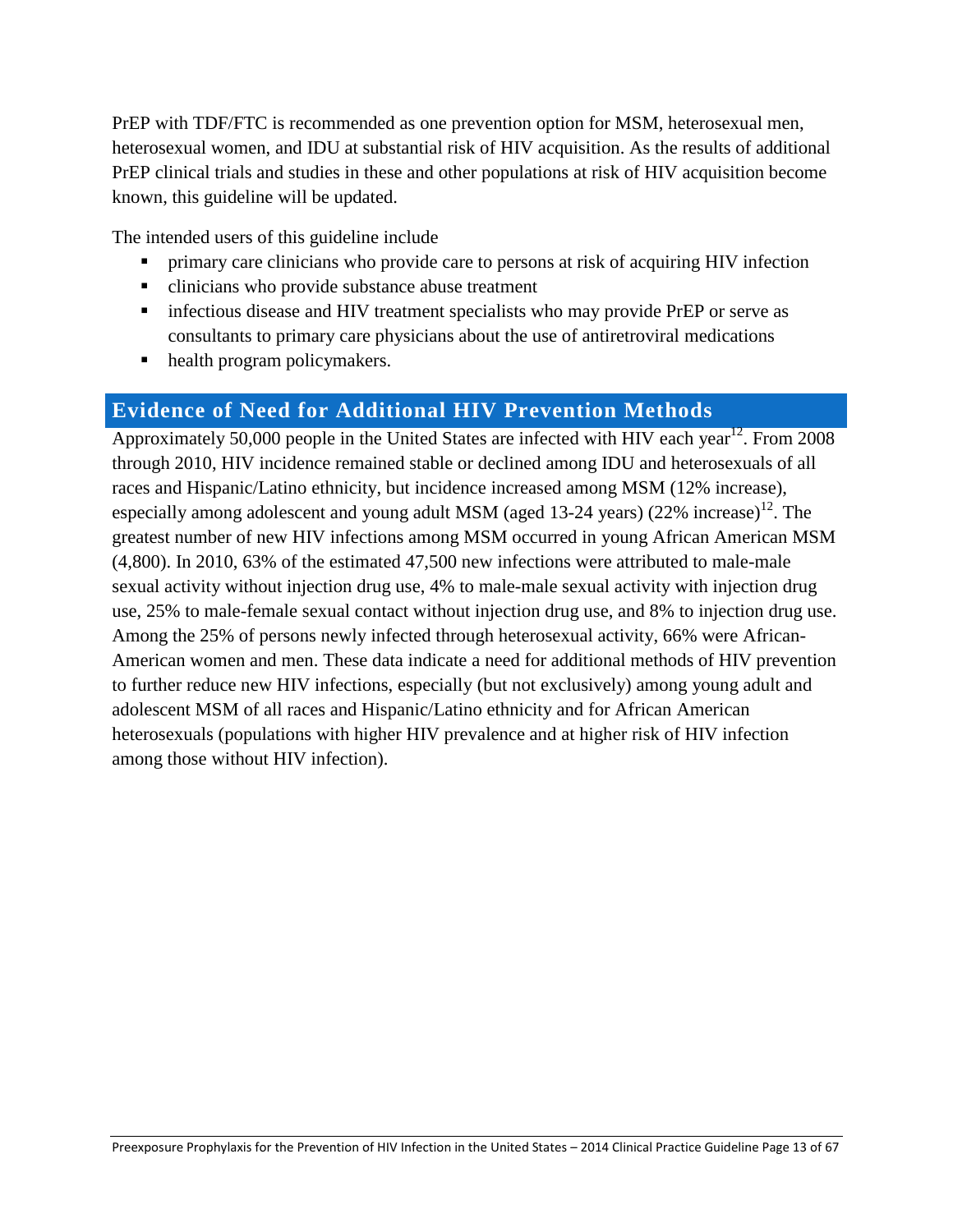# <span id="page-13-0"></span>**Evidence of the Safety and Efficacy of Antiretroviral Prophylaxis**

The biological plausibility and the short-term safety of antiretroviral use to prevent HIV acquisition in other exposure situations have been demonstrated in 2 studies conducted prior to the PrEP trials. In a randomized placebo-controlled trial, perinatal transmission was reduced 68% among the HIV-infected women who received zidovudine during pregnancy and labor and whose infants received zidovudine for 6 weeks after birth<sup>13</sup>. That is, these infants received both preexposure and postexposure prophylaxis. In 1995, investigators used case-control surveillance data from health- care workers to demonstrate that zidovudine provided within 72 hours after percutaneous exposure to HIV-infected blood and continued for 28 days (PEP, or postexposure prophylaxis) was associated with an 81% reduction in the risk of acquiring HIV infection<sup>14-16</sup>.

Evidence from these human studies of blood-borne and perinatal transmission as well as studies of vaginal and rectal exposure among animals<sup>17-19</sup> suggested that PrEP (using antiretroviral drugs) could reduce the risk of acquiring HIV infection from sexual and drug-use exposures. Clinical trials were launched to evaluate the safety and efficacy of PrEP in populations at risk of HIV infection through several routes of exposure. The results of completed trials published as of August 2013 are summarized below. See also Tables 2-6.

# <span id="page-13-1"></span>PUBLISHED TRIALS OF ANTIRETROVIRAL PREEXPOSURE PROPHYLAXIS AMONG MEN WHO HAVE SEX WITH MEN

#### <span id="page-13-2"></span>**IPREX (PREEXPOSURE PROPHYLAXIS INITIATIVE) TRIAL**

The  $iPrEx$  study<sup>2</sup> was a phase 3, randomized, double-blind, placebo-controlled trial conducted in Peru, Ecuador, Brazil, Thailand, South Africa, and the United States among men and male-tofemale transgender adults who reported sex with a man during the 6 months preceding enrollment. Participants were randomly assigned to receive a daily oral dose of either the fixeddose combination of TDF and FTC or a placebo. All participants (drug and placebo groups) were seen every 4 weeks for an interview, HIV testing, counseling about risk- reduction and adherence to PrEP medication doses, pill count, and dispensing of pills and condoms. Analysis of data through May 1, 2010, revealed that after the exclusion of 58 participants (10 later determined to be HIV- infected at enrollment and 48 who did not have an HIV test after enrollment), 36 of 1,224 participants in the TDF/FTC group and 64 of 1,217 in the placebo group had acquired HIV infection. Enrollment in the TDF/FTC group was associated with a 44% reduction in the risk of HIV acquisition (95% CI, 15-63). The reduction was greater in the as-treated analysis: at the visits at which adherence was  $\geq 50\%$  (by self-report and pill count/dispensing), the reduction in HIV acquisition was 50% (95% CI, 18-70). The reduction in the risk of HIV acquisition was 73% at visits at which self-reported adherence was ≥90% (95% CI, 41-88) during the preceding 30 days. Among participants randomly assigned to the TDF/FTC group, plasma and intracellular drug-level testing was performed for all those who acquired HIV infection during the trial and for a matched subset who remained HIV- uninfected: a 92% reduction in the risk of HIV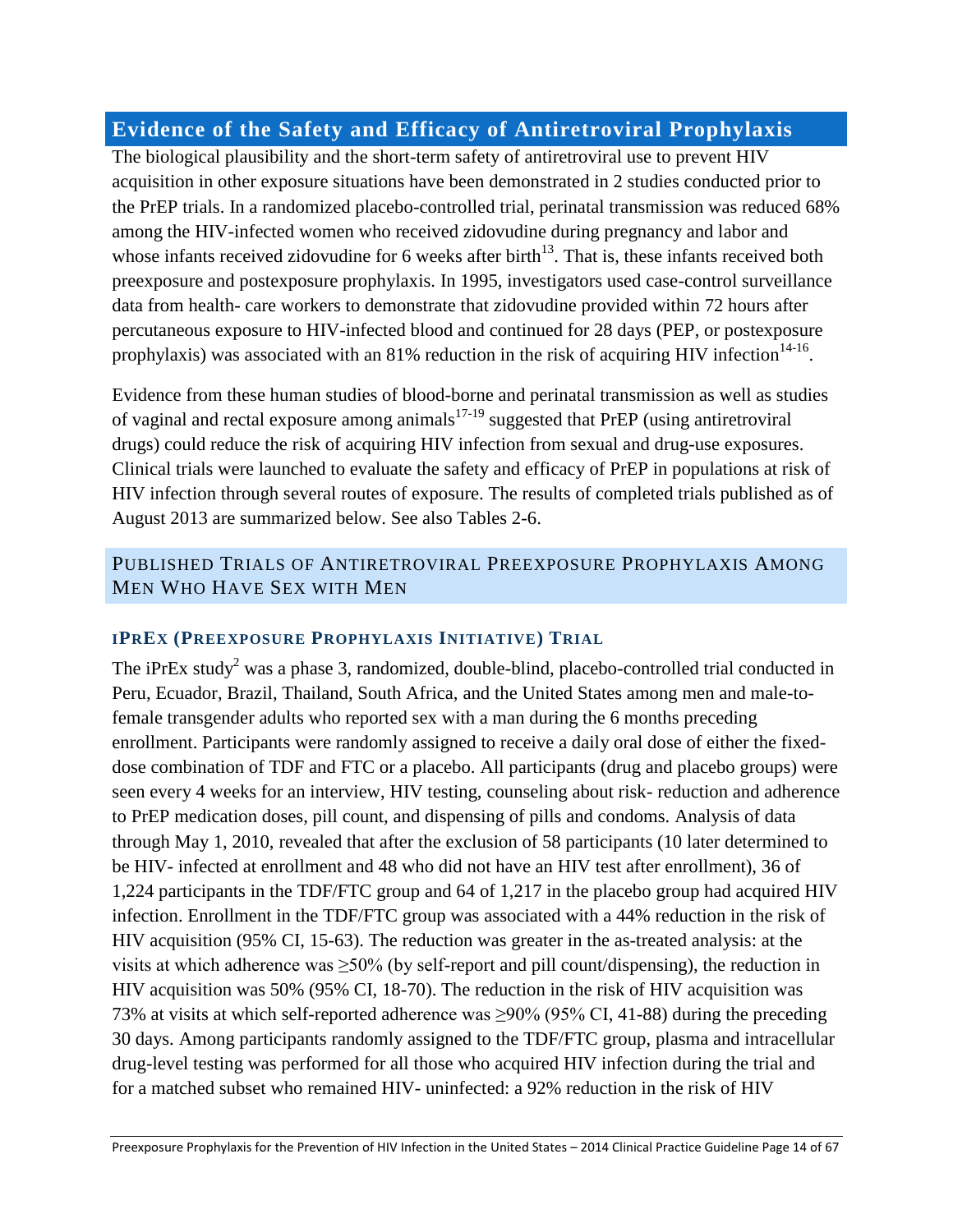acquisition (95% CI, 40-99) was found in participants with detectable levels of TDF/FTC versus those with no drug detected.

Generally, TDF/FTC was well tolerated, although nausea in the first month was more common among participants taking medication than among those taking placebo (9% versus 5%). No differences in severe (grade 3) or life-threatening (grade 4) adverse laboratory events were observed between the active and placebo group, and no drug-resistant virus was found in the 100 participants infected after enrollment. Among 10 participants who were HIV-negative at enrollment but later found to have been infected before enrollment, FTC-resistant virus was detected in 2 of 2 men in the active group and 1 of 8 men in the placebo group. Compared to participant reports at baseline, over the course of the study participants in both the TDF/FTC and placebo groups reported fewer total numbers of sex partners with whom the participants had receptive anal intercourse and higher percentages of partners who used condoms.

#### <span id="page-14-0"></span>**US MSM SAFETY TRIAL**

The US MSM Safety Trial<sup>1</sup> was a phase 2 randomized, double-blind, placebo-controlled study of the clinical safety and behavioral effects of TDF for HIV prevention among 400 MSM in San Francisco, Boston, and Atlanta. Participants were randomly assigned 1:1:1:1 to receive daily oral TDF or placebo immediately or after a 9- month delay. Participants were seen for follow-up visits 1 month after enrollment and quarterly thereafter. Among those without directed drug interruptions, medication adherence was high: 92% by pill count and 77% by pill bottle openings recorded by Medication Event Monitoring System (MEMS) caps. Temporary drug interruptions and the overall frequency of adverse events did not differ significantly between TDF and placebo groups. In multivariable analyses, back pain was the only adverse event associated with receipt of TDF. In a subset of men at the San Francisco site (n=184) for whom bone mineral density (BMD) was assessed, receipt of TDF was associated with small decrease in BMD (1% decrease at the femoral neck,  $0.8\%$  decrease for total hip)<sup>20</sup>. TDF was not associated with reported bone fractures at any anatomical site. Among 7 seroconversions, no HIV with mutations associated with TDF resistance was detected. No HIV infections occurred while participants were being given TDF; 3 occurred in men while taking placebo, 3 occurred among men in the delayed TDF group who had not started receiving drug; 1 occurred in a man who had been randomly assigned to receive placebo and who was later determined to have had acute HIV infection at the enrollment visit.

<span id="page-14-1"></span>Daily oral PrEP with TDF/FTC is recommended as one HIV prevention option for sexuallyactive MSM at substantial risk of HIV acquisition because the iPrEx trial presents evidence of its safety and efficacy in this population, especially when medication adherence is high. **(IA)**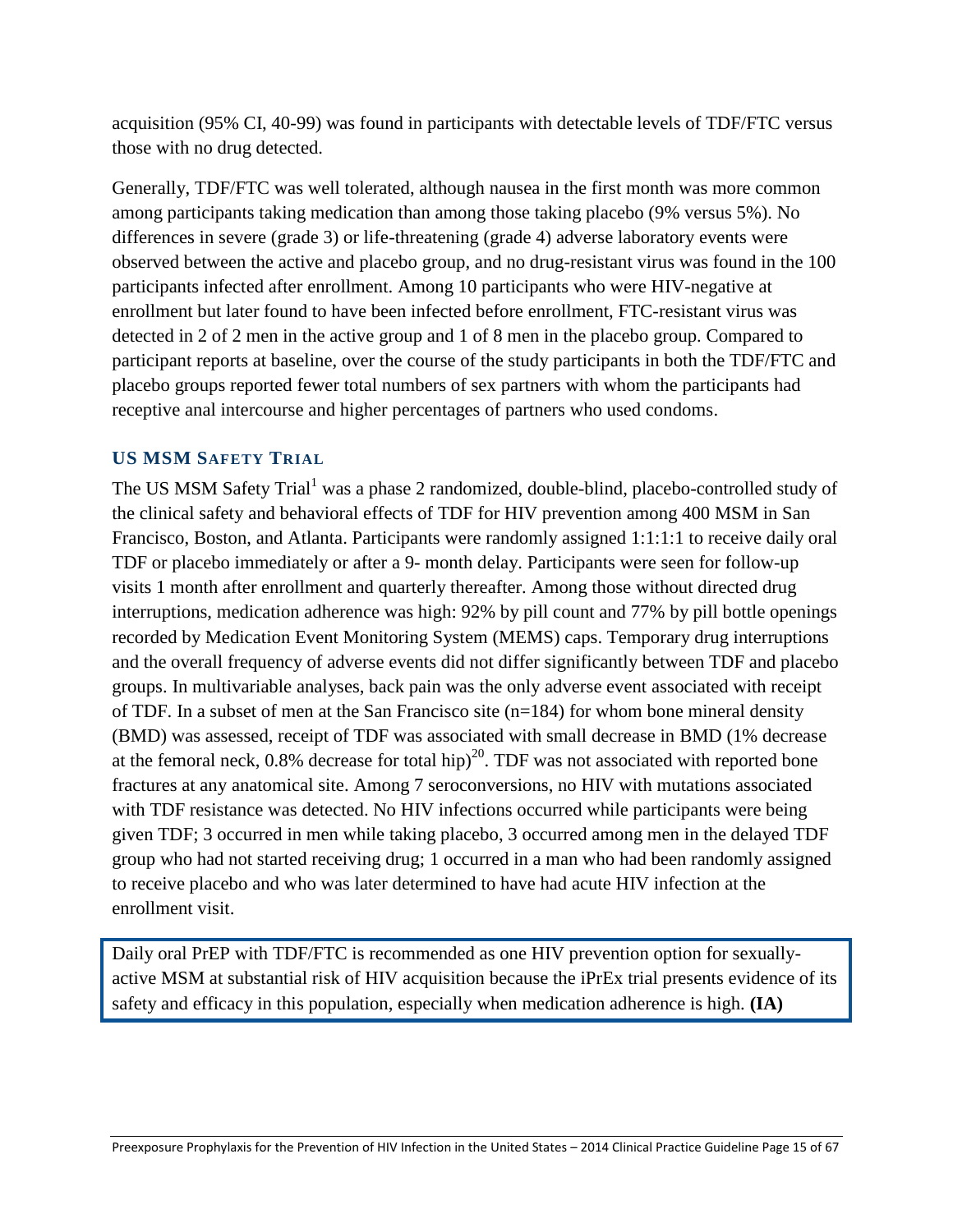# PUBLISHED TRIALS OF ANTIRETROVIRAL PREEXPOSURE PROPHYLAXIS AMONG HETEROSEXUAL MEN AND WOMEN

#### <span id="page-15-0"></span>**PARTNERS PREP TRIAL**

The Partners PrEP trial<sup>3,21</sup> was a phase 3 randomized, double-blind, placebo-controlled study of daily oral TDF/FTC or TDF for the prevention of acquisition of HIV by the uninfected partner in 4,758 HIV-discordant heterosexual couples in Uganda and Kenya. The trial was stopped after an interim analysis in mid-2011 showed statistically significant efficacy in the medication groups (TDF/FTC or TDF) compared with the placebo group. In 48% of couples, the infected partner was male. HIV-positive partners had a median CD4 count of 495 cells/ $\mu$ L and were not being prescribed antiretroviral therapy because they were not eligible by local treatment guidelines. Participants had monthly follow-up visits and the study drug was discontinued among women who became pregnant during the trial.

Adherence to medication was very high: 98% by pills dispensed, 92% by pill count, and 82% by plasma drug-level testing among randomly selected participants in the TDF and TDF/FTC study groups. Rates of serious adverse events and serum creatinine or phosphorus abnormalities did not differ by study group. Modest increases in gastrointestinal symptoms and fatigue were reported in the antiretroviral medication groups compared with the placebo group, primarily in the first month of use. Among participants of both sexes combined, efficacy estimates for each of the 2 antiretroviral regimens compared with placebo were 67% (95% CI, 44-81) for TDF and 75% (95% CI, 55-87) for TDF/FTC. Among women, the estimated efficacy was 71% for TDF and 66% for TDF/FTC. Among men, the estimated efficacy was 63% for TDF and 84% for TDF/FTC. Efficacy estimates by drug regimen were not statistically different among men, women, men and women combined, or between men and women. In a Partners PrEP substudy that measured plasma TDF levels among participants randomly assigned to receive TDF/FTC, detectable drug was associated with a 90% reduction in the risk of HIV acquisition. TDF- or FTC- resistant virus was detected in 3 of 14 persons determined to have been infected when enrolled (2 of 5 in the TDF group; 1 of 3 in the TDF/FTC group)<sup>8</sup>. No TDF or FTC resistant virus was detected among those infected after enrollment. Among women, the pregnancy rate was high (10.3 per 100 person –years) and rates did not differ significantly between the study groups.

#### <span id="page-15-1"></span>**TDF2 TRIAL**

The Botswana TDF2 Trial<sup>22</sup>, a phase 2 randomized, double-blind, placebo-controlled study of the safety and efficacy of daily oral TDF/FTC, enrolled 1,219 heterosexual men and women in Botswana, and follow-up has been completed. Participants were seen for monthly follow-up visits, and study drug was discontinued in women who became pregnant during the trial.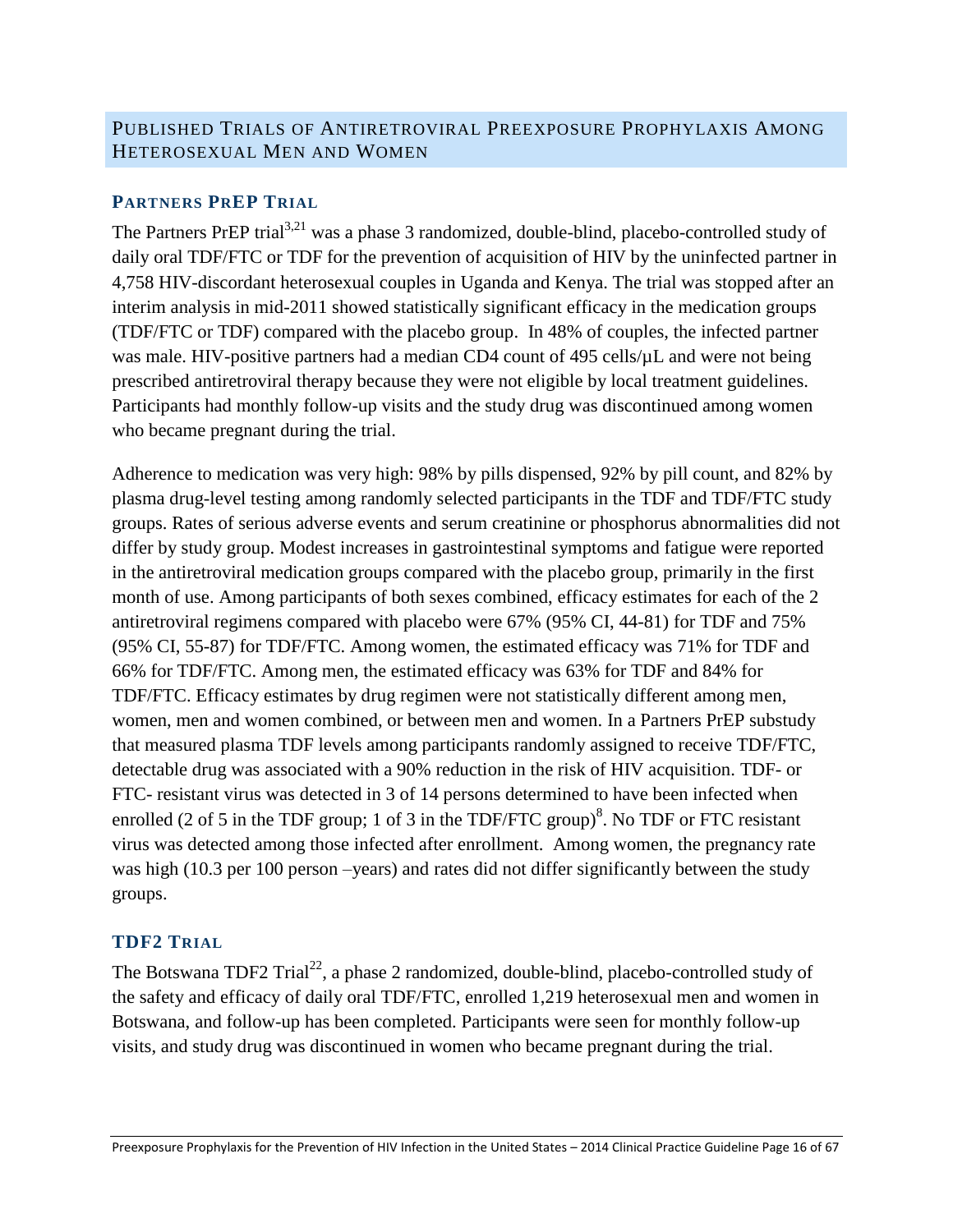Among participants of both sexes combined, the efficacy of TDF/FTC was 62% (22%-83%). Efficacy estimates by sex did not statistically differ from each other or from the overall estimate, although the small number of endpoints in the subsets of men and women limited the statistical power to detect a difference. Compliance with study visits was low: 33.1% of participants did not complete the study per protocol. However, many were re-engaged for an exit visit, and 89.3% of enrolled participants had a final HIV test.

Among 3 participants later found to have been infected at enrollment, TDF/FTC-resistant virus was detected in 1 participant in the TDF/FTC group and a low level of TDF/FTC-resistant virus was transiently detected in 1 participant in the placebo group. No resistant virus was detected in the 33 participants who seroconverted after enrollment.

Medication adherence by pill count was 84% in both groups. Nausea, vomiting, and dizziness occurred more commonly, primarily during the first month of use, among those randomly assigned to TDF/FTC than among those assigned to placebo. The groups did not differ in rates of serious clinical or laboratory adverse events. Pregnancy rates and rates of fetal loss did not differ by study group.

# <span id="page-16-0"></span>**FEM-PREP TRIAL**

The FEM-PrEP trial<sup>23</sup> was a phase 3 randomized, double-blind, placebo-controlled study of the HIV prevention efficacy and clinical safety of daily TDF/FTC among heterosexual women in South Africa, Kenya, and Tanzania. Participants were seen at monthly follow-up visits, and study drug was discontinued among women who became pregnant during the trial. The trial was stopped in 2011, when an interim analysis determined that the trial would be unlikely to detect a statistically significant difference in efficacy between the two study groups.

Adherence was low in this trial: study drug was detected in plasma samples of <50% of women randomly assigned to TDF/FTC. Among adverse events, only nausea and vomiting (in the first month) and transient, modest elevations in liver function test values were more common among those assigned to TDF/FTC than those assigned to placebo. No changes in renal function were seen in either group. Initial analyses of efficacy results showed 4.7 infections per 100/ personyears in the TDF/FTC group and 5.0 infections per 100 person-years in the placebo group. The hazard ratio 0.94 (95% CI, 0.59-1.52) indicated no reduction in HIV incidence associated with TDF/FTC use. Of the 68 women who acquired HIV infection during the trial, TDF or FTC resistant virus was detected in 5 women: 1 in the placebo group and 4 in the TDF/FTC group. In multivariate analyses, there was no association between pregnancy rate and study group.

#### <span id="page-16-1"></span>**PHASE 2 TRIAL OF PREEXPOSURE PROPHYLAXIS WITH TENOFOVIR AMONG WOMEN IN GHANA, CAMEROON, AND NIGERIA**

A randomized, double-blind, placebo-controlled trial of oral tenofovir TDF was conducted among heterosexual women in West Africa - Ghana ( $n = 200$ ), Cameroon ( $n = 200$ ), and Nigeria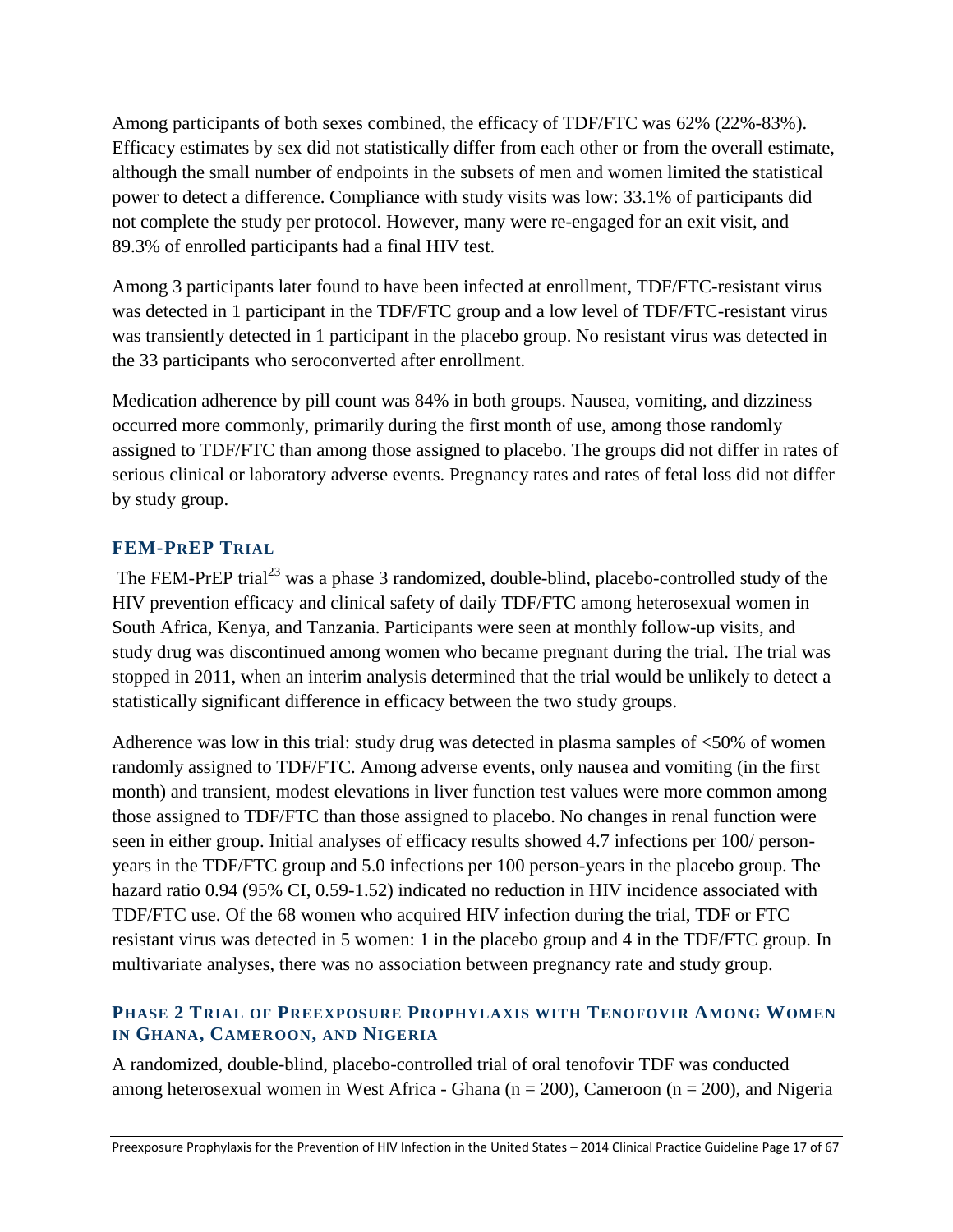$(n = 136)^{24}$ . The study was designed to assess the safety of TDF use and the efficacy of daily TDF in reducing the rate of HIV infection. The Cameroon and Nigeria study sites were closed prematurely because operational obstacles developed, so participant follow-up data were insufficient for the planned efficacy analysis. Analysis of trial safety data from Ghana and Cameroon found no statistically significant differences in grade 3 or 4 hepatic or renal events or in reports of clinical adverse events. Eight HIV seroconversions occurred among women in the trial: 2 among women in the TDF group (rate=0.86 per 100 person-years) and 6 among women receiving placebo (rate, 2.48 per 100 person-years), yielding a rate ratio of 0.35 (95% CI, 0.03- 1.93; *P*=0.24). Blood specimens were available from 1 of the 2 participants who seroconverted while taking TDF; standard genotypic analysis revealed no evidence of drug-resistance mutations.

#### <span id="page-17-0"></span>**VOICE (VAGINAL AND ORAL INTERVENTIONS TO CONTROL THE EPIDEMIC) TRIAL**

VOICE  $(MTN-003)^{25}$  was a phase 2B randomized, double-blind study comparing oral (TDF or TDF/FTC) and topical vaginal (tenofovir) antiretroviral regimens against corresponding oral and topical placebos among 5,029 heterosexual women enrolled in eastern and southern Africa. Of these women, 3,019 were randomly assigned to daily oral medication (TDF/FTC, 1,003; TDF, 1,007; oral placebo, 1,009). In 2011, the trial group receiving oral TDF and the group receiving topical tenofovir were stopped after interim analyses determined futility<sup>26</sup>. The group receiving oral TDF/FTC continued to the planned trial conclusion.

After the exclusion of 15 women later determined to have had acute HIV infection when enrolled in an oral medication group and 27 with no follow-up visit after baseline, 52 incident HIV infections occurred in the oral TDF group, 61 in the TDF/FTC group, and 60 in the oral placebo group. Effectiveness was not significant for either oral PrEP medication group; −49%% for TDF (hazard ratio [HR] 1.49; 95% CI, 0.97-2.29) and −4.4% for TDF/FTC (HR, 1.04; 95% CI, 0.73- 1.49) in the modified-intent-to-treat analysis.

Face-to-face interview, audio computer-assisted self-interview, and pill-count medication adherence were high in all 3 groups (84%-91%). However, among 315 participants in the random cohort of the case-cohort subset for whom quarterly plasma samples were available, tenofovir was detected, on average, in 30% of samples from women randomly assigned to TDF and in 29% of samples from women randomly assigned to TDF/FTC. No drug was detected at any quarterly visit during study participation for 58% of women in the TDF group and 50% of women in the TDF/FTC group. The percentage of samples with detectable drug was less than 40% in all study drug groups and declined throughout the study. In a multivariate analysis that adjusted for baseline confounding variables (including age, marital status), the detection of study drug was not associated with reduced risk of HIV acquisition.

The number of confirmed creatinine elevations (grade not specified) observed was higher in the oral TDF/FTC group than in the oral placebo group. However, there were no significant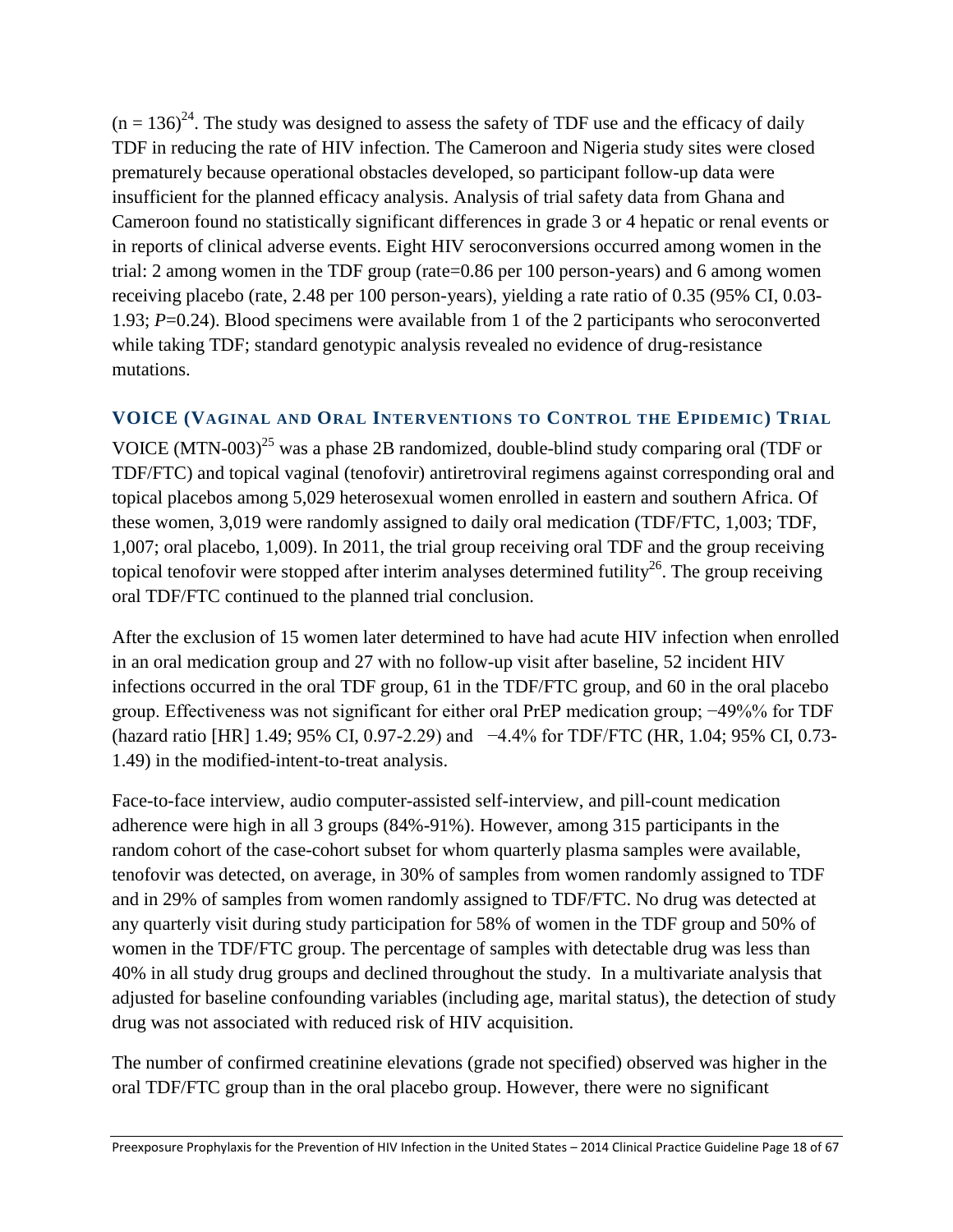differences between active product and placebo groups for other safety outcomes. Of women determined after enrollment to have had acute HIV infection at baseline, two women from the TDF/FTC group had virus with the M184I/V mutation associated with FTC resistance. One woman in the TDF/FTC group who acquired HIV infection after enrollment had virus with the M184I/V mutation; No participants with HIV infection had virus with a mutation associated with tenofovir resistance.

In summary, although low adherence and operational issues precluded reliable conclusions regarding efficacy in 3 trials (VOICE, FEM-PrEP and the West African trial)<sup>27</sup>, 2 trials (Partners PrEP and TDF2) with high medication adherence have provided substantial evidence of efficacy among heterosexual men and women. All 5 trials have found PrEP to be safe for these populations.

Daily oral PrEP with TDF/FTC is recommended as one HIV prevention option for heterosexually-active men and women at substantial risk of HIV acquisition because these trials present evidence of its safety and 2 present evidence of efficacy in these populations, especially when medication adherence is high. **(IA).**

<span id="page-18-0"></span>PUBLISHED TRIAL OF ANTIRETROVIRAL PREEXPOSURE PROPHYLAXIS AMONG INJECTION DRUG USERS

# <span id="page-18-1"></span>**BANGKOK TENOFOVIR STUDY (BTS)**

BTS<sup>5</sup> was a phase 3 randomized, double-blind, placebo-controlled study of the safety and efficacy of daily oral TDF for HIV prevention among 2,413 IDUs in Bangkok, Thailand. The study was conducted at drug treatment clinics; 22% of participants were receiving methadone treatment at baseline. At each monthly visit, participants could choose to receive either a 28-day supply of pills or to receive medication daily by directly- observed therapy. Study clinics  $(n=17)$ provided condoms, bleach (for cleaning injection equipment), methadone, primary medical care, and social services free of charge. Participants were followed for 4.6 years (mean) and received directly- observed therapy 87% of the time.

In the modified intent- to-treat analysis (excluding 2 participants with evidence of HIV infection at enrollment), efficacy of TDF was  $48.9\%$  (95% CI, 9.6-72.2;  $P = .01$ ). A post-hoc modified intent-to-treat analysis was done, removing 2 additional participants in whom HIV infection was identified within 28 days of enrollment, including only participants on directly observed therapy who met pre-established criteria for high adherence (taking a pill at least 71% of days and missing no more than two consecutive doses), and had detectable levels of tenofovir in their blood. Among this set of participants, the efficacy of TDF in plasma was associated with a 73.5% reduction in the risk for HIV acquisition (95% CI, 16.6-94.0;  $P = .03$ ). Among participants in an unmatched case-control study that included the 50 persons with incident HIV infection and 282 participants at 4 clinics who remained HIV uninfected, detection of TDF in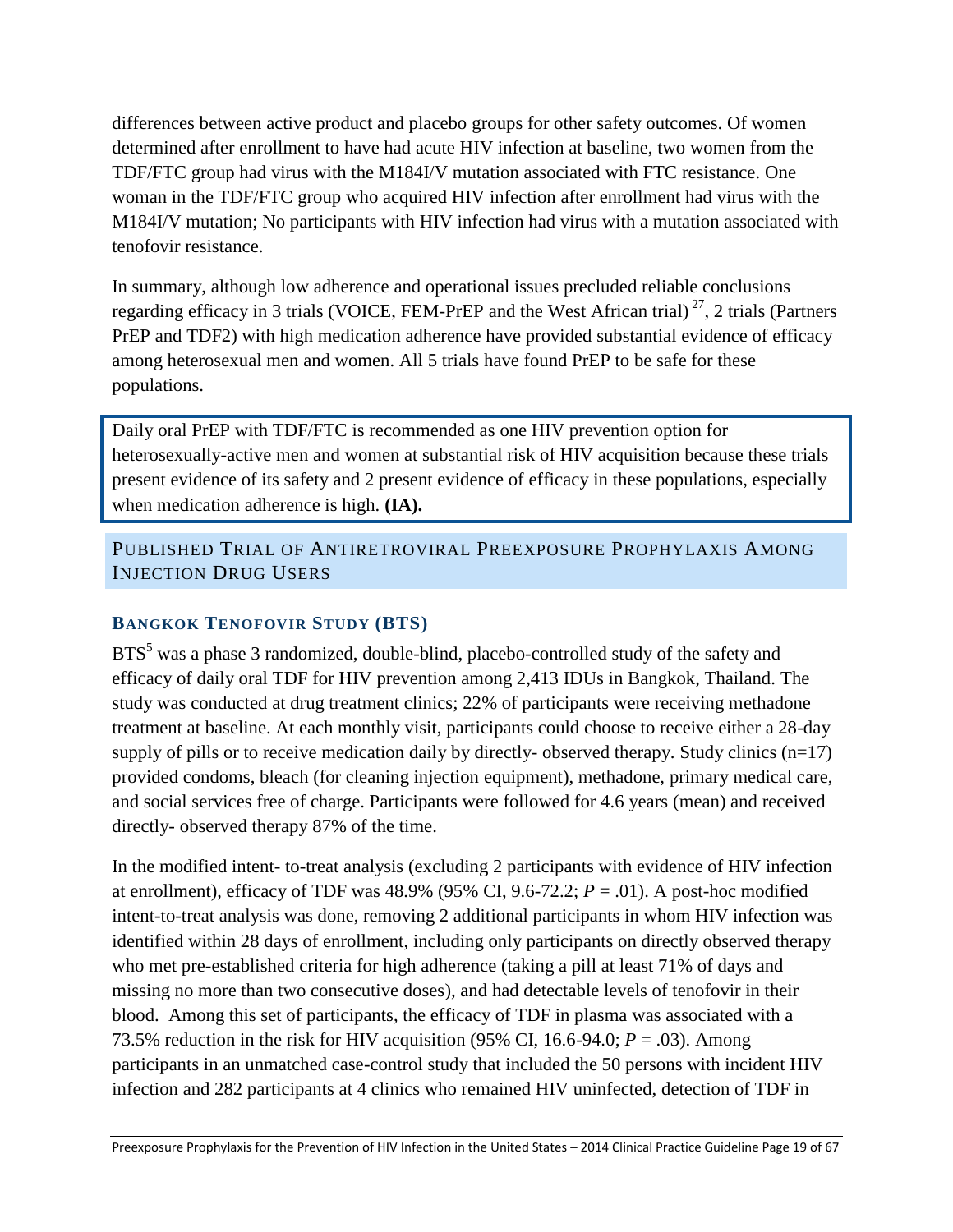plasma was associated with a 70.0% reduction in the risk for acquiring HIV infection (95% CI, 2.3-90.6;  $P = .04$ ).

Rates of nausea and vomiting were higher among TDF than among placebo recipients in the first 2 months of medication but not thereafter. The rates of adverse events, deaths, or elevated creatinine did not differ significantly between the TDF and the placebo groups. Among the 49 HIV infections for which viral RNA could be amplified (of 50 incident infections and 2 infections later determined to have been present at enrollment), no virus with mutations associated with TDF resistance were identified.

Among participants with HIV infection followed up for a maximum of 24 months, HIV plasma viral load was lower in the TDF than in the placebo group at the visit when HIV infection was detected  $(P = .01)$ , but not thereafter  $(P = .10)$ .

Daily oral PrEP with TDF/FTC (or TDF alone) is recommended as one HIV prevention option for IDUs at substantial risk of HIV acquisition because this trial presents evidence of the safety and efficacy of TDF as PrEP in this population, especially when medication adherence is high. **(IA)**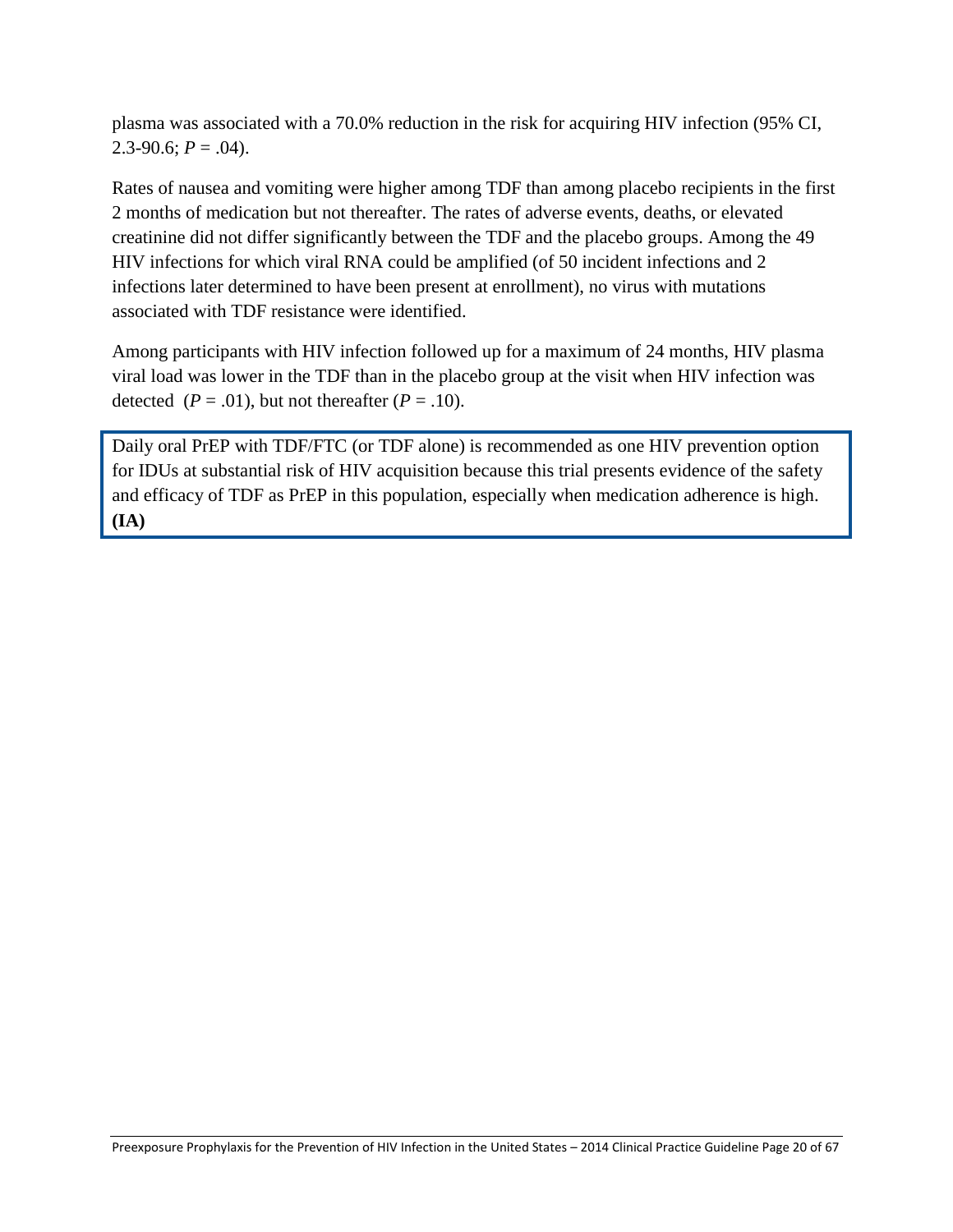|                               |                     |                                          |                                   |                                                                                                                       | <b>Quality of</b>             |
|-------------------------------|---------------------|------------------------------------------|-----------------------------------|-----------------------------------------------------------------------------------------------------------------------|-------------------------------|
|                               |                     | <b>Participants</b>                      |                                   |                                                                                                                       |                               |
| <b>Study</b>                  | Design <sup>a</sup> | Agent                                    | <b>Control</b>                    | <b>Limitations</b>                                                                                                    | (See Table 14,<br>Appendix 2) |
|                               |                     |                                          | Among Men Who have Sex with Men   |                                                                                                                       |                               |
| iPrEx Trial                   | Phase 3             | TDF/FTC $(n = 1251)$                     | Placebo ( $n = 1248$ )            | Adherence                                                                                                             | High                          |
| <b>US MSM Safety</b><br>Trial | Phase 2             | TDF $(n = 201)$                          | Placebo ( $n = 199$ )             | Minimal                                                                                                               | High                          |
|                               |                     |                                          | Among Heterosexual Men and Women  |                                                                                                                       |                               |
| Partners PrEP                 | Phase 3             | TDF $(n = 1589)$<br>TDF/FTC $(n = 1583)$ | Placebo ( $n = 1586$ )            | Minimal                                                                                                               | High                          |
| TDF <sub>2</sub>              | Phase 2             | TDF/FTC $(n = 611)$                      | Placebo ( $n = 608$ )             | High loss to follow-up; modest sample size                                                                            | Moderate                      |
|                               |                     |                                          | Among Heterosexual Women          |                                                                                                                       |                               |
| FEM-PrEP                      | Phase 3             | TDF/FTC $(n = 1062)$                     | Placebo ( $n = 1058$ )            | Stopped at interim analysis, limited follow-up time;<br>very low adherence to drug regimen                            | Low                           |
| West African<br>Trial         | Phase 2             | TDF $(n = 469)$                          | Placebo ( $n = 467$ )             | Stopped early for operational concerns; small sample<br>size; limited follow-up time on assigned drug                 | Low                           |
| <b>VOICE</b>                  | Phase 2B            | TDF $(n = 1007)$<br>TDF/FTC $(n = 1003)$ | Placebo ( $n = 1009$ )            | TDF arm stopped at interim analysis (futility); very<br>low adherence to drug regimen in both TDF and<br>TDF/FTC arms | Low                           |
|                               |                     |                                          | <b>Among Injection Drug Users</b> |                                                                                                                       |                               |
| <b>BTS</b>                    | Phase 3             | TDF $(n = 1204)$                         | Placebo ( $n = 1207$ )            | Minimal                                                                                                               | High                          |

#### **Table 2: Evidence Summary—Overall Evidence Quality (per GRADE Criteria<sup>28</sup>)**

Note: GRADE quality ratings:

high = further research is very unlikely to change our confidence in the estimate of effect;

moderate = further research is likely to have an important impact on our confidence in the estimate of effect and may change the estimate;

low = further research is very likely to have an important impact on our confidence in the estimate of effect and is likely to change the estimate; very low = any estimate of effect is very uncertain.

<sup>&</sup>lt;sup>a</sup> All trials in this table were randomized, double-blind, prospective clinical trials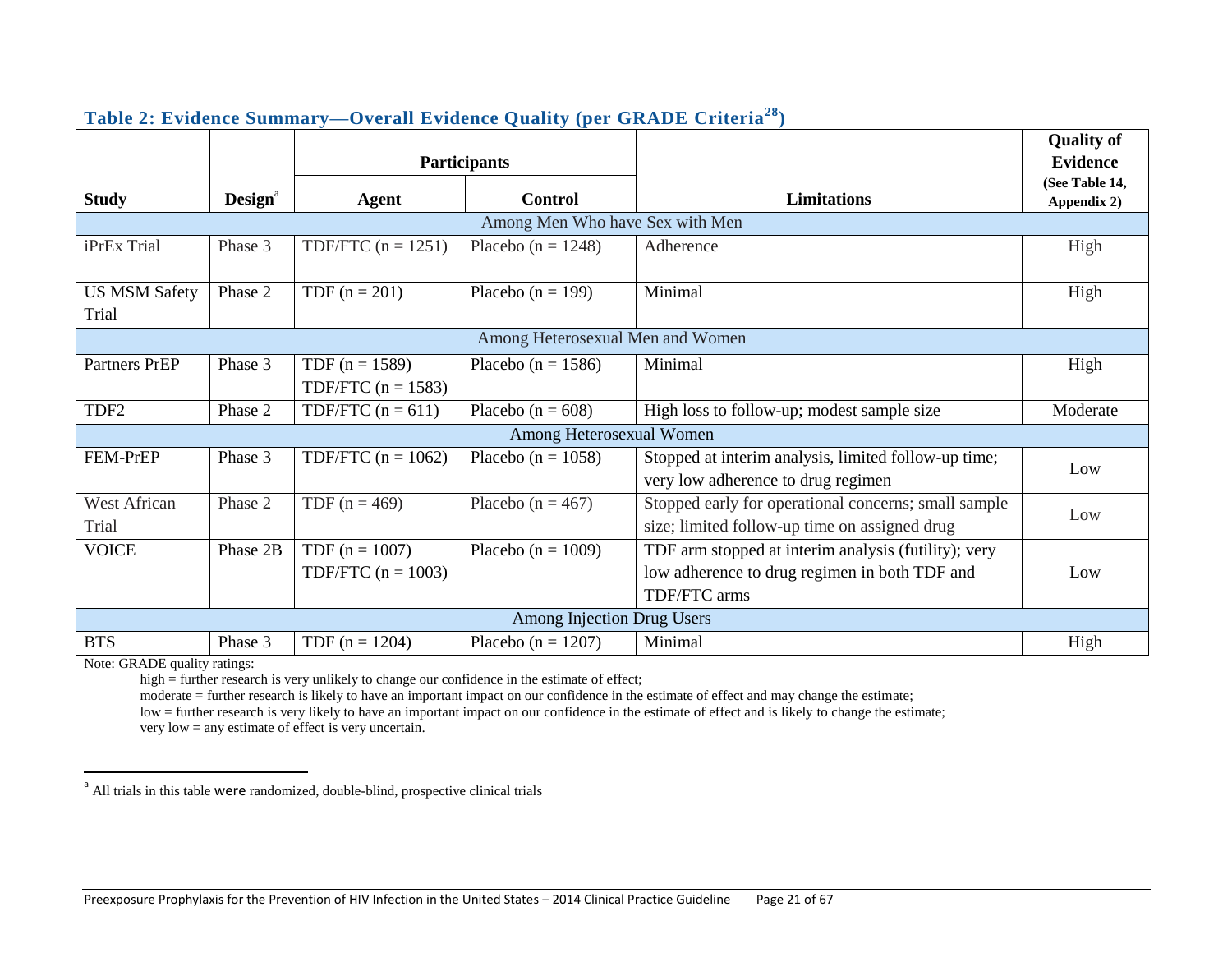|                             | <b>Outcome Analyses— HIV incidence (mITT)</b> |                                     |                                              | <b>Effect — HR [Efficacy Estimate]</b> |                           |                 |
|-----------------------------|-----------------------------------------------|-------------------------------------|----------------------------------------------|----------------------------------------|---------------------------|-----------------|
| <b>Study</b>                | <b>Agent</b>                                  | <b>Control</b>                      | $(95\% \text{ CI})$                          |                                        |                           |                 |
| iPrEx (MSM)                 | 36 infections among 1224 persons              | 64 infections among 1217 persons    | $0.56$ [44%]                                 |                                        |                           |                 |
|                             |                                               |                                     | $(0.37 - 0.85)$                              |                                        |                           |                 |
| <b>US MSM Safety Trial</b>  | 3 infections among 201 persons                | 4 infections among 199 persons      |                                              | Not Reported                           |                           |                 |
|                             | (all 3 in delayed arm, not on TDF)            | (1 acute infection at enrollment)   |                                              |                                        |                           |                 |
| Partners PrEP (heterosexual | <b>TDF</b>                                    | 52 infections among 1568 persons    | <b>TDF</b>                                   |                                        |                           | TDF/FTC         |
| men and women)              | 17 infections among 1572 persons              |                                     | $0.33$ [67%]<br>All                          |                                        |                           | $0.25$ [75%]    |
|                             |                                               |                                     |                                              | $(0.19 - 0.56)$                        |                           | $(0.13 - 0.45)$ |
|                             | TDF/FTC                                       |                                     | Women                                        | $0.29$ [71%]                           |                           | $0.34$ [66%]    |
|                             | 13 infections among 1568 persons              |                                     | $(0.13 - 0.63)$                              |                                        | $(0.16 - 0.72)$           |                 |
|                             |                                               |                                     | Men<br>$0.37$ [63%]                          |                                        |                           | $0.16 [84\%]$   |
|                             |                                               |                                     | $(0.17 - 0.80)$                              |                                        |                           | $(0.06 - 0.46)$ |
| TDF2 (heterosexual men and  | 9 infections among 601 persons                | 24 infections among 599 persons     | $0.38$ [62%]                                 |                                        |                           |                 |
| women)                      | 1.2 infections/100 person-years               | 3.1 infections per 100 person-years | $(0.17 - 0.79)$                              |                                        |                           |                 |
| FEM-PrEP (heterosexual      | 33 infections among 1024 persons              | 35 infections among 1032 persons    | $0.94$ [6%] <sup>a</sup>                     |                                        |                           |                 |
| women)                      | 4.7 infections per 100 person-years           | 5.0 infections per 100 person-years | $(0.59 - 1.52)$                              |                                        |                           |                 |
| <b>West African Trial</b>   | 2 infections among 427 persons                | 6 infections among 432 persons      |                                              |                                        | $0.35$ [65%] <sup>a</sup> |                 |
| (heterosexual women)        | 0.86 infections per 100 person-years          | 2.48 infections per 100 person-     |                                              |                                        | $(0.03 - 1.93)$           |                 |
|                             |                                               | years                               |                                              |                                        |                           |                 |
| <b>VOICE</b> (heterosexual  | <b>TDF</b>                                    | 35 infections among 999 persons     | <b>TDF</b>                                   |                                        |                           | TDF/FTC         |
| women)                      | 52 infections among 993 persons               | 4.2 infections per 100 person-years | 1.49 [-50 %] <sup>a</sup><br>1.04 $[-4\%]^a$ |                                        |                           |                 |
|                             | 6.3 infections per 100 person-years           |                                     | $(0.97 - 2.3)$<br>(0.73, 1.5)                |                                        |                           |                 |
|                             | <b>TDF/FTC</b>                                |                                     |                                              |                                        |                           |                 |
|                             | 61 infections among 985 persons               |                                     |                                              |                                        |                           |                 |
|                             | 4.7 infections per 100 person-years           |                                     |                                              |                                        |                           |                 |
| BTS (injection drug users)  | 17 infections among 1204 persons              | 33 infections among 1207 persons    |                                              |                                        | $0.51$ [49%]              |                 |
|                             | 0.35 infections per 100 person-years          | 0.68 infections per 100 person-     |                                              |                                        | (9.6, 72.2)               |                 |
|                             |                                               | years                               |                                              |                                        |                           |                 |

# **Table 3: Evidence Summary—HIV Incidence Findings**

<span id="page-21-0"></span>mITT: modified intent to treat analysis; HR: hazard ratio.

<sup>a</sup> Not statistically significant.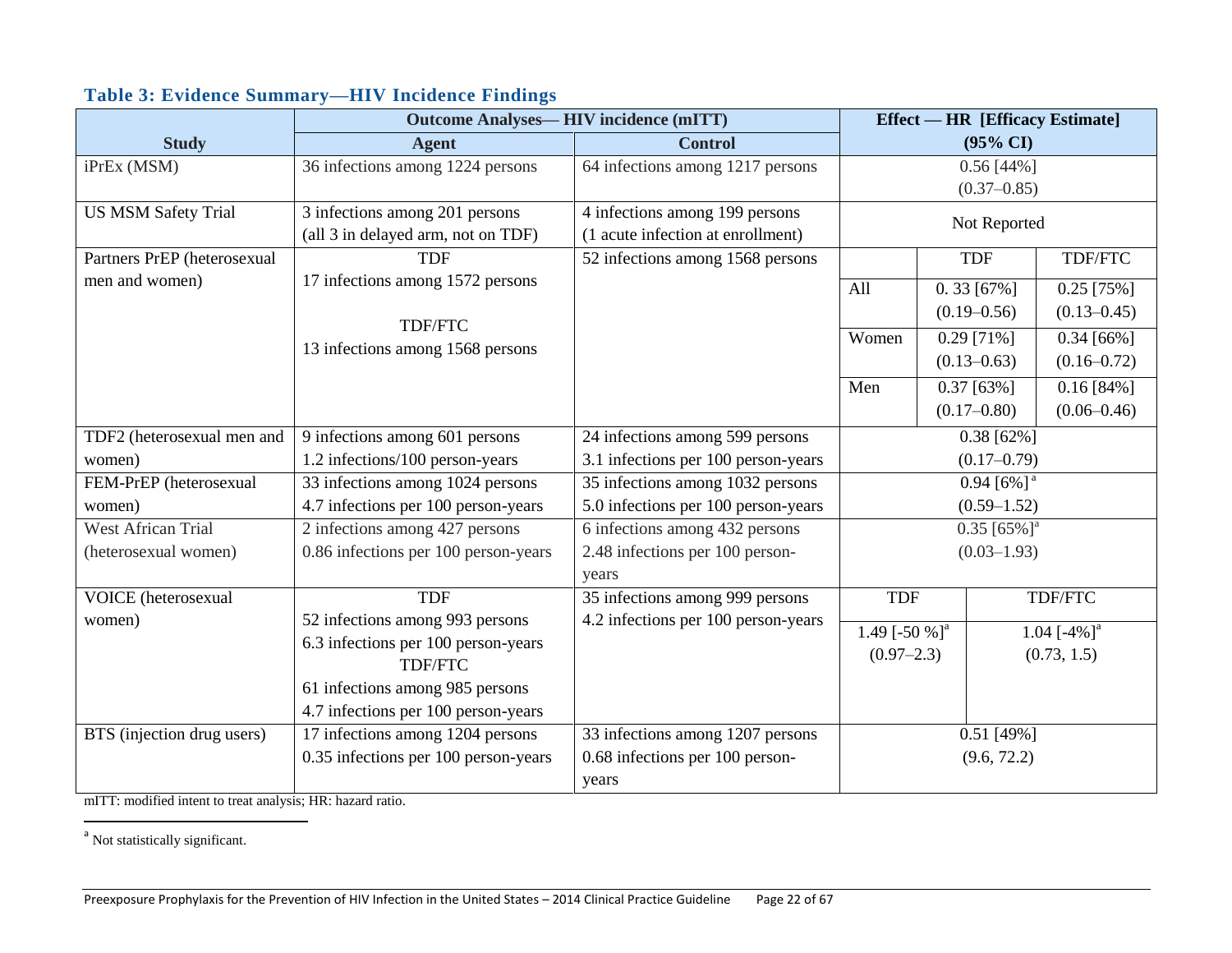#### **Table 4: Measures of Efficacy, by Medication Adherence, Percentage Reduction in HIV Incidence (95% Confidence Interval)**

| <b>Study</b>     |                      | <b>Modified Intent-to-Treat Efficacy</b> |              | <b>Efficacy</b> by<br>Self-report            |               |                       | <b>Efficacy</b> by<br><b>Pill-count Adherence</b> |               | <b>Efficacy</b> by<br><b>Blood Detection of Drug</b> |
|------------------|----------------------|------------------------------------------|--------------|----------------------------------------------|---------------|-----------------------|---------------------------------------------------|---------------|------------------------------------------------------|
|                  |                      |                                          |              | <b>Adherence Measures</b><br><b>Measures</b> |               | Measures <sup>a</sup> |                                                   |               |                                                      |
| iPrEx            | $(15 - 63\%)$<br>44% |                                          | $>50\%$      | 50%                                          | $(18 - 70\%)$ |                       | 92%                                               | $(40 - 99\%)$ |                                                      |
| (TDF/FTC)        |                      |                                          |              | $>90\%$                                      | 73%           |                       | $(41 - 88\%)$                                     |               |                                                      |
| Partners PrEP    | All                  | Men                                      | Women        | <b>NR</b>                                    |               | 100%                  | $(87-100\%)$                                      |               |                                                      |
|                  |                      |                                          |              |                                              |               |                       |                                                   | TDF: 86%      | $(67 - 94\%)$                                        |
|                  | TDF: 67%             | TDF: 63%                                 | TDF: 71%     |                                              |               |                       |                                                   |               | TDF/FTC: 90% (58-98%)                                |
|                  | TDF/FTC: 75%         | TDF/FTC: 84%                             | TDF/FTC: 66% |                                              |               |                       |                                                   |               |                                                      |
| TDF <sub>2</sub> | All                  | Men                                      | Women        | <b>NR</b>                                    |               |                       | <b>NR</b>                                         |               | TDF detected: 85% <sup>b</sup>                       |
| (TDF/FTC)        |                      |                                          |              |                                              |               |                       |                                                   |               |                                                      |
|                  | 63%                  | 80%                                      | 49% $b$      |                                              |               |                       |                                                   |               |                                                      |
| <b>FEM-PrEP</b>  |                      | <b>NR</b>                                |              | <b>NR</b>                                    |               |                       | <b>NR</b>                                         |               | <b>NR</b>                                            |
| (TDF/FTC)        |                      |                                          |              |                                              |               |                       |                                                   |               |                                                      |
| <b>VOICE</b>     |                      | <b>NR</b>                                |              | <b>NR</b>                                    |               |                       | <b>NR</b>                                         |               | <b>NR</b>                                            |
| (TDF,TDF/FTC)    |                      |                                          |              |                                              |               |                       |                                                   |               |                                                      |
| <b>BTS</b>       |                      | 49%                                      |              | <b>NR</b>                                    |               |                       | 56% (-19 to 86%) <sup>c</sup>                     |               | 74% (17-94%)                                         |
| (TDF)            |                      |                                          |              |                                              |               |                       |                                                   |               |                                                      |

NR, not reported.

 $\overline{\phantom{a}}$ 

<sup>a</sup> Tenofovir detection assays were done in subsets of persons randomly assigned to receive TDF or TDF/FTC

<sup>b</sup> Finding not statistically significant

<sup>c</sup> Among participants on directly observed therapy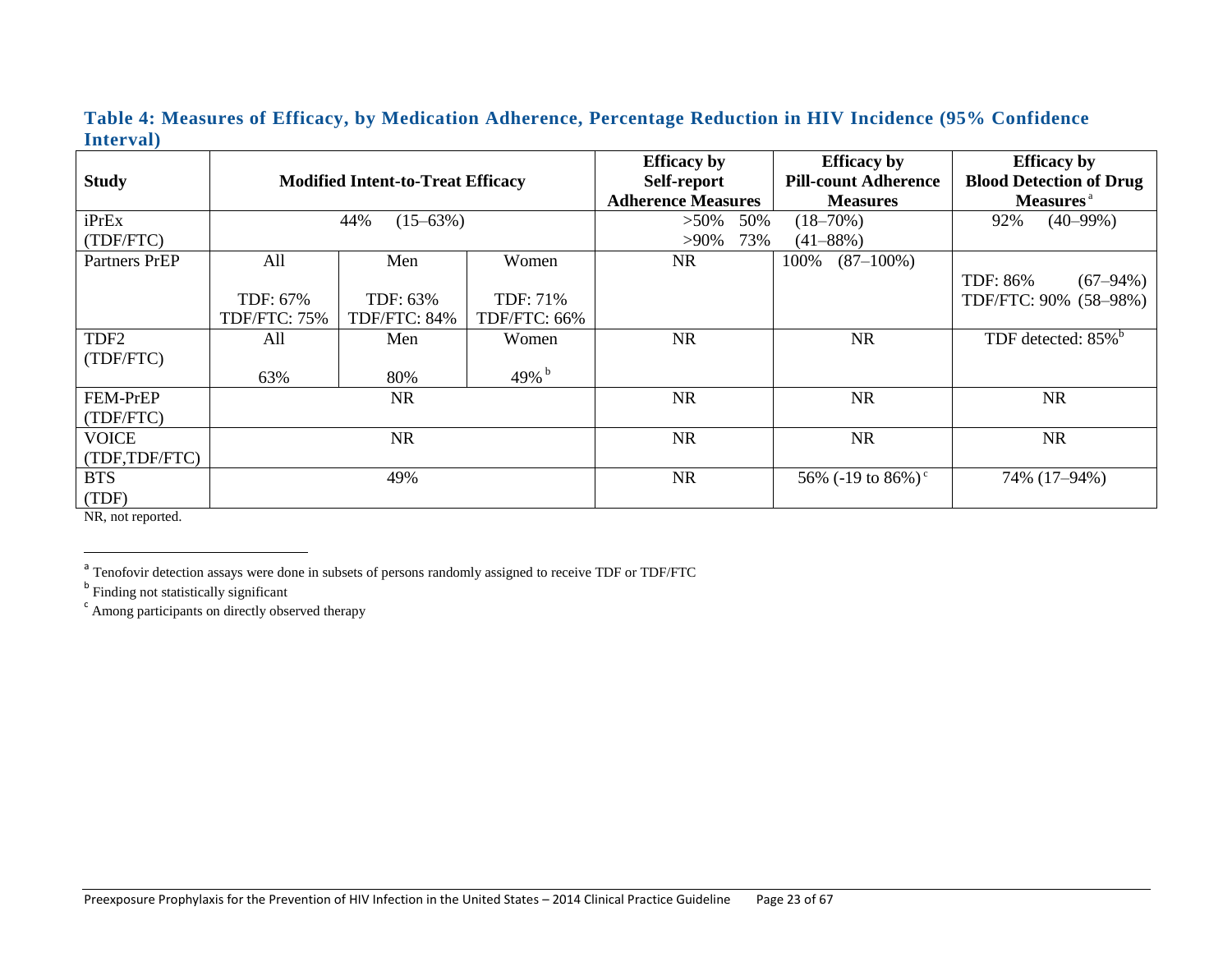<span id="page-23-0"></span>

|  |  | <b>Table 5: Evidence Summary— Safety and Toxicity</b> |  |
|--|--|-------------------------------------------------------|--|
|  |  |                                                       |  |

|                                                                 | <b>Outcome Analyses</b> |                |  |  |  |  |  |
|-----------------------------------------------------------------|-------------------------|----------------|--|--|--|--|--|
| <b>Study</b>                                                    | <b>Agent</b>            | <b>Control</b> |  |  |  |  |  |
| Grade 3/4 Adverse Clinical Events <sup>a</sup>                  |                         |                |  |  |  |  |  |
| iPrEx                                                           | 52 events               | 59 events      |  |  |  |  |  |
| TDF <sub>2</sub>                                                | 9 events                | 10 events      |  |  |  |  |  |
| <b>West African Trial</b>                                       | <b>NR</b>               | NR.            |  |  |  |  |  |
| Grade 3/4 Adverse Laboratory Events <sup>a</sup>                |                         |                |  |  |  |  |  |
| iPrEx                                                           | 59 events               | 48 events      |  |  |  |  |  |
| TDF <sub>2</sub>                                                | 32 events               | 32 events      |  |  |  |  |  |
| <b>West African Trial</b>                                       | 1 event                 | 5 events       |  |  |  |  |  |
| Grade 3/4 Adverse Events (Clinical and Laboratory) <sup>a</sup> |                         |                |  |  |  |  |  |
| <b>Partners PrEP</b>                                            | TDF: 323 events         | 307 events     |  |  |  |  |  |
|                                                                 | TDF/FTC: 337 events     |                |  |  |  |  |  |
| FEM-PrEP                                                        | <b>NR</b>               | <b>NR</b>      |  |  |  |  |  |
| <b>US MSM Safety Trial</b>                                      | 36 events               | 26 events      |  |  |  |  |  |
| <b>VOICE</b>                                                    | NR.                     | <b>NR</b>      |  |  |  |  |  |
| <b>BTS</b>                                                      | 175 events              | 173 events     |  |  |  |  |  |

NR, not reported.

a<br>
RDBPCT = randomized, double-blind, prospective clinical trial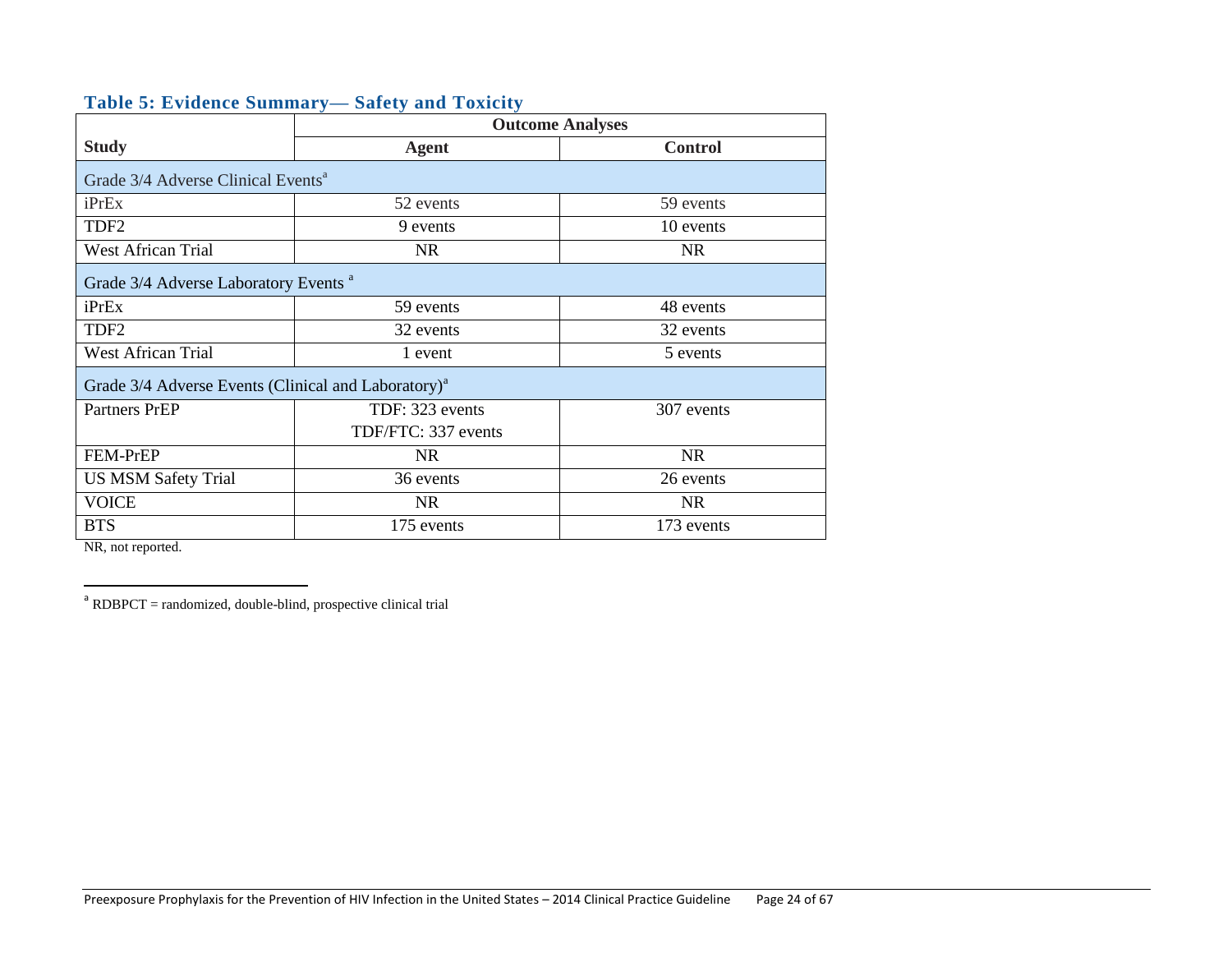|                            | <b>Outcome Analyses</b>                                                 |                                                              |  |  |  |
|----------------------------|-------------------------------------------------------------------------|--------------------------------------------------------------|--|--|--|
| <b>Study</b>               | <b>Agent</b>                                                            | <b>Control</b>                                               |  |  |  |
| iPrEx                      | 2 resistant viruses among 2 persons infected at baseline                | 1 resistant virus among 8 persons infected at baseline       |  |  |  |
|                            | 0 resistant viruses among 36 persons infected after baseline            | 0 resistant viruses among 64 persons infected after baseline |  |  |  |
| <b>US MSM Safety Trial</b> | 0 resistant viruses among 3 persons infected after baseline (in delayed | 1 resistant virus among 1 person infected at baseline        |  |  |  |
|                            | arm before starting drug)                                               | 0 resistant viruses among 3 persons infected after baseline  |  |  |  |
| <b>Partners PrEP</b>       | 2 resistant viruses among 5 persons infected at baseline and randomly   | 0 resistant viruses among 6 persons infected at baseline     |  |  |  |
|                            | assigned to TDF                                                         | 0 resistant viruses among 51 persons infected after baseline |  |  |  |
|                            | 1 resistant virus among 3 persons infected at baseline and randomly     |                                                              |  |  |  |
|                            | assigned to TDF/FTC                                                     |                                                              |  |  |  |
|                            | 0 resistant viruses among 27 persons infected after baseline            |                                                              |  |  |  |
| TDF <sub>2</sub>           | resistant virus in 1 person infected at baseline                        | 1 resistant virus in 1 person infected at baseline (very low |  |  |  |
|                            | 0 resistant viruses among 9 persons infected after baseline             | frequency and transient detection)                           |  |  |  |
|                            |                                                                         | 0 resistant viruses among 24 persons infected after baseline |  |  |  |
| FEM-PrEP                   | 4 resistant viruses among 33 persons infected after baseline            | 1 resistant virus in 35 persons infected after baseline      |  |  |  |
| <b>West African Trial</b>  | 0 resistant viruses among 2 persons infected while on TDF               | NR.                                                          |  |  |  |
| <b>VOICE</b>               | <b>NR</b>                                                               |                                                              |  |  |  |
| <b>BTS</b>                 | 0 resistant viruses among 49 persons infected after baseline            |                                                              |  |  |  |

#### **Table 6: Evidence Summary— HIV Resistance Findings (TDF or FTC Drug Resistant Virus Detected)**

NR, not reported.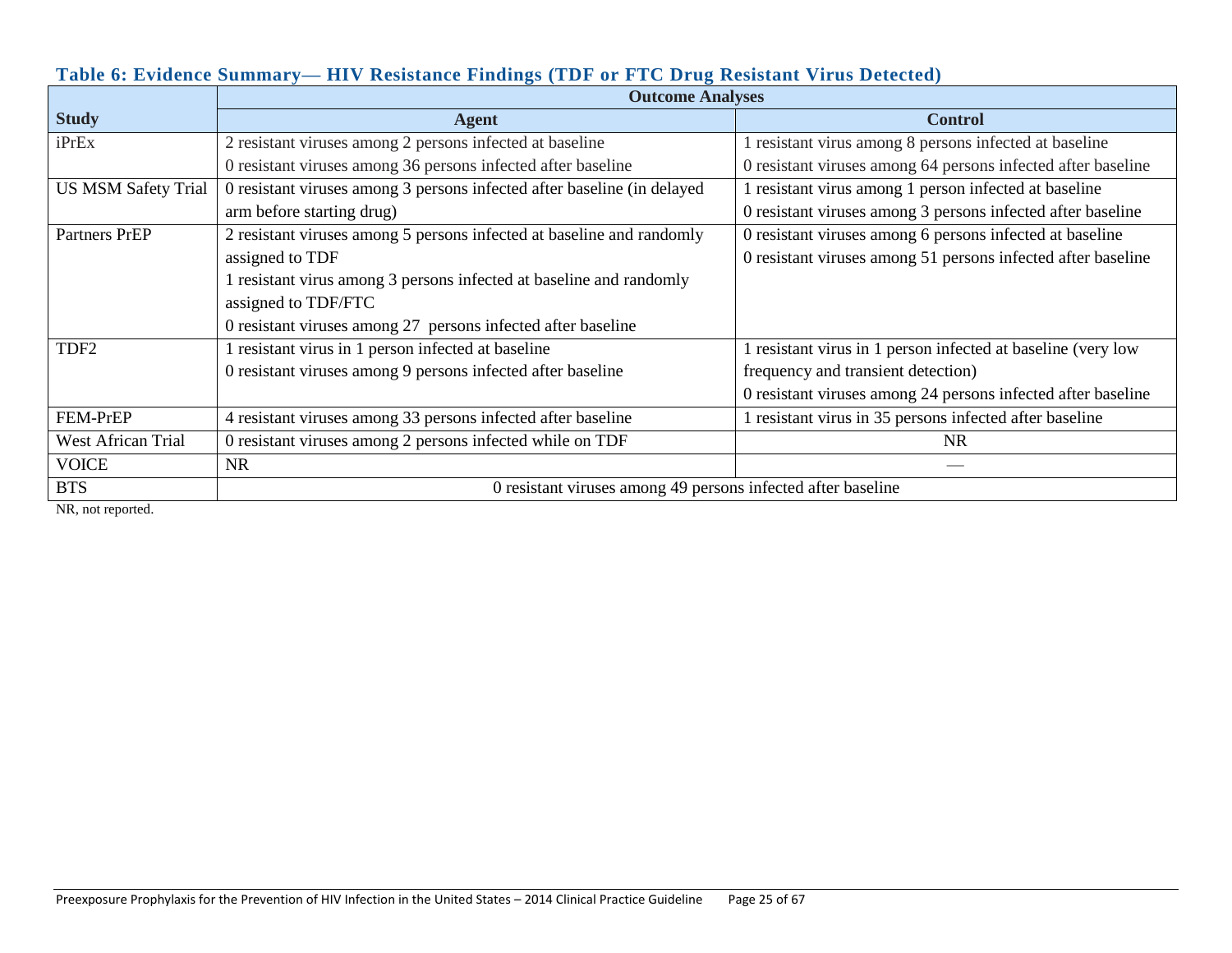# <span id="page-25-0"></span>**Identifying Indications for PrEP**

Taking a sexual history is recommended for all adult and adolescent patients as part of ongoing primary care, but the sexual history is often deferred because of urgent care issues, provider discomfort, or anticipated patient discomfort. This deferral is common among providers of primary care<sup>29</sup>, STI care,<sup>30</sup> and HIV care<sup>31-33</sup>.

Routinely taking a sexual history is a necessary first step to identify which patients in a clinical practice are having sex with same-sex partners, which are having sex with opposite-sex partners, and what specific sexual behaviors may place them at risk for, or protect them from, HIV acquisition. The clinician can introduce this topic by stating that taking a brief sexual history is routine practice, go on to explain that the information is necessary to the provision of individually appropriate sexual health care, and close by reaffirming the confidentiality of patient information.

# <span id="page-25-1"></span>ASSESSING RISK OF SEXUAL HIV ACQUISITION

Because offering PrEP is currently indicated for MSM at substantial risk of HIV acquisition, it is important to consider that although 76% of MSM surveyed in 2008 in 21 US cities reported a health care visit during the past year<sup>34</sup>, other studies reported that health care providers do not ask about, and patients often do not disclose, same-sex behaviors $^{35}$ .

Box A1 contains a set of brief questions designed to identify men who are currently having sex with men and to assess a key set of sexual practices that are associated with the risk of HIV acquisition. In studies to develop scored risk indexes predictive of incident HIV infection among MSM<sup>36,37</sup> (see Providers' Supplement, Section 5), several critical factors were identified.

#### BOX A1: RISK BEHAVIOR ASSESSMENT FOR MSM<sup>36</sup>

**In the past 6 months:**

- Have you had sex with men, women, or both?
- *(if men or both sexes)* How many men have you had sex with?
- How many times did you have receptive anal sex (you were the bottom) with a man who was not wearing a condom?
- How many of your male sex partners were HIV-positive?
- *(if any positive)* With these HIV-positive male partners, how many times did you have insertive anal sex (you were the top) without you wearing a condom?
- Have you used methamphetamines (such as crystal or speed)?

Box A2 contains a set of brief questions designed to identify women and men who are currently having sex with opposite-sex partners (heterosexually active) and to assess a key set of sexual practices that are associated with the risk of HIV acquisition as identified both in PrEP trials and epidemiologic studies<sup>38-40</sup>.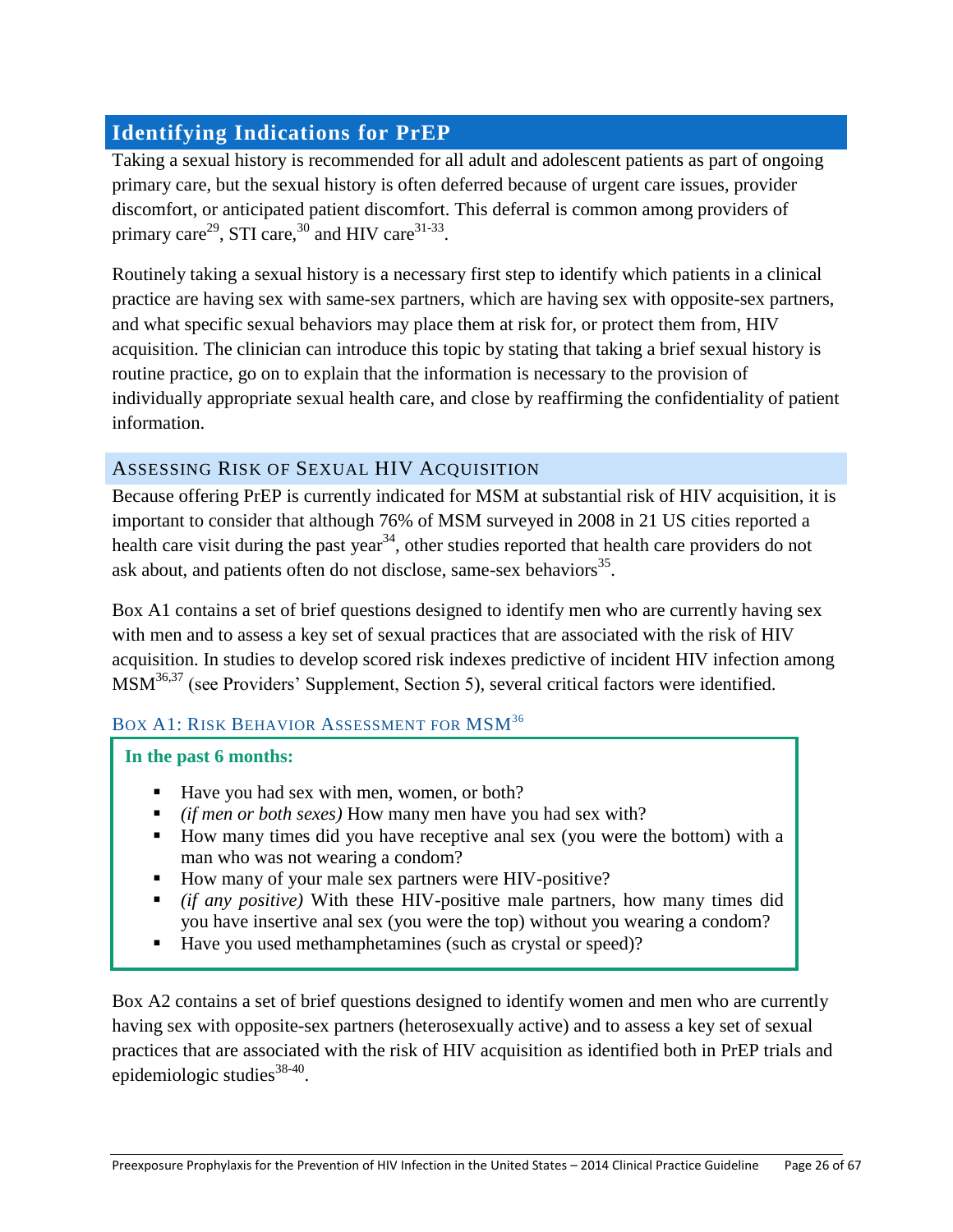#### BOX A2: RISK BEHAVIOR ASSESSMENT FOR HETEROSEXUAL MEN AND WOMEN

#### **In the past 6 months:**

- Have you had sex with men, women, or both?
- *(if opposite sex or both sexes)* How many men/women have you had sex with?
- How many times did you have vaginal or anal sex when neither you nor your partner wore a condom?
- How many of your sex partners were HIV-positive?
- *(if any positive)* With these HIV-positive partners, how many times did you have vaginal or anal sex without a condom?

In addition, for all sexually active patients, clinicians may want to consider reports of diagnoses of bacterial STIs (chlamydia, syphilis, gonorrhea) during the past 6 months as evidence of sexual activity that could result in HIV exposure. For heterosexual women and men, sex without a condom (or its correct use) may also be indicated by recent pregnancy of a female patient or sexual partner of a male patient.

Clinicians should also briefly screen all patients for alcohol abuse<sup>41</sup> (especially before sexual activity) and the use of illicit non-injection drugs (e.g., amyl nitrite, stimulants).  $42,43$  The use of these substances may affect sexual risk behavior<sup>44</sup>, hepatic or renal health, or medication adherence, any of which may affect decisions about the appropriateness of prescribing PrEP medication. In addition, if substance abuse is reported, the clinician should provide referral for appropriate treatment or harm-reduction services acceptable to the patient.

Lastly, clinicians should consider the epidemiologic context of the sexual practices reported by the patient. The risk of HIV acquisition is determined by both the frequency of specific sexual practices (e.g., unprotected anal intercourse) and the likelihood that a sex partner has HIV infection. The same behaviors when reported as occurring in communities and demographic populations with high HIV prevalence or occurring with partners known to have HIV infection, are more likely to result in exposure to HIV and so will indicate greater need for intensive riskreduction methods (PrEP, multisession behavioral counseling) than when they occur in a community or population with low HIV prevalence (see [http://www.AIDSvu.org](http://www.aidsvu.org/) or [http://www.cdc.gov/nchhstp/atlas/\)](http://www.cdc.gov/nchhstp/atlas/).

After assessing the risk of HIV acquisition, clinicians should discuss with the patient which of several effective prevention methods (e.g., PrEP, behavioral interventions)<sup>45</sup> will be pursued. When supporting consistent and correct condom use is feasible and the patient is motivated to achieve it, high levels of protection against both HIV and several  $STIs^{46,47}$  are afforded without the side effects or cost of medication. A clinician can support consistent condom use by providing brief clinical counseling (see Providers' Supplement, Section 7), by referring the patient to behavioral medicine or health education staff in the clinical setting, or by referring the patient to community-based or local health department counseling and support services.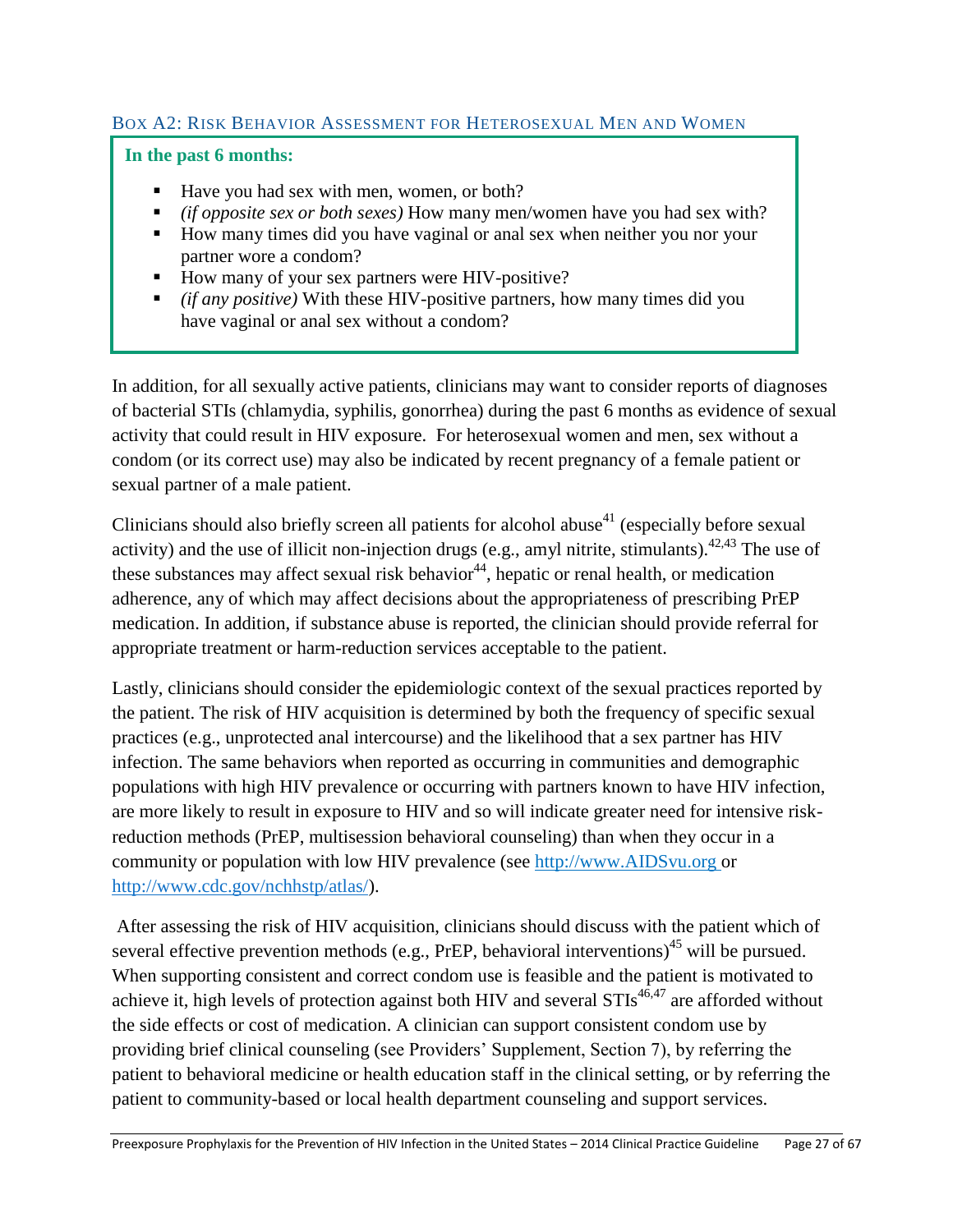Reported consistent ("always") condom use is associated with an 80% reduction in HIV acquisition among heterosexual couples<sup>48</sup>. However, inconsistent condom use is less effective,<sup>37,49</sup> and studies have reported low rates of recent consistent condom use among MSM<sup>50</sup> and other sexually active adults<sup>51</sup>. Especially low rates have been reported when condom use was measured over several months rather than during most recent sex or the past 30 days<sup>52</sup>. Therefore, unless the patient reports confidence that consistent condom use can be achieved, additional HIV prevention methods, including the consideration of PrEP should be provided while continuing to support condom.

A patient who reports that 1 or more regular sex partners is of unknown HIV status should be offered HIV testing for those partners, either in the clinician's practice or at a confidential testing site (see zip code lookup at [http://www.hivtest.org/\)](http://www.hivtest.org/).

Lastly, for any regular sex partner reported to be HIV-positive, clinicians should determine whether the partner is receiving antiretroviral therapy and whether a recent evaluation indicates an undetectable viral load. In addition to the known health benefits of viral load suppression, a recent clinical trial (HPTN  $052^{53}$ ) demonstrated that viral load suppression is highly, but not completely, protective against HIV transmission to a heterosexual partner (96% reduction). No similar trial has been done with MSM in HIV-discordant couples, so it is unknown how much viral load suppression reduces HIV transmission among partners who are MSM. Persons who know they have HIV infection may not be in care, may not be receiving antiretroviral therapy, may not be receiving highly effective regimens, may not be adherent to their medications, or for other reasons may not have viral loads that are associated with the least risk of transmission to an uninfected sex partner<sup>54</sup>.

# BOX B1: RECOMMENDED INDICATIONS FOR PREP USE BY MSM<sup>2</sup>

- Adult man
- Without acute or established HIV infection
- Any male sex partners in past 6 months (if also has sex with women, see Box B2)
- Not in a monogamous partnership with a recently tested, HIV-negative man

#### AND at least one of the following

- Any anal sex without condoms (receptive or insertive) in past 6 months
- Any STI diagnosed or reported in past 6 months
- Is in an ongoing sexual relationship with an HIV-positive male partner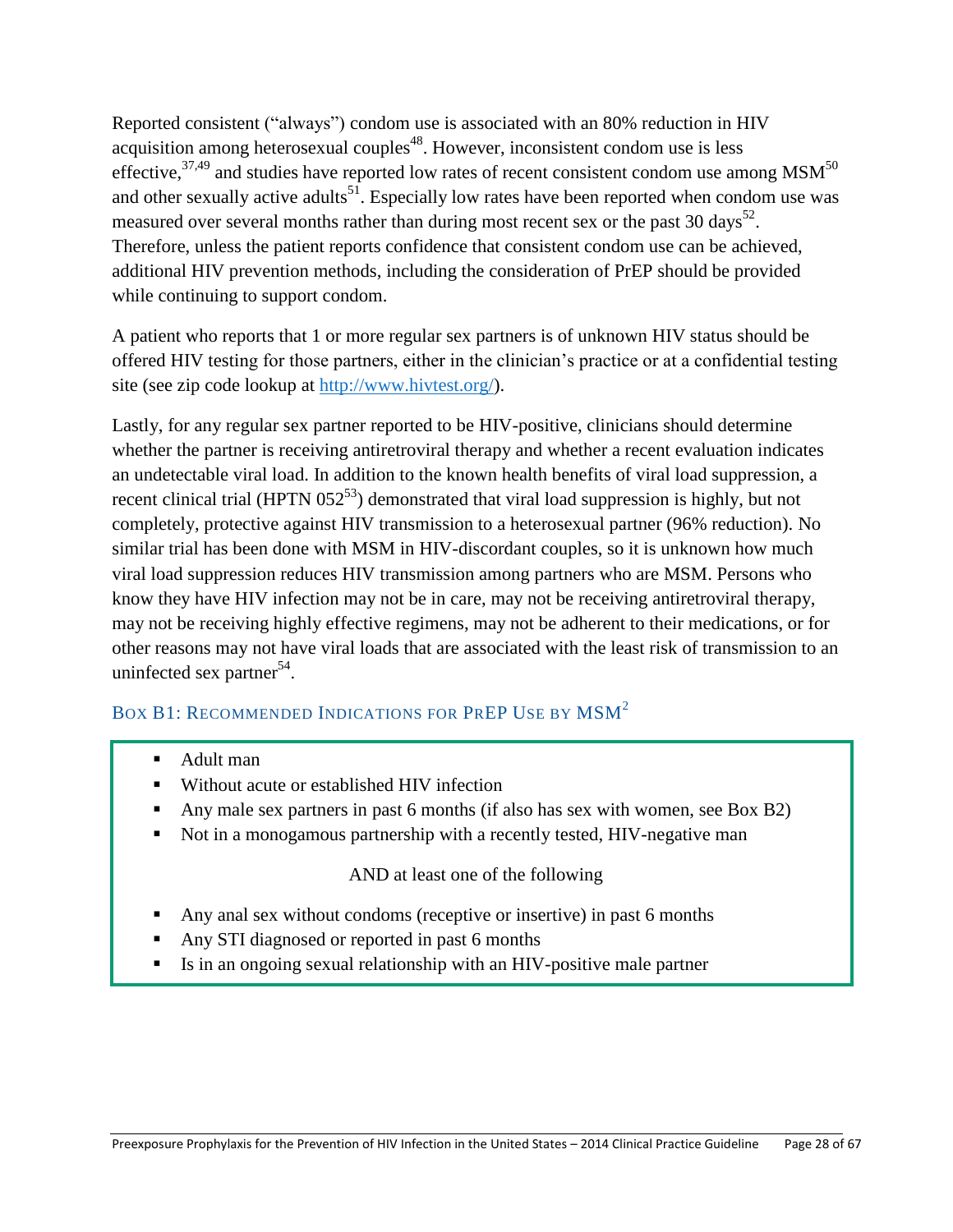# BOX B2: RECOMMENDED INDICATIONS FOR PREP USE BY HETEROSEXUALLY ACTIVE MEN AND WOMEN

- Adult person
- Without acute or established HIV infection
- Any sex with opposite sex partners in past 6 months
- Not in a monogamous partnership with a recently tested HIV-negative partner

# AND at least one of the following

- Is a man who has sex with both women and men (behaviorally bisexual) [also evaluate indications for PrEP use by Box B1 criteria]
- Infrequently uses condoms during sex with 1 or more partners of unknown HIV status who are known to be at substantial risk of HIV infection (IDU or bisexual male partner)
- Is in an ongoing sexual relationship with an HIV-positive partner

# <span id="page-28-0"></span>ASSESSING RISK OF HIV ACQUISITION THROUGH INJECTION PRACTICES

Although the annual number of new HIV infections among IDU in the United States has declined, a sizable number occur each year. In 2010, IDUs accounted for 8% of estimated incident HIV infections<sup>55</sup>. According to the National HIV Behavioral Surveillance System  $(NHBS)^{56}$  substantial proportions of IDU report sharing syringes (34%) and sharing injection equipment (58%). In addition, in NHBS and epidemiologic studies conducted with IDU, most IDU report sexual behaviors that also confer risk of HIV acquisition<sup>57</sup>. Because of the efficacy and safety demonstrated in the PrEP trial with IDU, providing PrEP to those who report injection behaviors that place them at substantial risk of acquiring HIV infection could contribute to HIV prevention for IDU at both the individual and the population level.

Although current evidence is insufficient for a recommendation that all patients be screened for injection or other illicit drug use, the US Preventive Services Task Force recommends that clinicians be alert to the signs and symptoms of illicit drug use in patients.<sup>26</sup> Clinicians should determine whether patients who are currently using illicit drugs are in (or want to enter) behavioral, medication-assisted, or in-patient drug treatment. For persons with a history of injecting illicit drugs but who are currently not injecting, clinicians should assess the risk of relapse along with the patients' use of relapse prevention services (e.g., a drug-related behavioral support program, use of mental health services, 12-step program).

Box A3 contains a set of brief questions that may help identify persons who are injecting illicit drugs, and to assess a key set of injection practices that are associated with the risk of HIV acquisition as identified in the PrEP trial with  $IDU<sup>5</sup>$  and in epidemiologic studies<sup>56,58</sup>.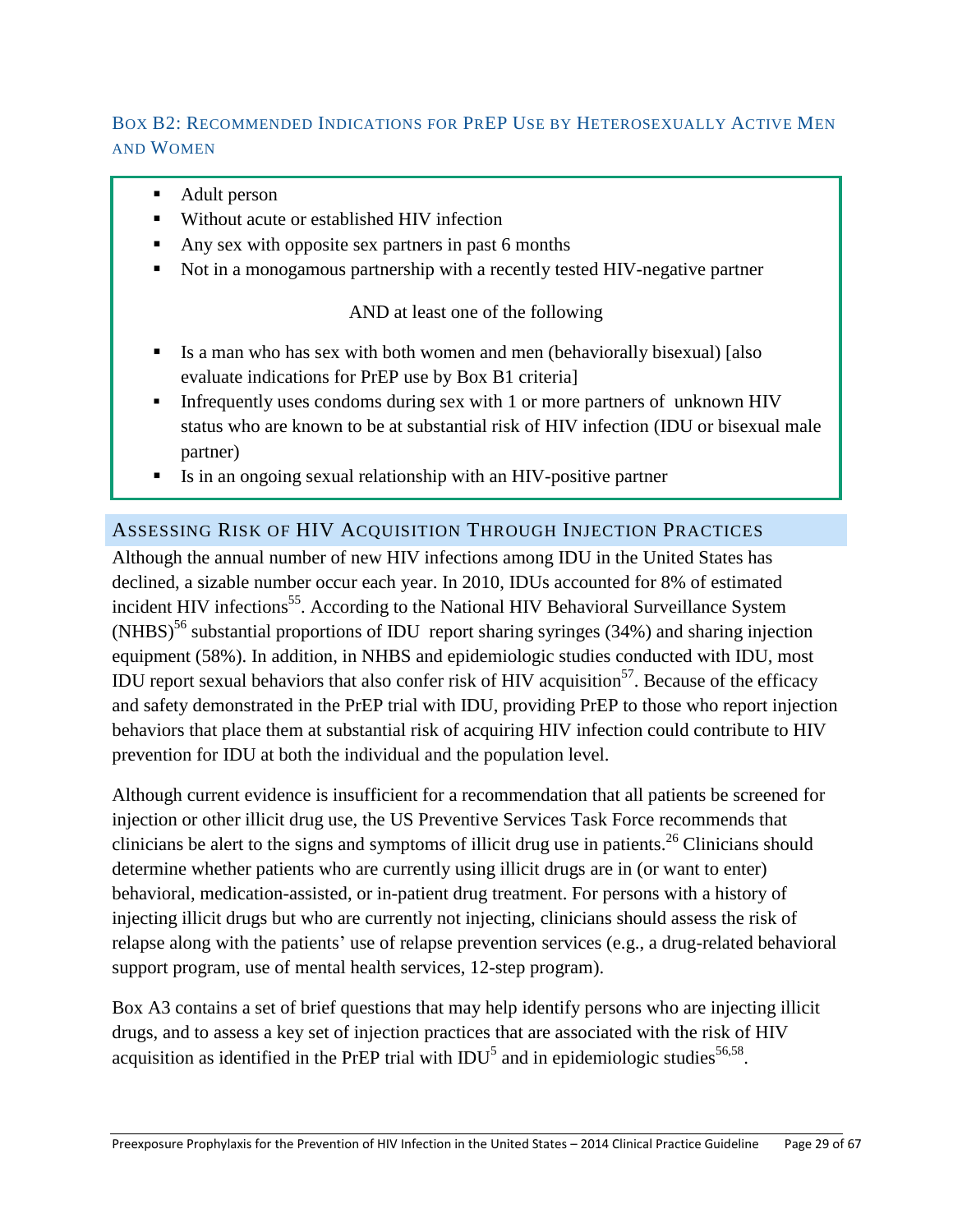#### BOX A3: RISK BEHAVIOR ASSESSMENT FOR INJECTION DRUG USERS

- Have you ever injected drugs that were not prescribed to you by a clinician?
- *(if yes),* When did you last inject unprescribed drugs?
- In the past 6 months, have you injected by using needles, syringes, or other drug preparation equipment that had already been used by another person?
- In the past 6 months, have you been in a methadone or other medication-based drug treatment program?

# BOX B3: RECOMMENDED INDICATIONS FOR PREP USE BY INJECTION DRUG USERS

- Adult person
- Without acute or established HIV infection
- Any injection of drugs not prescribed by a clinician in past 6 months

#### AND at least one of the following

- Any sharing of injection or drug preparation equipment in past 6 months
- Been in a methadone, buprenorphine, or suboxone treatment program in past 6 months
- Risk of sexual acquisition (also evaluate by criteria in Box B1 or B2)

PrEP or other HIV prevention should be integrated with prevention and clinical care services for the many health threats IDU may face (e.g., hepatitis B and C infection, abscesses, septicemia, endocarditis, overdose)<sup>59</sup>. In addition, referrals for drug treatment, mental health services, and social services may be indicated<sup>59</sup>.

# <span id="page-29-0"></span>LABORATORY TESTS AND OTHER DIAGNOSTIC PROCEDURES

All patients whose sexual or drug injection history indicates consideration of PrEP and who are interested in taking PrEP must undergo laboratory testing to identify those for whom this intervention would be harmful or for whom it would present specific health risks that would require close monitoring.

# <span id="page-29-1"></span>**HIV TESTING**

HIV testing and the documentation of results are required to confirm that patients do not have HIV infection when they start taking PrEP medications. For patient safety, HIV testing and should be repeated at least every 3 months (before prescriptions are refilled or reissued). This requirement should be explained to patients during the discussion about whether PrEP is appropriate for them.

The Centers for Disease Control and Prevention (CDC) and the US Preventive Services Task Force recommends that MSM, IDUs, patients with a sex partner who has HIV infection, and others at substantial risk of HIV acquisition undergo an HIV test at least annually or for those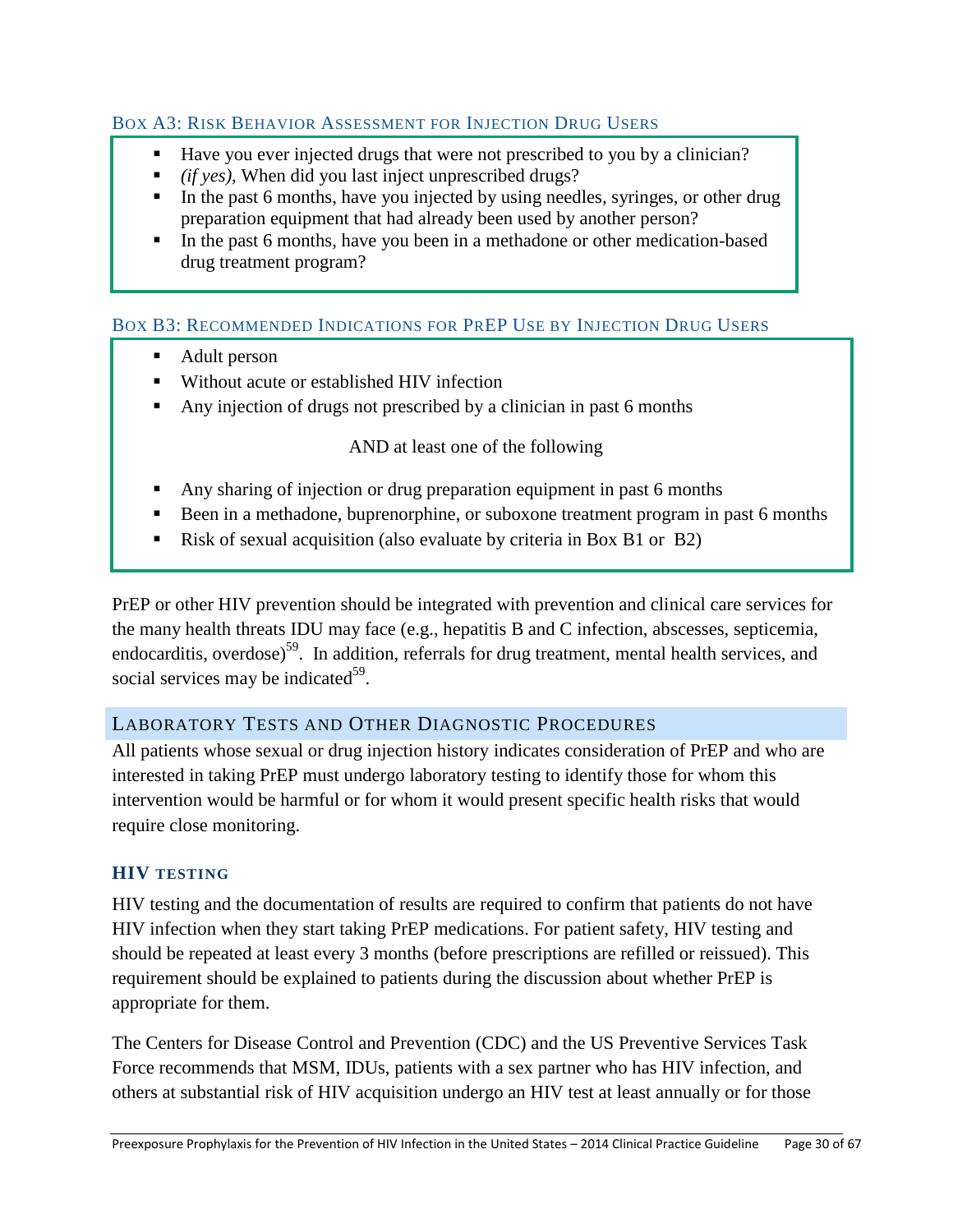with additional risk factors, every  $3-6.60$  However, outside the context of PrEP delivery, testing is often not done as frequently as recommended.<sup>61</sup>

At a minimum, clinicians should document a negative antibody test result within the week before initiating (or reinitiating) PrEP medications. The required HIV testing can be accomplished by (1) drawing blood (serum) and sending the specimen to a laboratory for a routine HIV EIA (enzyme-linked immunoassay) or (2) performing a rapid, point-of-care, FDA-approved, fingerstick blood test. Oral rapid tests should not be used to screen for HIV infection when considering PrEP use because they can be less sensitive than blood tests  $1,21,62$ . Clinicians should not accept patient-reported test results or documented anonymous test results. A preliminary positive HIV antibody test must be confirmed by Western blot or IFA (immunofluorescence assay) according to the local laboratory standard practice<sup>63</sup> and viral load and CD4 lymphocyte tests should be ordered to assist in future treatment decisions.

See Appendix 1 for Tables 11 - 12 for FDA-approved HIV tests, specimen requirements, and time to detection of HIV infection $^{64}$ .

# <span id="page-30-0"></span>**ACUTE HIV INFECTION**

In the iPrEx trial, drug-resistant virus developed in 2 persons with unrecognized acute HIV infection at enrollment and for whom TDF/FTC had been dispensed. These participants had negative antibody test results before they started taking PrEP, tested positive at a later study visit, and PCR (polymerase chain reaction) on stored specimens from the initial visit detected the presence of virus. When questioned, most of the 10 acutely infected participants (8 of whom had been randomly assigned the placebo group) reported signs and symptoms consistent with a viral syndrome<sup>2</sup>. Both acutely infected patients to whom TDF/FTC had been dispensed had the M184V/I mutation associated with emtricitabine resistance, but not the K65R mutation associated with tenofovir resistance<sup>2</sup>. Among participants who were dispensed PrEP medication in the US MSM Safety Trial and in the Partners PrEP, TDF2, and VOICE trials (see Table 6), the M184V mutation, developed in several persons who were enrolled and had started taking medication with unrecognized acute HIV infection but K65R developed in only one (in the TDF2 study). However, no mutations emerged in persons who acquired infection after baseline. In the one trial with very low medication adherence that has published its resistance testing results, the emtricitabine resistance mutation, but not the K65R mutation was found in a few persons with incident infection after baseline (4 persons in the FEM-PrEP trial).

PrEP is indicated for MSM, heterosexual men and women, and IDUs who report injection or sexual behaviors that place them at substantial risk of HIV acquisition. Therefore clinicians should suspect acute HIV infection in persons known to have been exposed recently (e.g., a condom broke during sex with an HIV-infected partner, relapse to injection drug use with shared injection equipment). In addition, clinicians should solicit a history of nonspecific signs or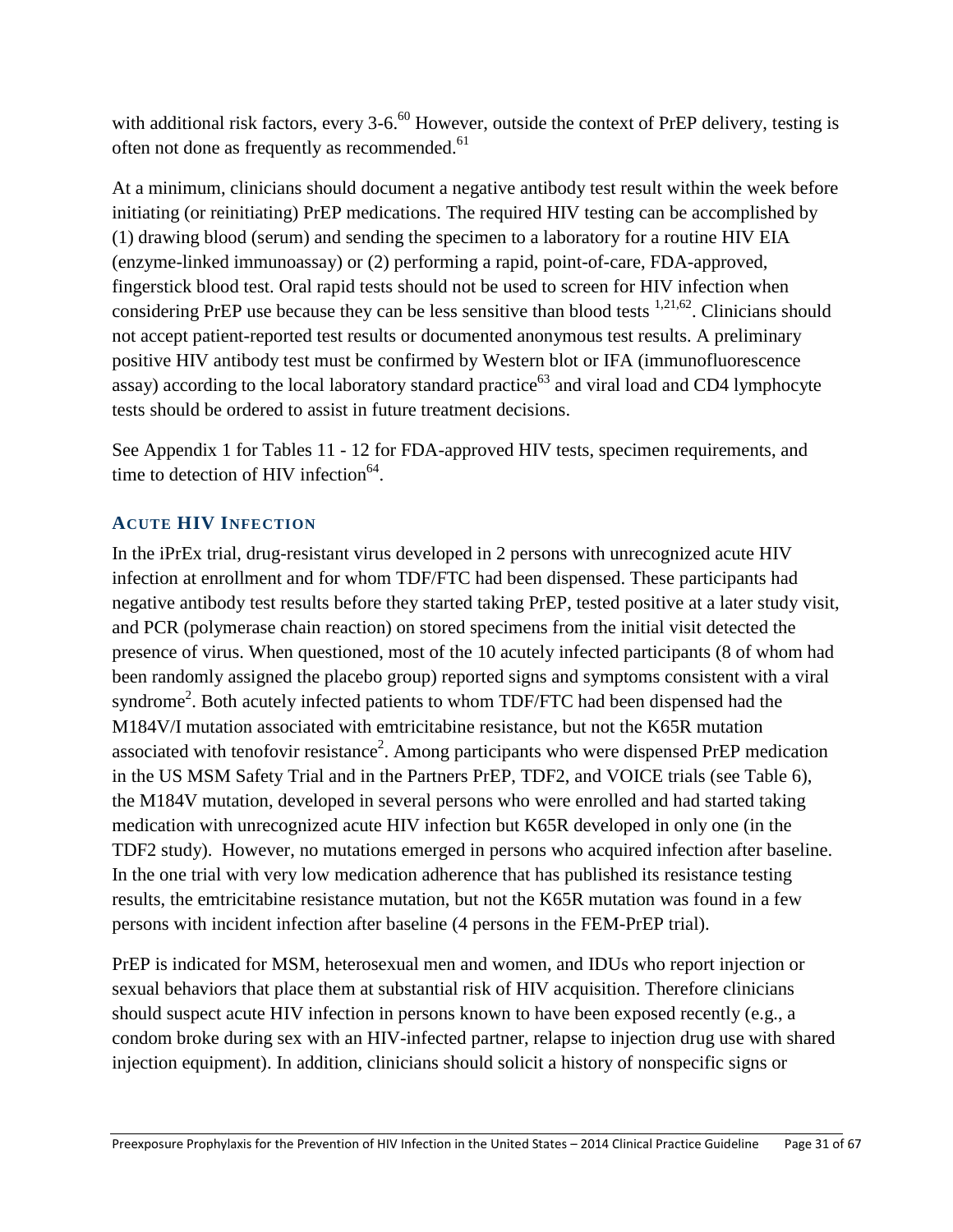symptoms of viral infection during the preceding month or on the day of evaluation (Table 7) in all PrEP candidates with a negative or an indeterminate result on an HIV antibody test.

|                     |                               | <b>Sex</b>                 |                             | <b>Route of transmission</b> |                                            |
|---------------------|-------------------------------|----------------------------|-----------------------------|------------------------------|--------------------------------------------|
| Features $(\% )$    | <b>Overall</b><br>$(n = 375)$ | <b>Male</b><br>$(n = 355)$ | <b>Female</b><br>$(n = 23)$ | Sexual $(n =$<br>324)        | Injection<br><b>Drug Use</b><br>$(n = 34)$ |
| Fever               | 75                            | 74                         | 83                          | 77                           | 50                                         |
| Fatigue             | 68                            | 67                         | 78                          | 71                           | 50                                         |
| Myalgia             | 49                            | 50                         | 26                          | 52                           | 29                                         |
| Skin rash           | 48                            | 48                         | 48                          | 51                           | 21                                         |
| Headache            | 45                            | 45                         | 44                          | 47                           | 30                                         |
| Pharyngitis         | 40                            | 40                         | 48                          | 43                           | 18                                         |
| Cervical adenopathy | 39                            | 39                         | 39                          | 41                           | 27                                         |
| Arthralgia          | 30                            | 30                         | 26                          | 28                           | 26                                         |
| Night sweats        | 28                            | 28                         | 22                          | 30                           | 27                                         |
| Diarrhea            | 27                            | 27                         | 21                          | 28                           | 23                                         |

**Table 7: Clinical Signs and Symptoms of Acute (Primary) HIV Infection<sup>65</sup>**

An additional blood specimen should be tested for any patient who has a negative or indeterminate result from a rapid HIV test or laboratory HIV antibody test, and who reports recent signs and symptoms suggestive of acute HIV. See the Figure below for the testing algorithm recommended for the documentation of HIV infection status before the initiation of PrEP or its re-initiation after more than a week off PrEP medication.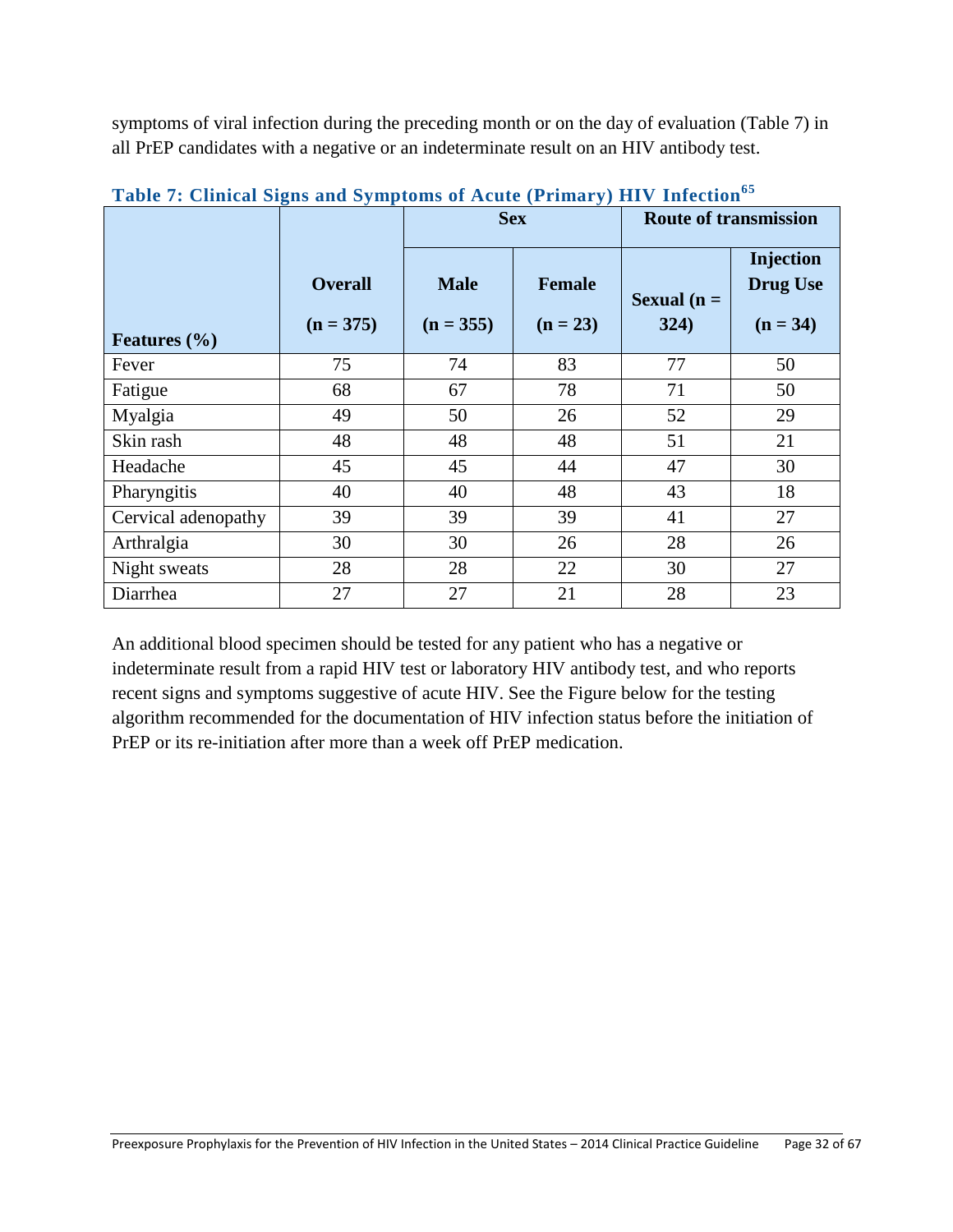# **Figure Documenting HIV Status**



#### <span id="page-32-0"></span>**RENAL FUNCTION**

In addition to confirming that any person starting PrEP medication is not infected with HIV, a clinician should determine renal function and test for infection with hepatitis B virus (HBV) because both decreased renal function and active HBV infection are potential safety issues for the use of TDF/FTC as PrEP.

TDF is widely used in combination antiretroviral regimens for the treatment of HIV infection<sup>66</sup>. Among HIV-infected persons prescribed TDF-containing regimens, decreases in renal function (as measured by estimated creatinine clearance [eCrCl]) have been documented, and occasional cases of acute renal failure, including Fanconi's syndrome, have occurred $67,69$ .

In the PrEP trials among otherwise healthy, HIV-uninfected adults, an eCrCl of  $\geq 60$  ml/min was an eligibility criterion. Safety data for TDF/FTC prescribed to persons with reduced renal function are not available. Therefore, for all persons considered for PrEP, a serum creatinine test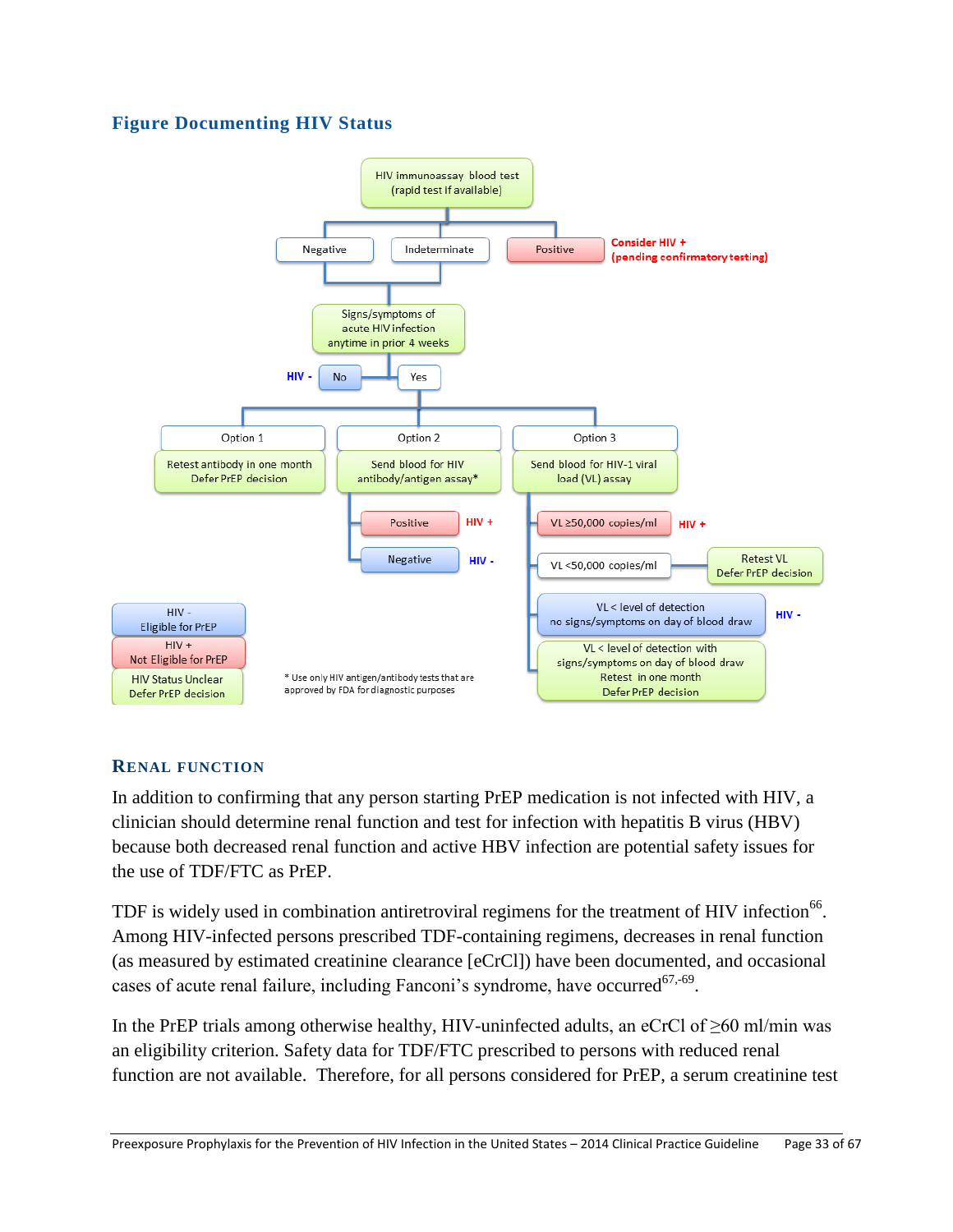should be done, and an eCrCL should be calculated by using the Cockcroft-Gault formula (see Box C). Any person with an eCrCl of <60 ml/min should not be prescribed PrEP with TDF/FTC.

# BOX C COCKCROFT-GAULT FORMULAS

| <b>Basic Formula<sup>70</sup></b>                                                                                                                                                           |  |  |  |  |  |
|---------------------------------------------------------------------------------------------------------------------------------------------------------------------------------------------|--|--|--|--|--|
| $eCrCl_{CG} = [[(140 - age) \times IBW \times 0.85$ for females] $\div$ (serum creatinine $\times$ 72)]                                                                                     |  |  |  |  |  |
| $IBW = ideal body weight$<br>Males: IBW = $50 \text{ kg} + 2.3 \text{ kg}$ for each inch over 5 feet<br>Females: IBW = $45.5$ kg + 2.3 kg for each inch over 5 feet                         |  |  |  |  |  |
| Age in years, weight in kg, and serum creatinine in mg/100mL                                                                                                                                |  |  |  |  |  |
| Optional adjustment for low actual body weight <sup>71</sup><br>If the actual body weight is less than the IBW (ideal body weight) use the actual body weight for<br>calculating the eCrCl. |  |  |  |  |  |
| Optional adjustment of high actual body weight $^{71}$<br>Used only if the actual body weight is 30% greater than the IBW. Otherwise, the IBW is used.                                      |  |  |  |  |  |
| $eCrCl = [[(140 - age) \times A]BW] \div (serum creationine \times 72)] (\times 0.85$ for females)                                                                                          |  |  |  |  |  |
| $A$ jBW = IBW + 0.3(ABW - IBW)<br>$A$ j $BW =$ adjusted body weight<br>$ABW = actual body weight$                                                                                           |  |  |  |  |  |
| Optional adjustment for body surface area (BSA) <sup>72</sup><br>Can be used if actual body weight is greater or less than IBW                                                              |  |  |  |  |  |
| eCrCl <sub>BSAadj</sub> = 1.73m <sup>2</sup> × eCrCl <sub>CG</sub> (ml/min) ÷ BSA of the patient (m <sup>2</sup> )                                                                          |  |  |  |  |  |
| BSA (DuBois and DuBois formula <sup>74</sup> ) = (height (m) <sup>0.725</sup> × weight (kg) <sup>0.425</sup> ) ÷ 139.2                                                                      |  |  |  |  |  |
| <b>HEPATITIS SEROLOGY</b>                                                                                                                                                                   |  |  |  |  |  |
| Sexually active adults (especially MSM), and persons who inject illicit drugs, are at risk of                                                                                               |  |  |  |  |  |

<span id="page-33-0"></span>Sexually active adults (especially MSM), and persons who inject illicit drugs, are at risk of acquiring HBV infection<sup>74</sup> and hepatitis C virus (HCV) infection<sup>75</sup>. Vaccination against HBV is recommended for all adolescents and adults, especially for MSM<sup>76</sup>. Therefore, HBV and HCV infection status should be documented by screening serology before TDF/FTC is prescribed as PrEP (see Table 8). Those patients determined to be susceptible to HBV infection should be vaccinated.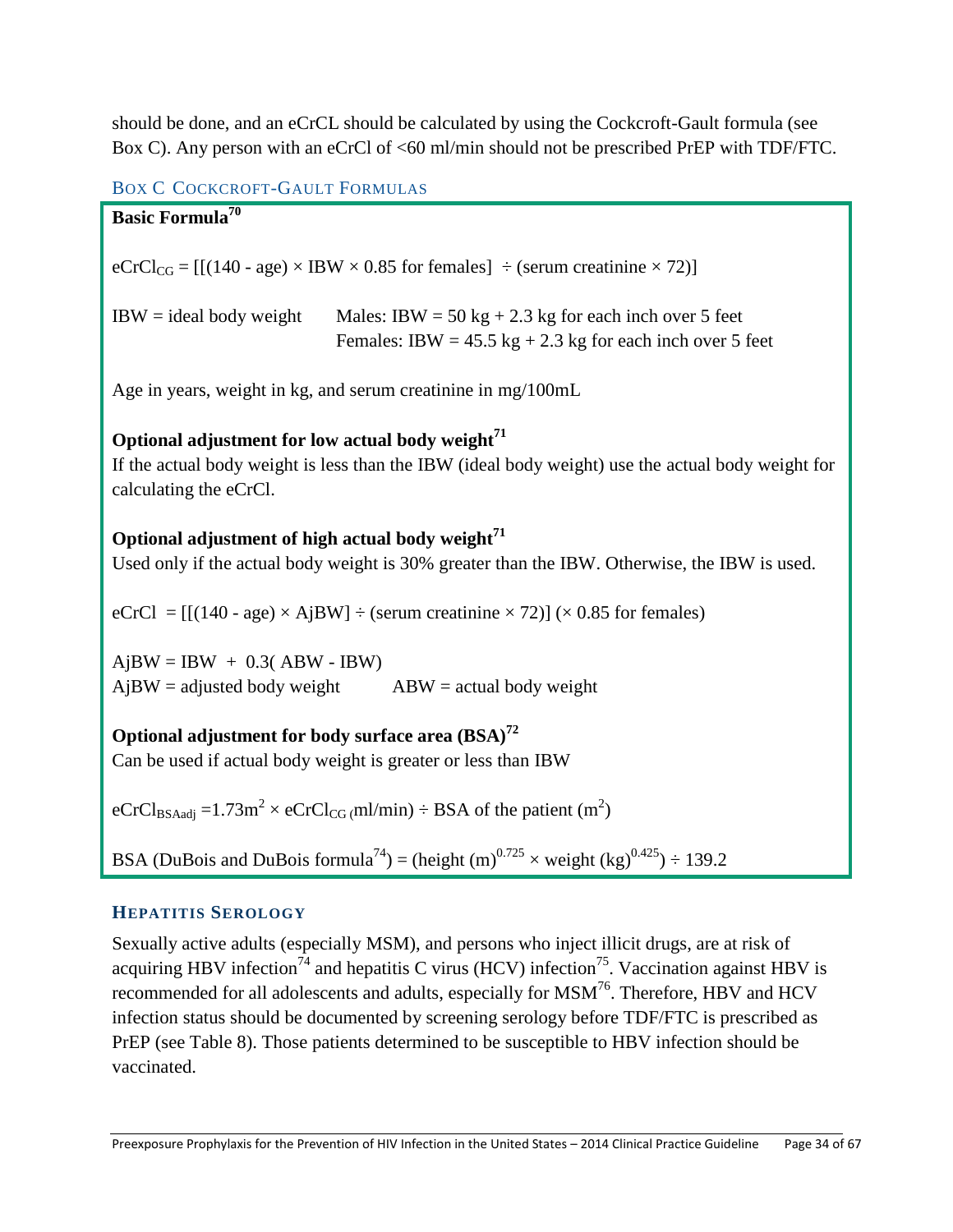In addition, both TDF and FTC are active against HBV. This has 2 implications for PrEP use. First, if patients with active HBV infection stop taking these medications, liver function must be closely monitored because reactivated HBV infection can result in hepatic damage<sup>77</sup>. In addition, a recent study demonstrated a lower rate of incident HBV infections among HIV-infected MSM whose treatment regimens included TDF or lamivudine (closely related to FTC) than among men whose regimens did not contain these drugs  $(0.7 \text{ vs } 6.7 \text{ infections per } 100 \text{ person-years})$ .<sup>78</sup>

|              | <b>Total</b> | $\bullet$<br><b>IgM</b> |                 |                                       |               |
|--------------|--------------|-------------------------|-----------------|---------------------------------------|---------------|
| <b>HBsAg</b> | Anti-HBc     | Anti-HBc                | <b>Anti-HBs</b> | <b>Interpretation</b>                 | <b>Action</b> |
| Negative     | Negative     |                         | Negative        | Susceptible                           | Vaccinate     |
| Negative     | Positive     |                         | Positive        | Immune (natural infection)            | Document      |
| Negative     | Negative     |                         | Positive        | Immune (prior vaccination)            | Document      |
| Positive     | Positive     | Negative                | Negative        | Chronic HBV infection                 | Evaluate      |
|              |              |                         |                 |                                       | for           |
|              |              |                         |                 |                                       | treatment     |
| Positive     | Positive     | Positive                | Negative        | Acute HBV infection                   | Follow and    |
|              |              |                         |                 |                                       | evaluate      |
|              |              |                         |                 |                                       | for           |
|              |              |                         |                 |                                       | treatment     |
| Negative     | Positive     |                         | Negative        | Unclear—could be:                     | Case-by-      |
|              |              |                         |                 | Resolved infection (most<br>$\bullet$ | case          |
|              |              |                         |                 | common)                               | evaluation    |
|              |              |                         |                 | False-positive anti-HBc;<br>$\bullet$ |               |
|              |              |                         |                 | susceptible                           |               |
|              |              |                         |                 | "low level" chronic<br>$\bullet$      |               |
|              |              |                         |                 | infection                             |               |
|              |              |                         |                 | Resolving acute infection             |               |

|  |  | <b>Table 8: Hepatitis B Screening Serology</b> |  |
|--|--|------------------------------------------------|--|
|  |  |                                                |  |

For additional guidance about the management of PrEP in persons with chronic active HBV infection see the section Special Clinical Considerations.

# <span id="page-34-0"></span>**Providing PrEP**

# <span id="page-34-1"></span>GOALS OF PREP THERAPY

The ultimate goal of PrEP is to reduce the acquisition of HIV infection with its resulting morbidity, mortality, and cost to individuals and society. Therefore clinicians initiating the provision of PrEP should

• Prescribe medication regimens that are proven safe and effective for uninfected persons who meet recommended criteria to reduce their risk of HIV acquisition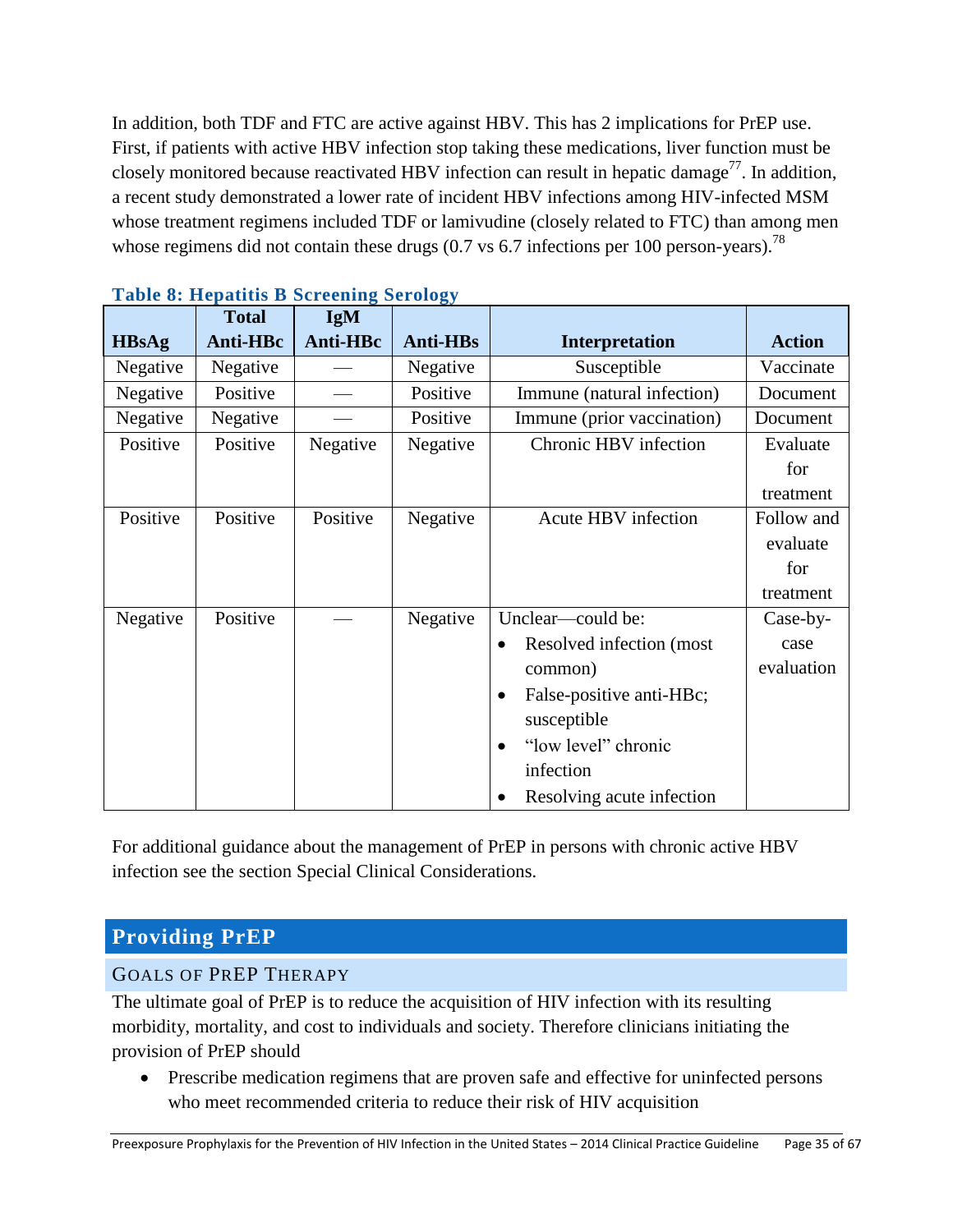- Educate patients about the medications and the regimen to maximize their safe use
- Provide support for medication-adherence to help patients achieve and maintain protective levels of medication in their bodies
- Provide HIV risk-reduction support and prevention services or service referrals to help patients minimize their exposure to HIV
- Provide effective contraception to women who are taking PrEP and who do not wish to become pregnant
- Monitor patients to detect HIV infection, medication toxicities, and levels of risk behavior in order to make indicated changes in strategies to support patients' long-term health

# <span id="page-35-0"></span>INDICATED MEDICATION

The medication proven safe and effective, and currently approved by FDA for PrEP in healthy adults at risk of acquiring HIV infection, is the fixed-dose combination of TDF and FTC in a single daily dose (see Table 9). Therefore, TDF/FTC is the recommended medication that should be prescribed for PrEP for MSM, heterosexually active men and women, and IDU who meet recommended criteria. Because TDF alone has been proven effective in trials with IDU and heterosexually active men and women, it can be considered as an alternative regimen for these specific populations. As PrEP for MSM, TDF alone is not recommended because no trials have been done, so the efficacy of TDF alone for MSM is unknown.

|                         | <b>Trade</b> |                    |                  | <b>Common Side</b>    |
|-------------------------|--------------|--------------------|------------------|-----------------------|
| <b>Generic Name</b>     | <b>Name</b>  | <b>Dose</b>        | <b>Frequency</b> | Effects <sup>66</sup> |
| Tenofovir disoproxil    | Viread       | $300$ mg           | Once a day       | Nausea, flatulence    |
| fumarate (TDF)          |              |                    |                  |                       |
| Emtricitabine $(FTC)^a$ | Emtriva      | $200 \text{ mg}$   | Once a day       | Rash, headache        |
| $TDF + FTC$             | Truvada      | $300$ mg/ $200$ mg | Once a day       |                       |

#### **Table 9: Recommended Oral PrEP Medications**

<sup>a</sup> Not recommended alone; only for use in combination with TDF.

In addition to the safety data obtained in PrEP clinical trials, data on drug interactions and longer-term toxicities have been obtained by studying the component drugs individually for their use in treatment of HIV-infected persons. Studies have also been done in small numbers of HIVuninfected, healthy adults (see Table 10).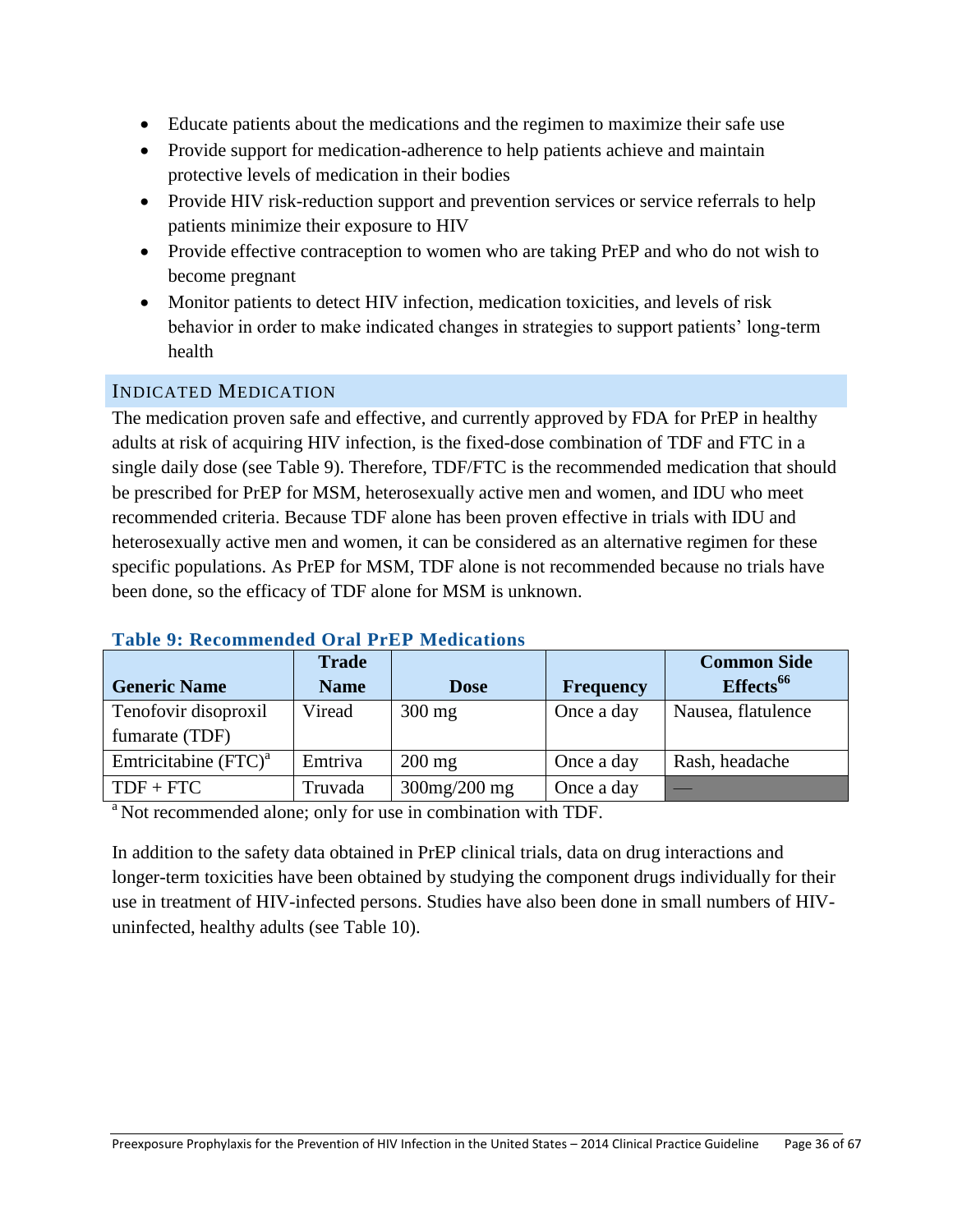|                                     | o<br><b>TDF</b>                 | <b>FTC</b> |
|-------------------------------------|---------------------------------|------------|
| Buprenorphine                       | No significant effect.          | No data    |
|                                     | No dosage adjustment necessary. |            |
| Methadone                           | No significant effect.          | No data    |
|                                     | No dosage adjustment necessary. |            |
| Oral contraceptives                 | No significant effect.          | No data    |
|                                     | No dosage adjustment necessary. |            |
| Acyclovir, valacyclovir, cidofovir, | Serum concentrations of these   | No data    |
| ganciclovir, valganciclovir,        | drugs and/or TDF may be         |            |
| aminoglycosides, high-dose or       | increased. Monitor for dose-    |            |
| multiple NSAIDS or other drugs      | related renal toxicities.       |            |
| that reduce renal function or       |                                 |            |
| compete for active renal tubular    |                                 |            |
| secretion                           |                                 |            |

# **Table 10: PrEP Medication Drug Interactions6,66,79**

# <span id="page-36-0"></span>WHAT NOT TO USE

No antiretroviral regimens should be used for PrEP other than a daily oral dose of TDF/FTC, or a daily dose of TDF alone as an alternative only for IDU and heterosexually active adults.

Other medications and other dosing schedules have not yet been shown to be safe or effective in preventing HIV acquisition among otherwise healthy adults and are not approved by FDA for PrEP.

- Do not use other antiretroviral medications (e.g., 3TC), either in place of, or in addition to, TDF/FTC or TDF.
- Do not use other than daily dosing (e.g., intermittent, episodic [pre/post sex only], or other discontinuous dosing)
- Do not provide PrEP as expedited partner therapy (i.e., do not prescribe for an uninfected person not in your care).

# <span id="page-36-1"></span>TIME TO ACHIEVING PROTECTION

The time from initiation of daily oral doses of TDF/FTC to maximal protection against HIV infection is unknown. There is not scientific consensus on what intracellular concentrations are protective for either drug or the protective contribution of each drug in specific body tissues. It has been shown that the pharmacokinetics of TDF and FTC vary by tissue $^{80}$ .

Data from exploratory pharmacokinetic studies conducted with HIV-uninfected men and women does provide preliminary data on the lead-time required to achieve steady state levels of tenofovir diphosphate (TFV-DP, the activated form of the medication) in blood (PBMCs [peripheral blood mononuclear cells]), rectal, and vaginal tissues  $81,82$ . These data suggest that maximum intracellular concentrations of TFV-DP are reached in blood after approximately 20 days of daily oral dosing, in rectal tissue at approximately 7 days, and in cervicovaginal tissues at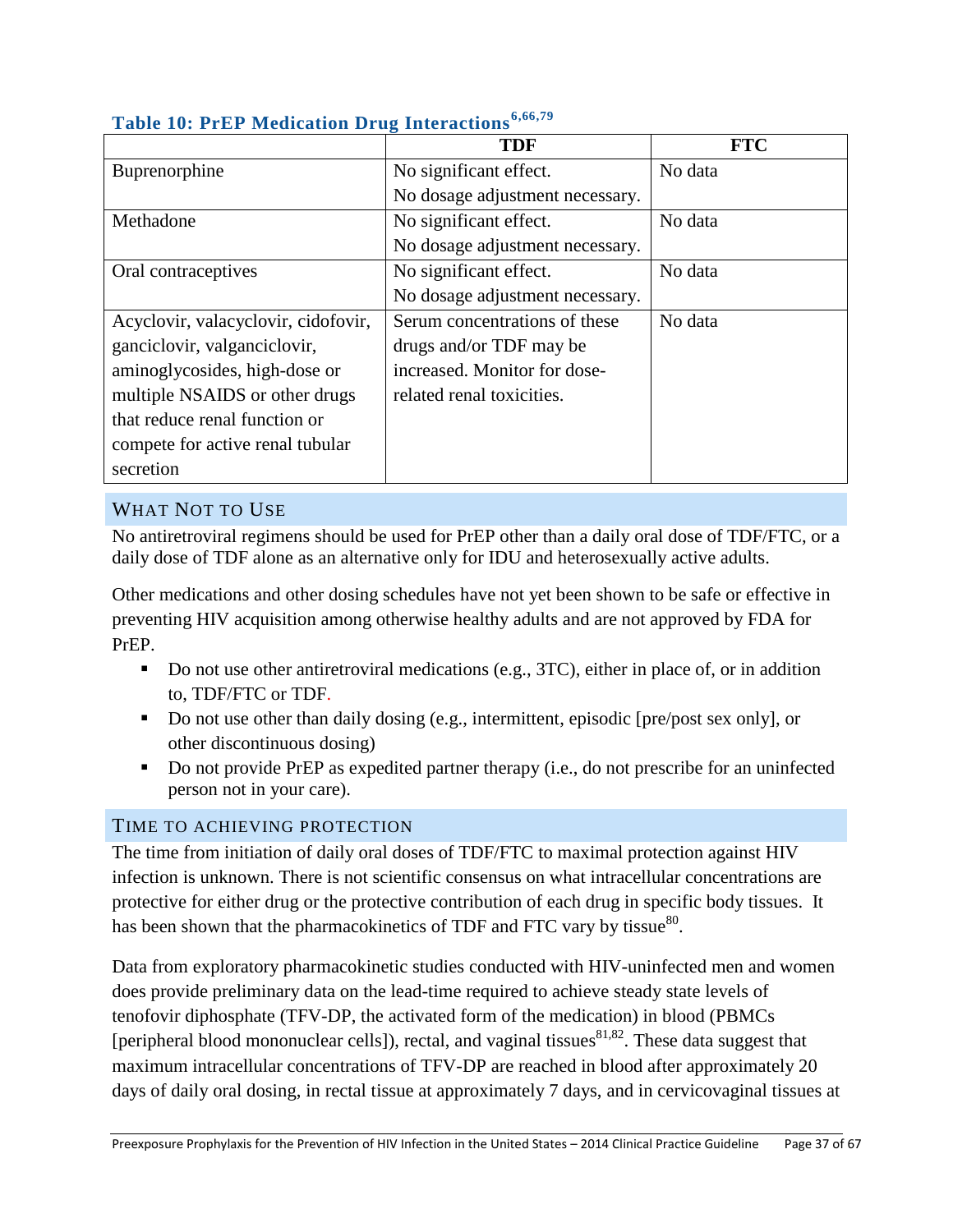approximately 20 days. No data are yet available about intracellular drug concentrations in penile tissues susceptible to HIV infection to inform considerations of protection for male insertive sex partners.

#### <span id="page-37-0"></span>MANAGING SIDE EFFECTS

Patients taking PrEP should be informed of side effects among HIV-uninfected participants in clinical trials (see Table 5). In these trials, side effects were uncommon and usually resolved within the first month of taking PrEP ("start-up syndrome"). Clinicians should discuss the use of over-the-counter medications for headache, nausea, and flatulence should they occur. Patients should also be counseled about signs or symptoms that indicate a need for urgent evaluation (e.g., those suggesting possible acute renal injury or acute HIV infection).

# <span id="page-37-1"></span>CLINICAL FOLLOW-UP AND MONITORING

Once PrEP is initiated, patients should return for follow-up approximately every 3 months. Clinicians may wish to see patients more frequently at the beginning of PrEP (e.g., 1 month after initiation, to assess and confirm HIV-negative test status, assess for early side effects, discuss any difficulties with medication adherence, and answer questions.

All patients receiving PrEP should be seen as follows:

- **At least every 3 months to**
	- o Repeat HIV testing and assess for signs or symptoms of acute infection to document that patients are still HIV negative (see Figure)
	- o Repeat pregnancy testing for women who may become pregnant
	- o Provide a prescription or refill authorization of daily TDF/FTC for no more than 90 days (until the next HIV test)
	- o Assess side effects, adherence, and HIV acquisition risk behaviors
	- o Provide support for medication adherence and risk-reduction behaviors
	- o Respond to new questions and provide any new information about PrEP use
- **At least every 6 months to**
	- o Monitor eCrCl
		- If other threats to renal safety are present (e.g., hypertension, diabetes), renal function may require more frequent monitoring or may need to include additional tests (e.g., urinalysis for proteinuria)
		- A rise in serum creatinine is not a reason to withhold treatment if eCrCl remains ≥60 ml/min.
		- If eCrCl is declining steadily (but still  $\geq 60$  ml/min), consultation with a nephrologist or other evaluation of possible threats to renal health may be indicated.
	- o Conduct STI testing recommended for sexually active adolescents and adults (i.e., syphilis, gonorrhea, chlamydia)<sup>83</sup>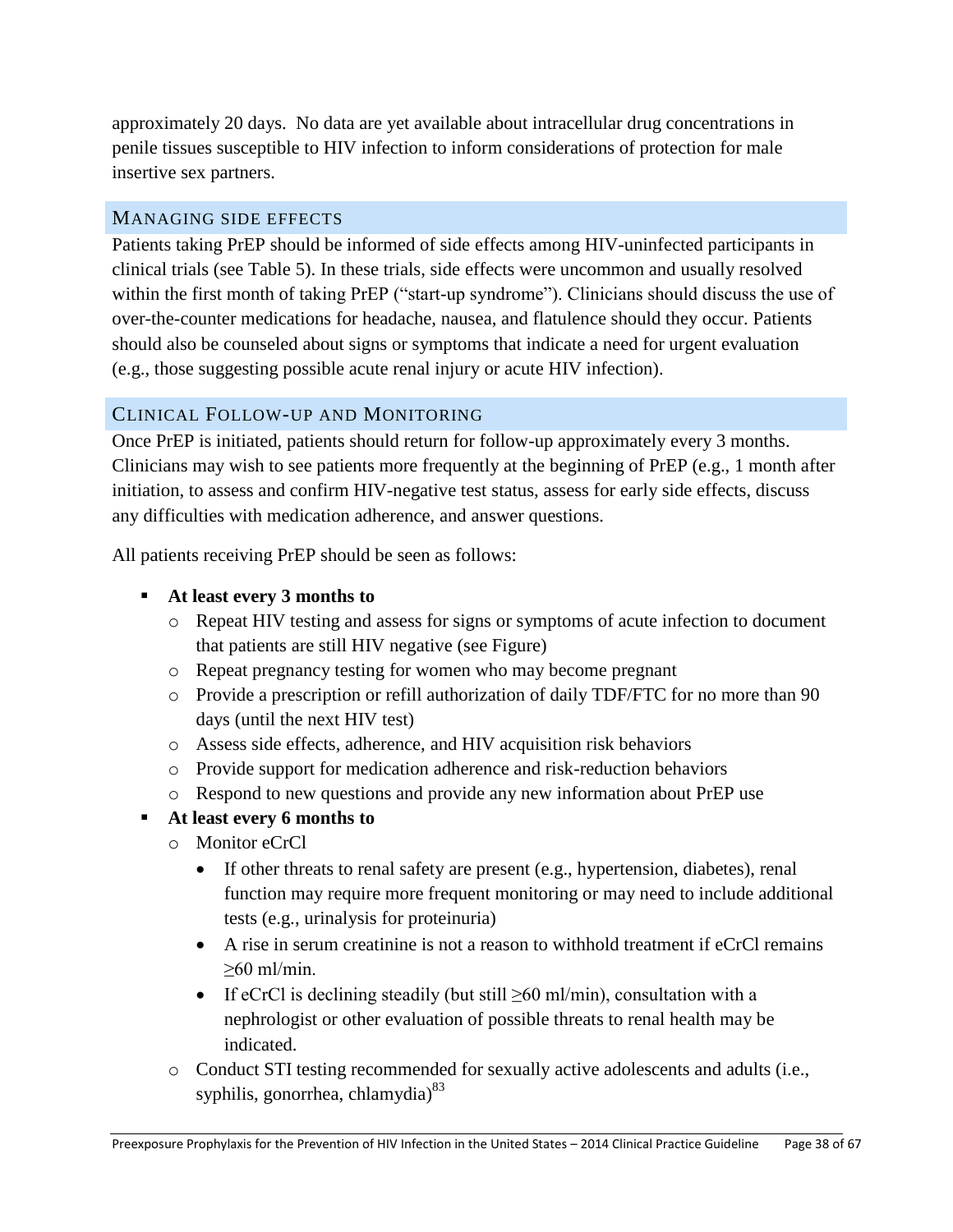#### **At least every 12 months to**

o Evaluate the need to continue PrEP as a component of HIV prevention

#### <span id="page-38-1"></span><span id="page-38-0"></span>OPTIONAL ASSESSMENTS

#### **BONE HEALTH**

Decreases in bone mineral density (BMD) have been observed in HIV-infected persons treated with combination antiretroviral therapy (including TDF-containing regimes) $84,85$ . However, it is unclear whether this 3%-4% decline would be seen in HIV-uninfected persons taking fewer antiretroviral medications for PrEP. The iPrEx trial (TDF/FTC) and the CDC PrEP safety trial in MSM (TDF) conducted serial dual-emission x-ray absorptiometry (DEXA) scans on a subset of MSM in the trials and determined that a small  $(\sim 1\%)$  decline in BMD that occurred during the first few months of PrEP either stabilized or returned to normal<sup>20,86</sup>. There was no increase in fragility (atraumatic) fractures over the 1-2 years of observation in these studies comparing those persons randomized to receive PrEP medication and those randomized to receive placebo.

Therefore, DEXA scans or other assessments of bone health are not recommended before the initiation of PrEP or for the monitoring of persons while taking PrEP. However, any person being considered for PrEP who has a history of pathologic or fragility bone fractures or who has significant risk factors for osteoporosis should be referred for appropriate consultation and management.

#### <span id="page-38-2"></span>**THERAPEUTIC DRUG MONITORING**

Similar to the limited use of therapeutic drug monitoring (TDM) in the treatment of HIV infection<sup>66</sup>, several factors mitigate against the routine use of TDM during PrEP. These factors include (1) a lack of established concentrations in blood associated with robust efficacy of TDF or FTC for the prevention of HIV acquisition in adults after exposure during penile-rectal or penile-vaginal intercourse<sup>87</sup> and (2) the limited but growing availability of clinical laboratories that perform quantitation of antiretroviral medicine concentrations under rigorous quality assurance and quality control standards.

However, some clinicians may want to use TDM periodically to assess adherence to PrEP medication. If so, a key limitation should be recognized. The levels of medication in serum or plasma reflect only very recent doses, so they are not valid estimates of consistent adherence $^{88}$ . However, if medication is not detected or is detected at a very low level, support to reinforce medication adherence would be indicated.

# <span id="page-38-3"></span>**Persons with Documented HIV Infection**

All persons with HIV-positive test results whether at screening or while taking TDF/FTC or TDF alone as PrEP should be provided the following services $^{66}$ .

■ Laboratory confirmation of HIV status (see Figure)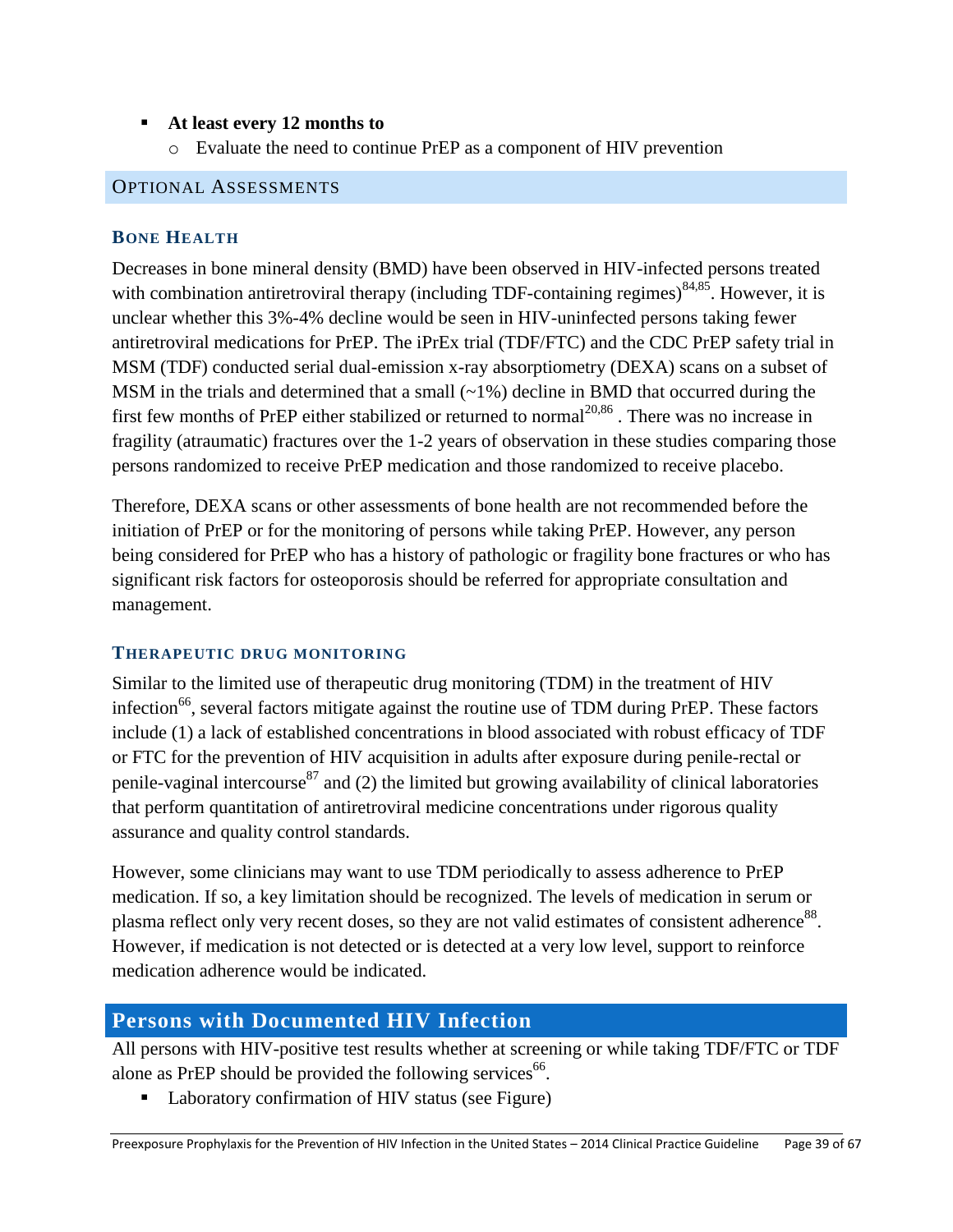- Determination of CD4 lymphocyte count and viral load to guide therapeutic decisions
- Documentation of results of genotypic HIV viral resistance testing to guide future treatment decisions
- **Provision of, or referral to, an experienced provider for the ongoing medical management** of HIV infection
- Counseling about their HIV status and steps they should take to prevent HIV transmission to others and to improve their own health
- Assistance with, or referral to, the local health department for the identification of sex partners who may have been recently exposed to HIV so that they can be tested for HIV infection, considered for nonoccupational postexposure prophylaxis (nPEP), and counseled about their risk-reduction practices<sup>89</sup>

In addition, a confidential report of new HIV infection should be provided to the local health department.

# <span id="page-39-0"></span>**Discontinuing PrEP**

Patients may discontinue PrEP medication for several reasons, including personal choice, changed life situations resulting in lowered risk of HIV acquisition, intolerable toxicities, chronic nonadherence to the prescribed dosing regimen despite efforts to improve daily pill-taking, or acquisition of HIV infection.

Upon discontinuation for any reason, the following should be documented in the health record:

- HIV status at the time of discontinuation
- Reason for PrEP discontinuation
- Recent medication adherence and reported sexual risk behavior

For persons with incident HIV infection, see Persons with Documented HIV Infection.

For persons with active hepatitis B infection, see Special Clinical Considerations.

Any person who wishes to resume taking PrEP medications after having stopped should undergo all the same pre-prescription evaluation as a person being newly prescribed PrEP. In addition, a frank discussion should clarify the changed circumstances since discontinuing medication that indicate the need to resume medication, and the commitment to, take it,

# <span id="page-39-1"></span>**Special Clinical Considerations**

The patient with certain clinical conditions requires special attention and follow-up by the clinician.

# <span id="page-39-2"></span>WOMEN WHO BECOME PREGNANT OR BREASTFEED WHILE TAKING PREP MEDICATION

Women without HIV infection who have sex partners with documented HIV infection are at substantial risk of HIV acquisition during attempts to conceive (i.e., without a condom). In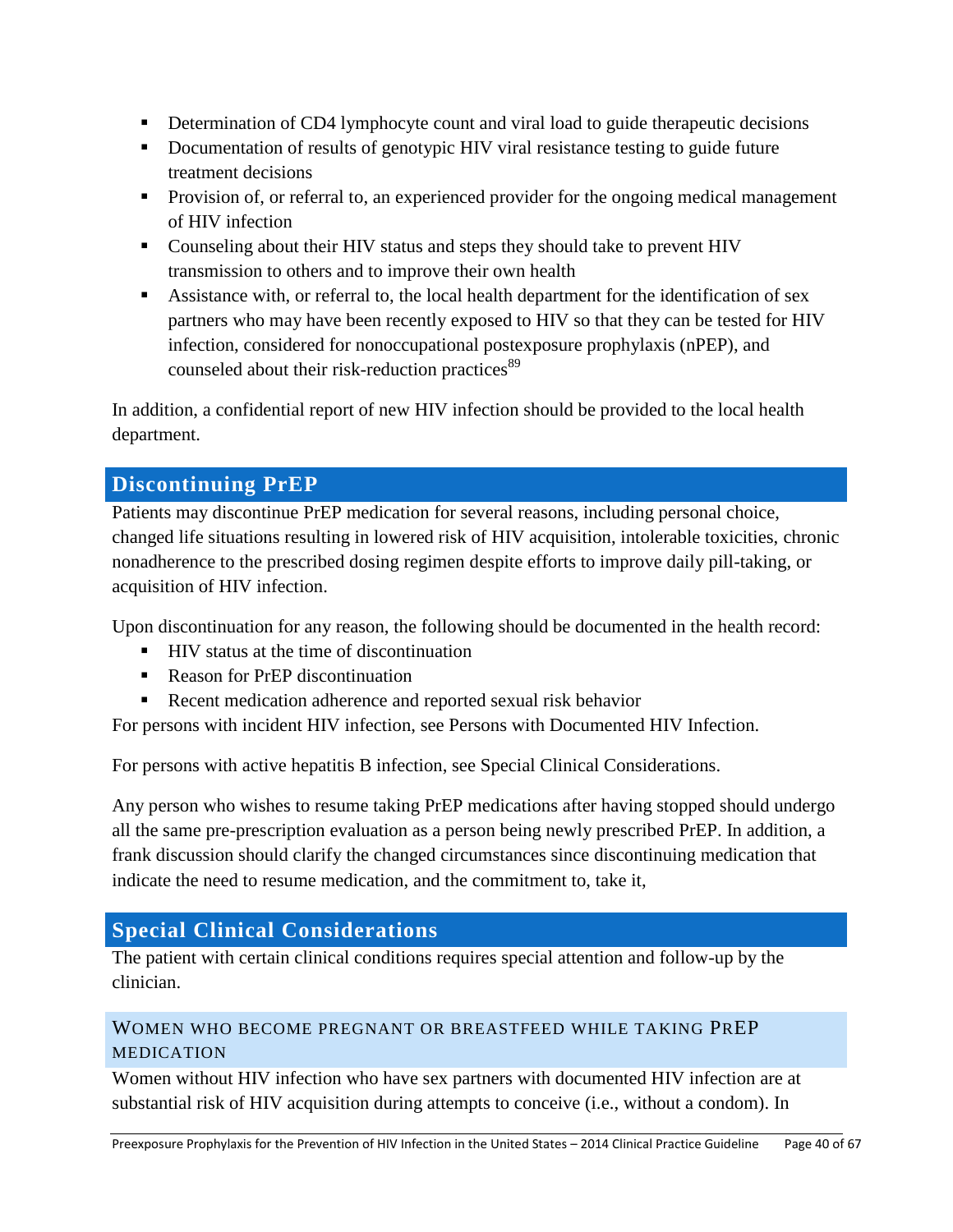addition, pregnancy is associated with an increased risk of HIV acquisition<sup>90</sup>. PrEP use periconception and during pregnancy by the uninfected partner may offer an additional tool to reduce the risk of sexual HIV acquisition. Both the FDA labeling information<sup>6</sup> and the perinatal antiretroviral treatment guidelines<sup>91</sup> permit this use. However, data directly related to the safety of PrEP use for a developing fetus are limited. Providers should discuss available information about potential risks and benefits of beginning or continuing PrEP during pregnancy so that an informed decision can be made. (See Clinical Providers' Supplement, Section 5 at [http://www.cdc.gov/hiv/pdf/guidelines/PrEPProviderSupplement2014.pdf\)](http://www.cdc.gov/hiv/pdf/guidelines/PrEPProviderSupplement2014.pdf).

In the PrEP trials with heterosexual women, medication was promptly discontinued for those who became pregnant, so the safety for exposed fetuses could not be adequately assessed. A single small study of periconception use of TDF in 46 uninfected women in HIV-discordant couples found no ill effects on the pregnancy and no HIV infections.<sup>92</sup> Additionally, because TDF and FTC are widely used for the treatment of HIV infection and continued during pregnancies that occur,  $76,77,93$  The data on pregnancy outcomes in the Antiretroviral Pregnancy Registry provide no evidence of adverse effects among fetuses exposed to these medications<sup>94</sup>.

Providers should educate HIV-discordant couples who wish to become pregnant about the potential risks and benefits of all available alternatives for safer conception<sup>95</sup> and if indicated make referrals for assisted reproduction therapies. Whether or not PrEP is elected, the HIVinfected partner should be prescribed effective antiretroviral therapy before conception attempts<sup>96</sup>: if the infected partner is male, to reduce the risk of transmission-related viral load in semen; and in both sexes, for the benefit of their own health<sup>53</sup>.

In addition, health care providers are strongly encouraged to prospectively and anonymously submit information about any pregnancies in which PrEP is used to the Antiretroviral Pregnancy Registry at [http://www.apregistry.com/.](http://www.apregistry.com/)

The safety of PrEP with TDF/FTC or TDF alone for infants exposed during lactation has not been adequately studied. However, data from studies of infants born to HIV-infected mothers and exposed to TDF or FTC through breast milk suggest limited drug exposure.<sup>93,97</sup> Additionally, the World Health Organization has recommended the use of TDF/FTC or 3TC/efavirenz for all pregnant and breastfeeding women for the prevention of perinatal and postpartum mother-tochild transmission of HIV<sup>98</sup>. Therefore, providers should discuss current evidence about the potential risks and benefits of beginning or continuing PrEP during breastfeeding so that an informed decision can be made.

# <span id="page-40-0"></span>PATIENTS WITH CHRONIC ACTIVE HEPATITIS B VIRUS INFECTION

TDF and FTC are each active against both HIV infection and HBV infection and thus may prevent the development of significant liver disease by suppressing the replication of HBV. Only TDF, however, is currently FDA-approved for this use. Therefore, in persons with substantial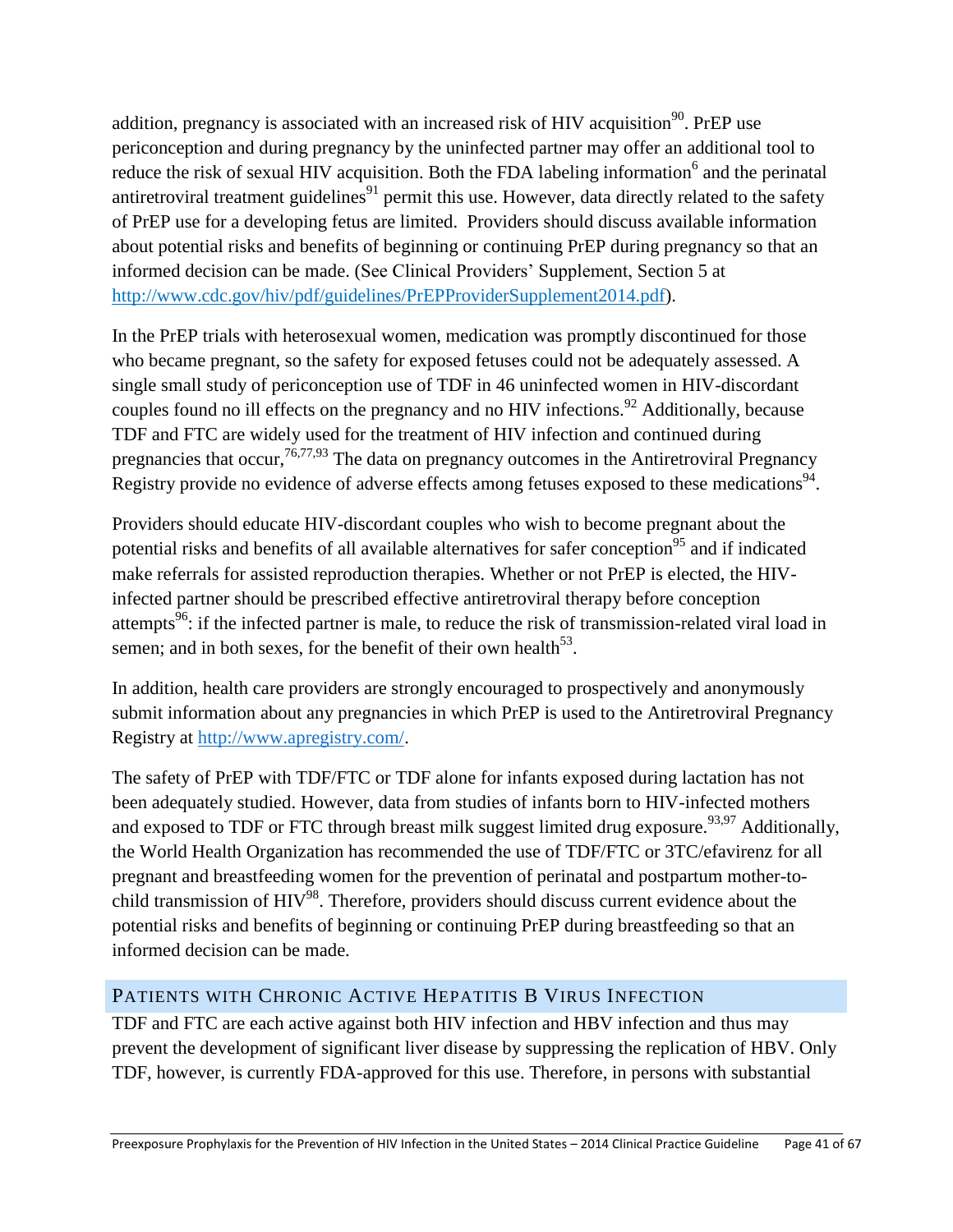risk of both HIV acquisition and active HBV infection, daily doses of TDF/FTC may be especially indicated.

All persons screened for PrEP who test positive for hepatitis B surface antigen (HBsAg) should be evaluated by a clinician experienced in the treatment of HBV infection. For clinicians without this experience, co-management with an infectious disease or a hepatic disease specialist should be considered. Patients should be tested for HBV DNA by the use of a quantitative assay to determine the level of HBV replication<sup>99</sup> before PrEP is prescribed and every 6-12 months while taking PrEP.

TDF presents a very high barrier to the development of HBV resistance. However, it is important to reinforce the need for consistent adherence to the daily doses of TDF/FTC to prevent reactivation of HBV infection with the attendant risk of hepatic injury, and to minimize the possible risk of developing TDF-resistant HBV infection $^{100}$ .

If PrEP is no longer needed to prevent HIV infection, a separate determination should be made to about whether to continue TDF/FTC as a means of providing TDF to treat HBV infection. Acute flares resulting from the reactivation of HBV infection have been seen in HIV-infected persons after the cessation of TDF and other medications used to treat HBV infection. Such flares have not yet been seen in HIV-uninfected persons with chronic active HBV infection who have stopped taking TDF-containing PrEP regimens. Nonetheless, when such patients discontinue PrEP, they should continue to receive care from a clinician experienced in the management of HBV infection so that if flares occur, they can be detected promptly and treated appropriately.

# <span id="page-41-0"></span>PATIENTS WITH CHRONIC RENAL FAILURE

HIV-uninfected patients with chronic renal failure, as evidenced by an eCrCl of <60 ml/min, should not take PrEP because the safety of TDF/FTC for such persons was not evaluated in the clinical trials. TDF is associated with modestly reduced renal function when used as part of an antiretroviral treatment regimen in persons with HIV infection (which itself can affect renal function). Because other HIV prevention options are available, the only PrEP regimen proven effective to date (TDF/FTC) and approved by FDA for PrEP is not indicated for persons with chronic renal failure.<sup>6</sup>

# <span id="page-41-1"></span>ADOLESCENT MINORS<sup>101</sup>

As a part of primary health care, HIV screening should be discussed with all adolescents who are sexually active or have a history of injection drug use. Parental/guardian involvement in an adolescent's health care is often desirable but is sometimes contraindicated for the safety of the adolescent. However, laws and regulations that may be relevant for PrEP-related services (including HIV testing), such as those concerning consent, confidentiality, parental disclosure, and circumstances requiring reporting to local agencies, differ by jurisdiction<sup>5</sup>. Clinicians considering providing PrEP to a person under the age of legal adulthood (a minor) should be aware of local laws, regulations, and policies that may apply $102$ .

Preexposure Prophylaxis for the Prevention of HIV Infection in the United States – 2014 Clinical Practice Guideline Page 42 of 67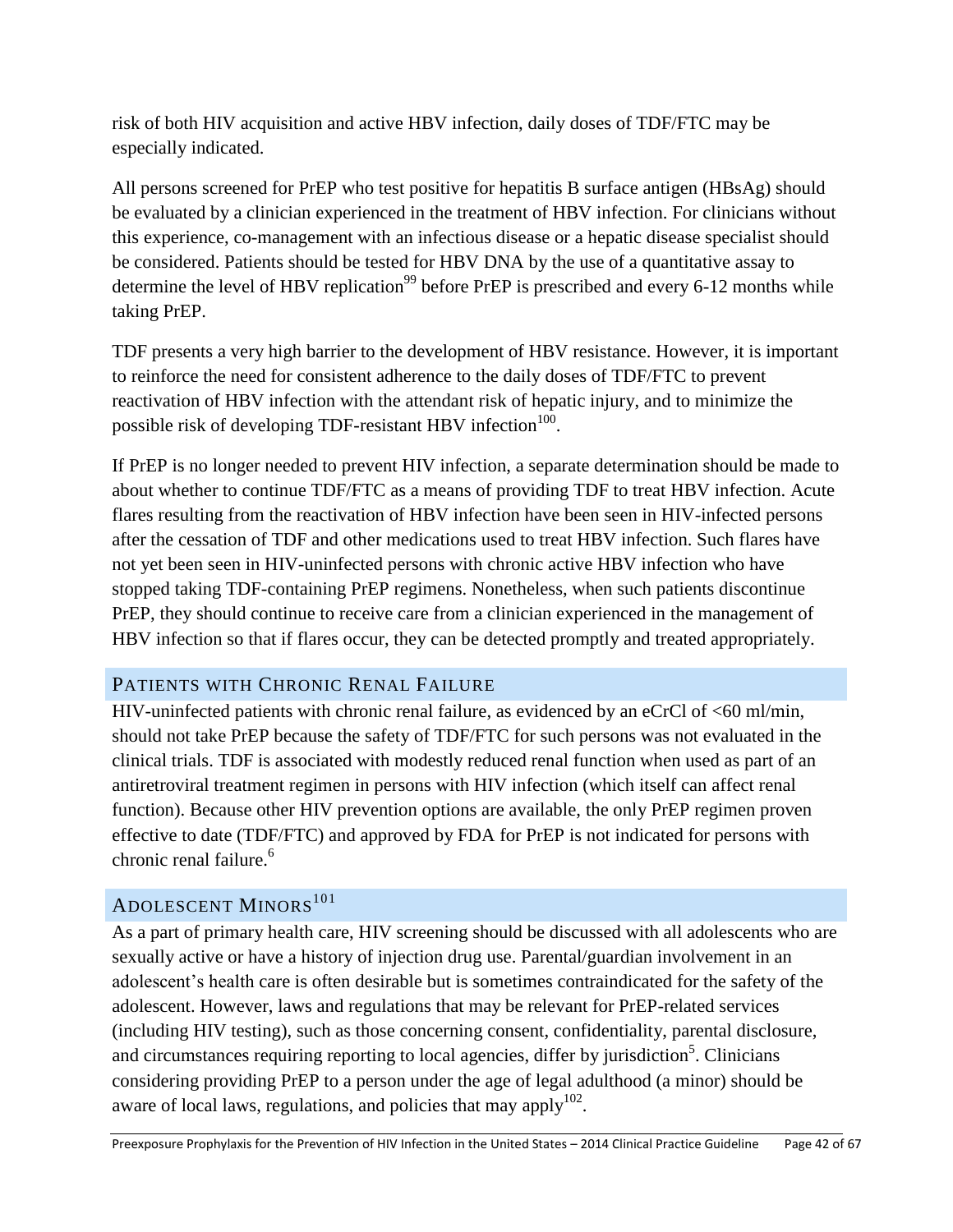Although the FDA labeling information specifies PrEP indications for "adults," an age above which an adolescent is considered an adult is not provided.<sup>6</sup> None of the completed PrEP trials have included persons under the age of 18. Therefore, clinicians should consider carefully the lack of data on safety and effectiveness of PrEP taken by persons under 18 years of age, the possibility of bone or other toxicities among youth who are still growing, and the safety evidence available when TDF/FTC is used in treatment regimens for HIV-infected vouth $103$ . These factors should be weighed against the potential benefit of providing PrEP for an individual adolescent at substantial risk of HIV acquisition.

#### <span id="page-42-0"></span>NONOCCUPATIONAL POSTEXPOSURE PROPHYLAXIS

Persons not receiving PrEP who seek care within 72 hours after an isolated sexual or injectionrelated HIV exposure should be evaluated for the potential need for  $nPEP^{104}$ . If such exposures are not isolated, and the person is determined not to have HIV infection, clinicians should consider beginning PrEP immediately because PrEP during the first 28 days is consistent with a recommended nPEP regimen<sup>104</sup>. If the exposure is isolated (e.g., sexual assault, infrequent condom failure), nPEP should be prescribed, but continued antiretroviral medication is not indicated after completion of the 28-day PEP course.

Persons who repeatedly seek nPEP should be evaluated for possible PrEP use after confirming they have not acquired HIV infection<sup>105</sup>. Because HIV infection has been reported in association with exposures soon after an nPEP course<sup>98</sup>, daily PrEP may be more protective than repeated episodes of nPEP.

# <span id="page-42-1"></span>**Improving Medication Adherence**

Data from the published studies of daily oral PrEP indicate that medication adherence is critical to achieving the maximum prevention benefit (see Table 4) and reducing the risk of selecting for a drug-resistant virus if non-adherence leads to HIV acquisition<sup> $106,107$ </sup>. Three additional studies reinforce the need to prescribe, and support adherence to uninterrupted daily doses of TDF/FTC.

A study of the pharmacokinetics of directly observed TDF dosing in MSM in the STRAND trial found that the intracellular levels of the active form of TDF (tenofovir diphosphate), when applied to the drug detection-efficacy statistical model with iPrEx participants, corresponded to an HIV risk reduction efficacy of 99% for 7 doses per week, 96% for 4 doses per week, and 76% for 2 doses per week $^{87}$ . This finding adds to the evidence that despite some "forgiveness" for occasional missed doses, a high level of prevention efficacy requires a high level of adherence to daily medication.

A pilot study of daily TDF/FTC as PrEP with young MSM was stopped when the iPrEx trial results were reported.<sup>108</sup> Among the 68 men enrolled (mean age, 20 years; 53% African American; 40% Hispanic/Latino) plasma specimens were tested to objectively measure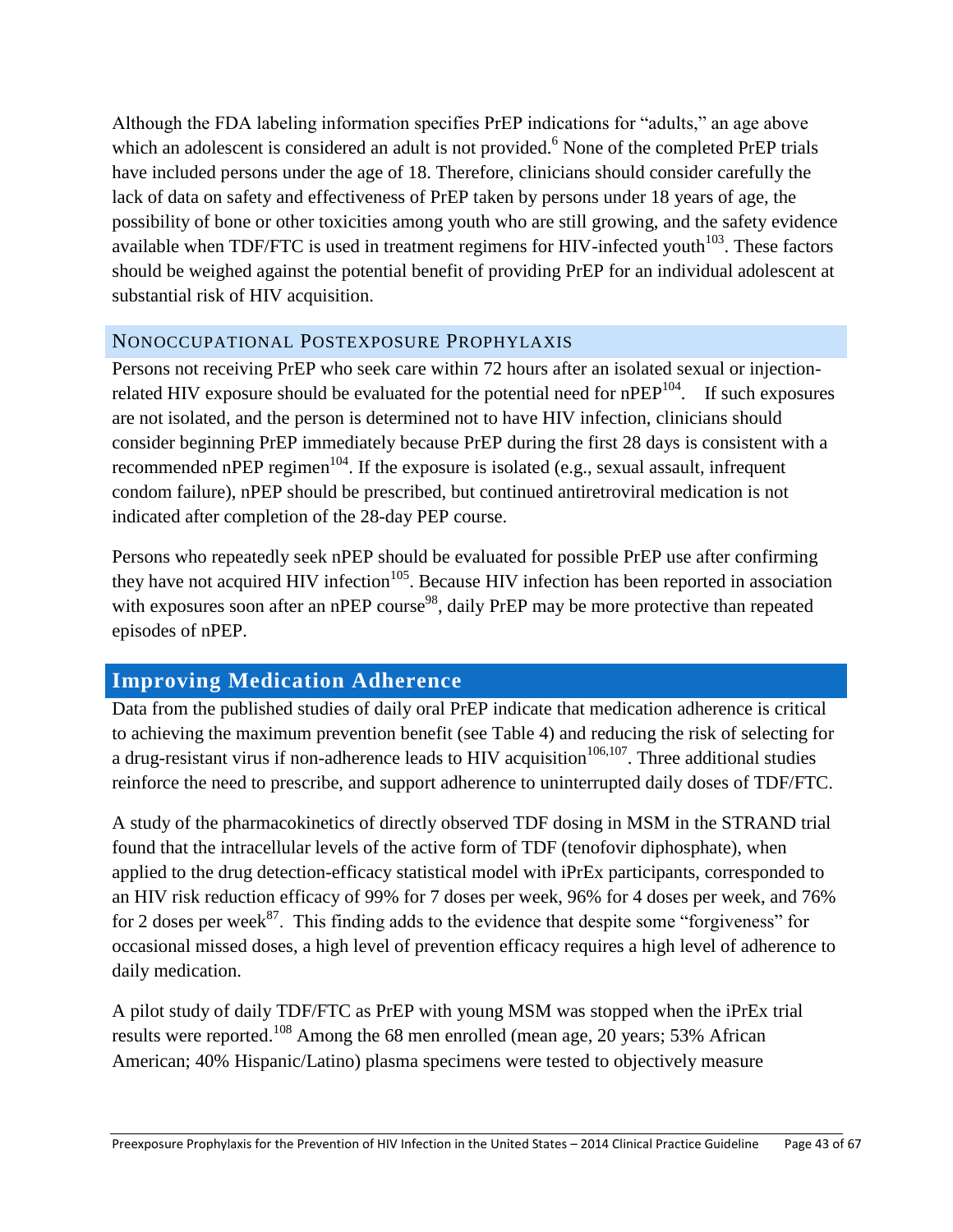medication adherence. At week 4, 63% had detectable levels of tenofovir, but at week 24, only 20% had detectable levels of tenofovir.

In addition, a study with MSM and commercial sex workers in Kenya evaluated adherence to daily, fixed-interval (Mondays and Fridays), and coitally-timed (single post-coital) TDF/FTC dosing schedules by the use of pill bottles with caps monitored by an electronic medication event monitoring system (MEMS) and monthly interviews about sexual behavior<sup>12</sup>. Among the 67 men and 5 women in this study, 83% adhered to daily dosing, 55% to fixed-interval dosing, and 26% to post-coital dosing regimens. These findings suggest that adherence is better with daily dosing, as currently recommended, than with non-daily regimens (not yet proven effective as PrEP). These data confirm that medication education and adherence counseling (also called medication self-management) will need to be provided to support daily PrEP use.

A recent review of the antiretroviral treatment adherence studies over the past 15 years and adherence data from the completed PrEP trials suggests various approaches to effectively support medication adherence<sup>109</sup>. These approaches include educating patients about their medications; helping them anticipate and manage side effects; helping them establish dosing routines that mesh with their work and social schedules; providing reminder systems and tools; addressing financial, substance abuse, or mental health needs that may impede adherence; and facilitating social support.

Although many published articles address antiretroviral medication adherence among persons being treated for HIV infection, these findings may be only partially applicable to PrEP users. HIV treatment regimens include more than 2 drugs (commonly including more than 1 pill per day), resulting in an increased pill burden, and the possibility of side effects and toxicities with 3 or more drugs may occur that would not occur with TDF/FTC alone. The motivations of persons being treated for HIV infection and persons trying to prevent HIV infection may differ. Because PrEP will be used in otherwise healthy adults, studies of the use of medications in asymptomatic adults for the prevention of potential serious future health outcomes may also be informative for enhancing adherence to PrEP medications. The most cost-effective interventions for improving adherence to antihypertensive and lipid-lowering medications were initiated soon after the patients started taking medication and involved personalized, regularly scheduled education and symptom management (patients were aware that adherence was being monitored)<sup>110</sup>. Patients with chronic diseases reported that the most important factors in adherence to medications were incorporating medication into their daily routines, knowing that the medications work, believing that the benefits outweigh the risks, knowing how to manage side effects, and low out-of pocket costs.111,112

When initiating a PrEP regimen, clinicians must educate patients so that they understand clearly how to take their medications (i.e., when to take them, how many pills to take at each dose) and what to do if they experience problems (e.g., what constitutes a missed dose [number of hours after the failure to take a scheduled dose], what to do if they miss a dose). Patients should be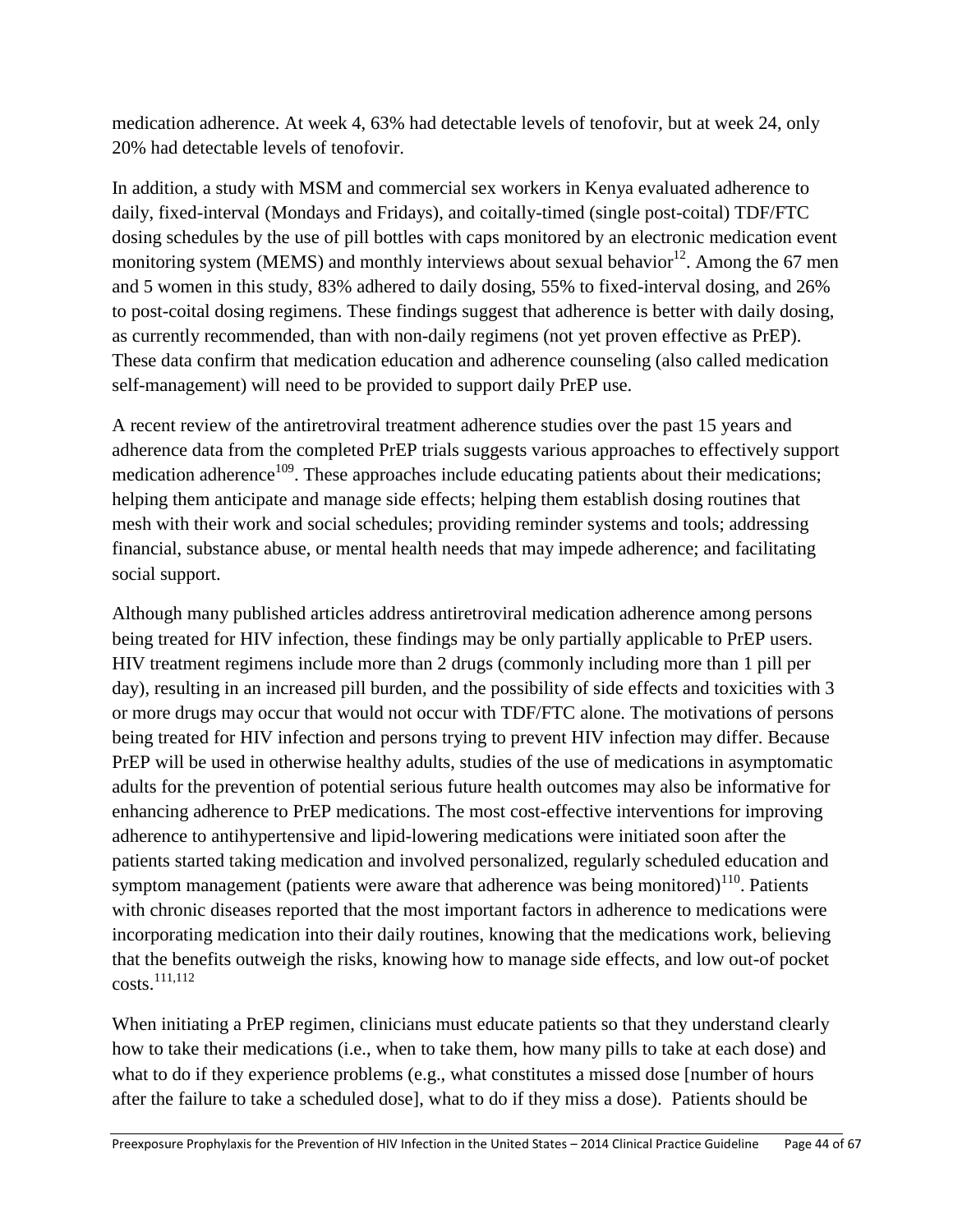told to take a single missed dose as soon as they remember it, unless it is almost time for the next dose. If it is almost time for the next dose, patients should skip the missed dose and continue with the regular dosing schedule.

Side effects can lead to non-adherence, so clinicians need a plan for addressing them. Clinicians should tell patients about the most common side effects and should work with patients to develop a specific plan for handling them, including the use of specific over-the-counter medications that can mitigate symptoms<sup>113</sup>. The importance of using condoms during sex, especially for patients who decide to stop taking their medications, should be reinforced.

# **Box D: Key Components of Medication Adherence Counseling**

#### **Establish trust and bidirectional communication Provide simple explanations and education**

- Medication dosage and schedule
- Management of common side effects
- Relationship of adherence to the efficacy of PrEP
- Signs and symptoms of acute HIV infection and recommended actions

# **Support adherence**

- Tailor daily dose to patient's daily routine
- Identify reminders and devices to minimize forgetting doses
- Identify and address barriers to adherence

# **Monitor medication adherence in a non-judgmental manner**

- Normalize occasional missed doses, while ensuring patient understands importance of daily dosing for optimal protection
- Reinforce success
- Identify factors interfering with adherence and plan with patient to address them
- Assess side effects and plan how to manage them

Using a broad array of a health care professionals (e.g., physicians, nurses, case-managers, physician assistants, clinic-based and community pharmacists) that work together on a health care team to influence and reinforce adherence instructions<sup>114</sup> significantly improves medication adherence and may alleviate the time constraints of individual providers.<sup>115,116</sup> This broad-team approach may also provide a larger number of providers to counsel patients about selfmanagement of behavioral risks.

For additional information on adherence counseling, see the Clinical Providers' Supplement, Section 6 at [http://www.cdc.gov/hiv/pdf/guidelines/PrEPProviderSupplement2014.pdf.](http://www.cdc.gov/hiv/pdf/guidelines/PrEPProviderSupplement2014.pdf)

# <span id="page-44-0"></span>**Reducing HIV Risk Behaviors**

The adoption and the maintenance of safer behaviors (sexual, injection, and other substance abuse) are critical for the lifelong prevention of HIV infection and are important for the clinical management of persons prescribed PrEP.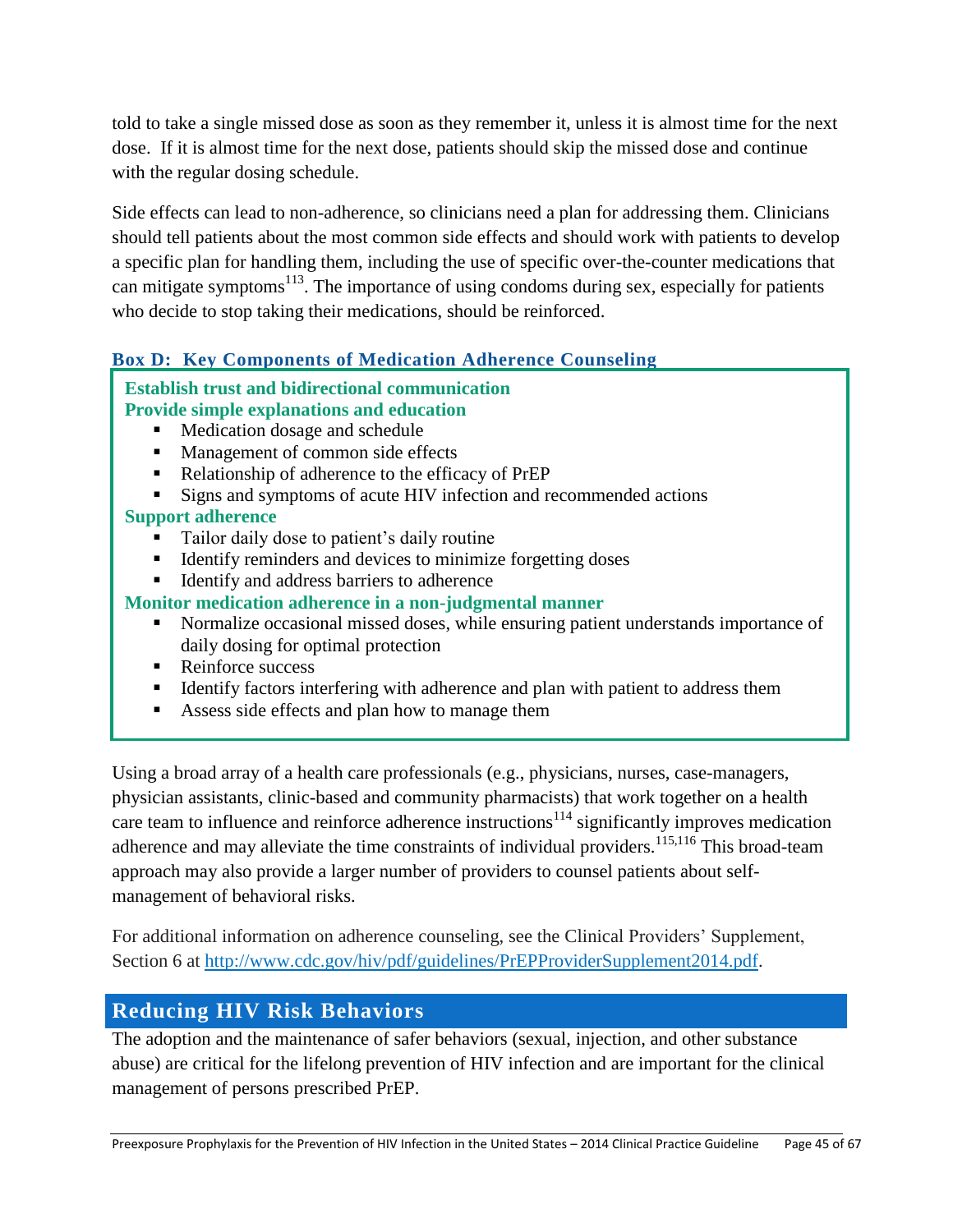Video-based interventions such as Safe in the City, which make use of waiting-room time rather than clinician time,  $117$  have reduced STI incidence in a general clinic population. However, they take a general approach, so they do not allow tailoring to the sexual risk-reduction needs of individual patients (e.g., as partners change, PrEP is initiated or discontinued).

Interactive, client-centered counseling (in which content is tailored to a patient's sexual risk behaviors and the situations in which risks occur), in conjunction with goal-setting strategies is effective in HIV prevention<sup>105,118-120</sup>. An example of this method is Project Respect: although this counseling protocol alone did not reduce HIV incidence significantly 20-minute clinical counseling sessions to develop and review patient-specific, incremental risk-reduction plans led to reduced incidence of STIs in a heterosexual population,<sup>121</sup>. Project Aware included MSM and heterosexuals attending STD clinics and provided a single brief counseling session (using the Respect-2 protocol) while conducting rapid HIV testing. There was no reduction in the incidence of STIs attributed to counseling<sup>122</sup>. However, in the context of PrEP delivery, brief, repeated counseling sessions can take advantage of multiple visits for follow-up care<sup>123</sup> while addressing the limited time available for individual visits<sup>124</sup> and the multiple prevention<sup>115,116</sup> and treatment topics that busy practitioners need to address.

Reducing or eliminating injection risk practices can be achieved by providing access to drug treatment and relapse prevention services (e.g., methadone, buprenorphine for opiate users) for persons who are willing to participate<sup>125</sup>. For persons not able (e.g., on a waiting list or lacking insurance) or not motivated to engage in drug treatment, providing access to unused injection equipment through syringe service programs (where available), prescriptions for syringes or purchase from pharmacies without a prescription (where legal) can reduce HIV exposure. In addition, providing or referring for cognitive or behavioral counseling and any indicated mental health or social services may help reduce risky injection practices. See the Substance Abuse Treatment and Mental Health Treatment Locators at [http://findtreatment.samhsa.gov/.](http://findtreatment.samhsa.gov/)

For additional information on risk reduction interventions, see Clinical Providers' Supplement, Section 7 at [http://www.cdc.gov/hiv/pdf/guidelines/PrEPProviderSupplement2014.pdf.](http://www.cdc.gov/hiv/pdf/guidelines/PrEPProviderSupplement2014.pdf)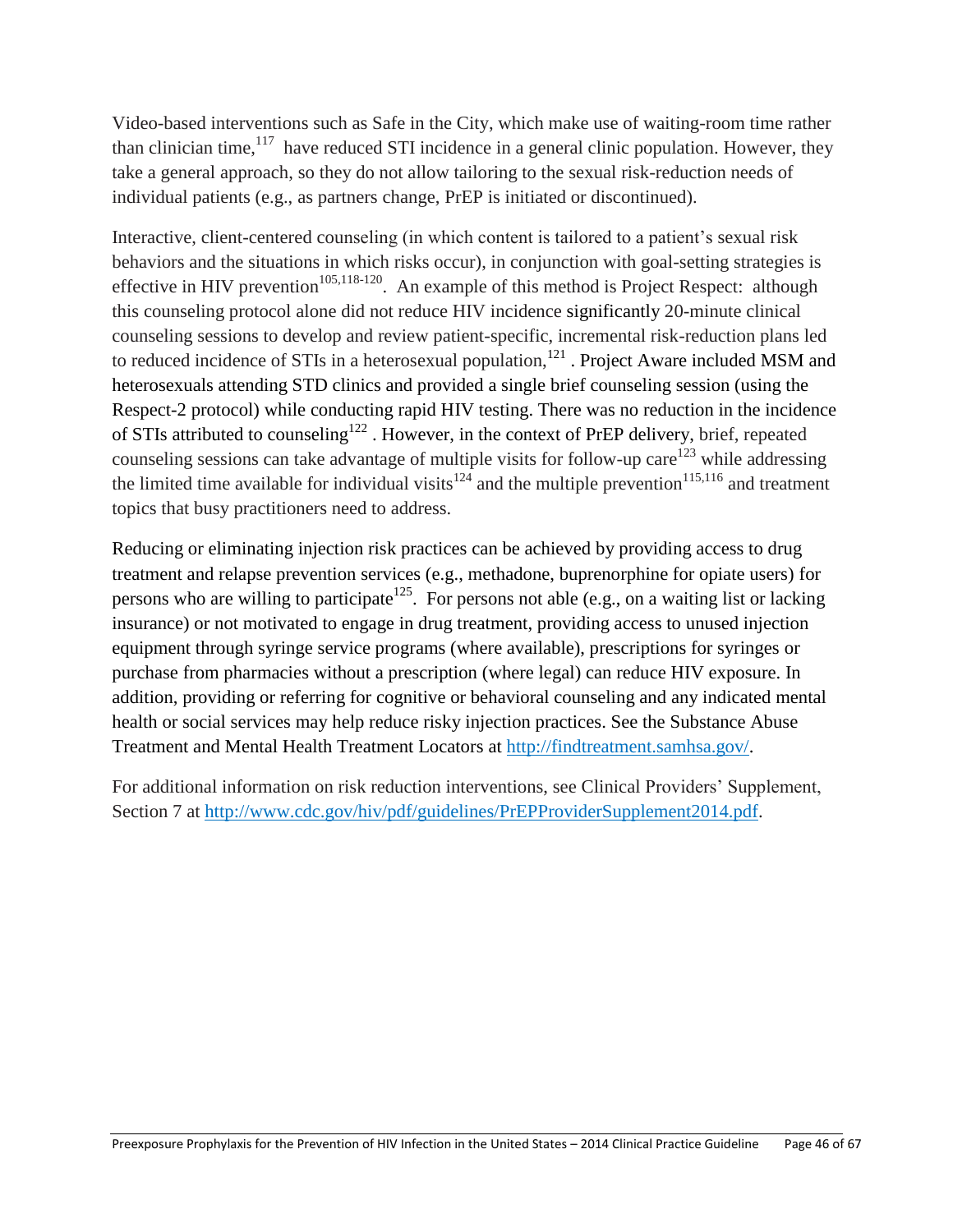# **Box E: Key Components of Behavioral Risk-Reduction Counseling**

**Establish trust and 2-way communication**

**Provide feedback on HIV risk factors identified during sexual and substance use history taking**

- Elicit barriers to, and facilitators of, consistent condom use
- Elicit barriers to, and facilitators of, reducing substance abuse

#### **Support risk-reduction efforts**

- Assist patient to identify 1 or 2 feasible, acceptable, incremental steps toward risk reduction
- Identify and address anticipated barriers to accomplishing planned actions to reduce risk

#### **Monitor behavioral adherence in a non-judgmental manner**

- Acknowledge the effort required for behavior change
- Reinforce success
- If not fully successful, assess factors interfering with completion of planned actions and assist patient to identify next steps

# <span id="page-46-0"></span>**Financial Case-Management Issues for PrEP**

One critical component in providing PrEP medications and related clinical and counseling services is identifying insurance and other reimbursement sources. Although some commercial insurance and employee benefits programs have defined policies for the coverage of PrEP, others have not yet done so. Similarly, public insurance sources vary in their coverage policy.

For patients who do not have health insurance, whose insurance does not cover PrEP medication, and whose personal resources are inadequate to pay out-of-pocket, Gilead Sciences has established a PrEP medication assistance program. In addition to providing Truvada to providers for eligible patients and access to free HIV testing, the program provides co-pay assistance for medical care visits and free condoms to patients on request<sup>126</sup>. Providers may obtain applications for their patients at [https://start.truvada.com/.](https://start.truvada.com/)

# <span id="page-46-1"></span>**Decision Support, Training and Technical Assistance**

Decision support systems (electronic and paper), flow sheets, checklists (see Clinical Providers' Supplement, Section 1 for a PrEP provider/patient checklist at

[http://www.cdc.gov/hiv/pdf/guidelines/PrEPProviderSupplement2014.pdf\)](http://www.cdc.gov/hiv/pdf/guidelines/PrEPProviderSupplement2014.pdf), feedback reminders, and involvement of nurse clinicians and pharmacists will be helpful in managing the many steps indicated for the safe use of PrEP and to increase the likelihood that patients will follow them. Often these systems are locally developed but may become available from various sources including training centers and Web sites funded by government agencies; professional associations, or interested private companies. Examples include downloadable applications (widgets) to support the delivery of nPEP or locate nearby sites for confidential HIV tests [\(http://www.hivtest.org\)](http://www.hivtest.org/); and confidential commercial services to electronically monitor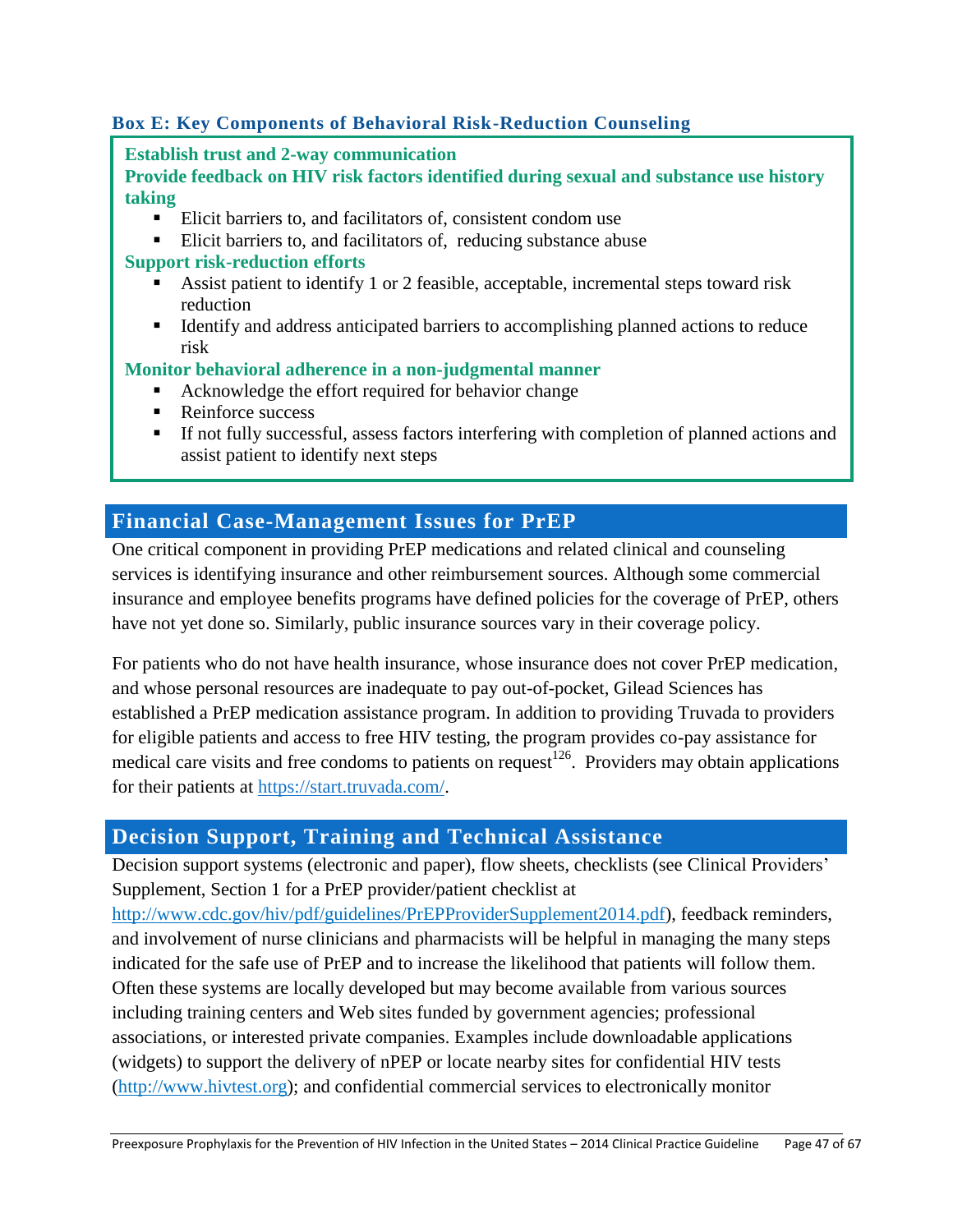medication-taking, send text message reminders, or provide telephone assistance to help patients with problems concerning medication adherence.

Training and technical assistance in providing components of PrEP-related services, medications, and counseling are available at the following Web sites:

- AIDS Info [\(http://www.aidsinfo.nih.gov,](http://www.aidsinfo.nih.gov/) [http://www.aids.gov\)](http://www.aids.gov/);
- The National Network of STD/HIV Prevention Training Centers ( http://nnptc.org/),
- The AIDS Education Training Centers National Resource Center [\(http://www.aids](http://www.aids-ed.org/)[ed.org\)](http://www.aids-ed.org/)
- The Addiction Technology Transfer Center Network [\(http://www.attcnetwork.org\)](http://www.attcnetwork.org/);
- The National HIV/AIDS Clinicians' Consultation Service [\(http://www.nccc.ucsf.edu\)](http://www.nccc.ucsf.edu/).

# <span id="page-47-0"></span>**Related DHHS Guidelines**

This document is consistent with several other guidelines from several DHHS agencies related to sexual health, HIV prevention, and the use of antiretroviral medications. Clinicians should refer to these other documents for detailed guidance in their respective areas of care.

- Sexually Transmitted Diseases Treatment Guidelines,  $2010^{83}$
- Guidelines for the Use of Antiretroviral Agents in HIV-1-Infected Adults and Adolescents<sup>66</sup>
- Recommendations for Partner Services Programs for HIV Infection, Syphilis, Gonorrhea, and Chlamydial Infection<sup>89</sup>
- Antiretroviral Postexposure Prophylaxis After Sexual, Injection-Drug Use, or Other Nonoccupational Exposure to HIV in the United States $104$
- Revised Recommendations for HIV Testing of Adults, Adolescents, and Pregnant Women in Health-Care Settings<sup>60</sup>
- Expedited Partner Therapy in the Management of Sexually Transmitted Diseases<sup>127</sup>
- Behavioral counseling to prevent sexually transmitted infections: U.S. Preventive Services Task Force recommendation statement<sup>119</sup>
- Recommendations on Screening For  $HIV^{128}$
- Recommendations for Identification and Public Health Management of Persons with Chronic Hepatitis B Virus Infection<sup>76</sup>
- **Integrated prevention services for HIV infection, viral hepatitis, sexually transmitted** diseases, and tuberculosis for persons who use drugs illicitly: summary guidance from CDC and the U.S. Department of Health and Human Services<sup>59</sup>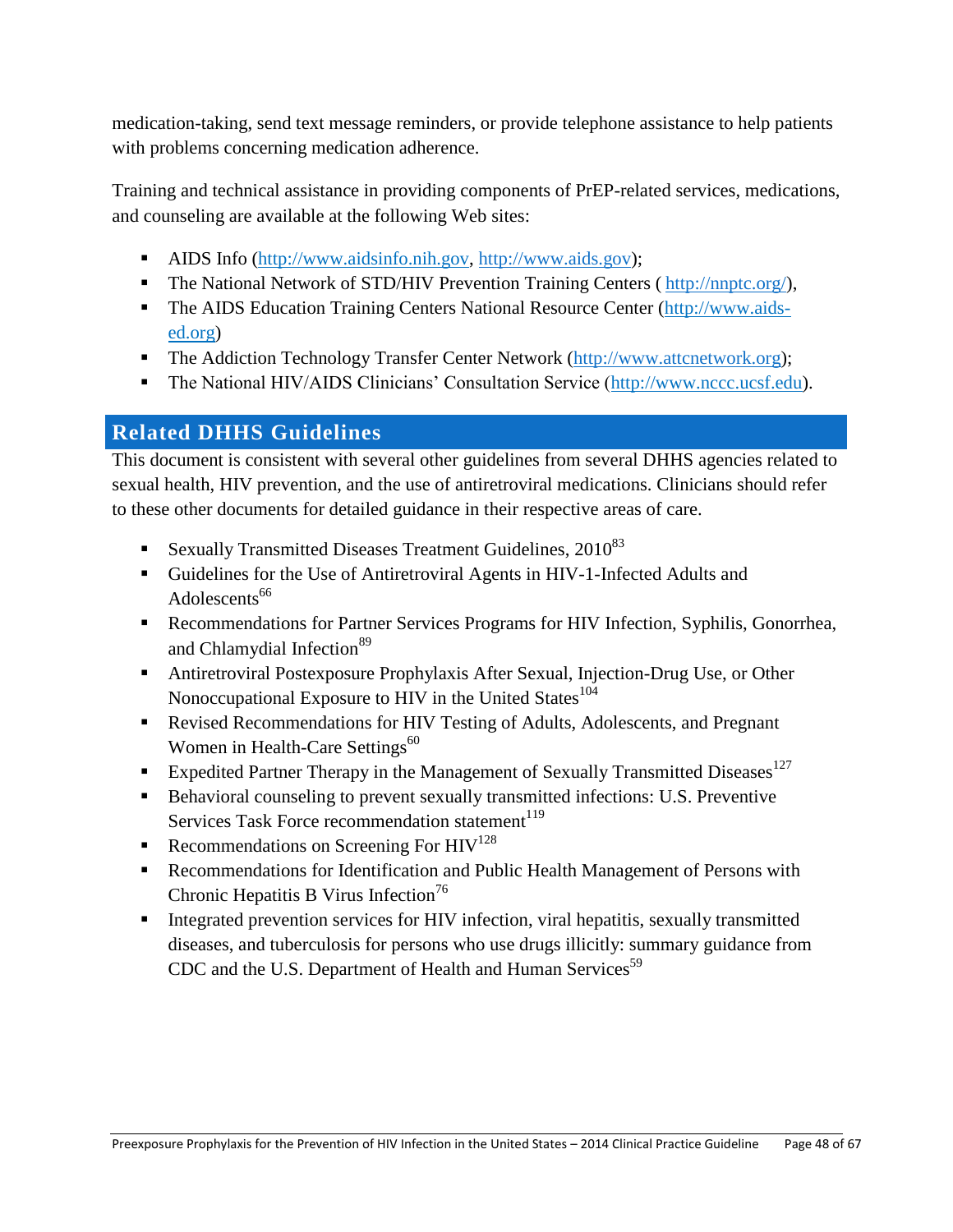# <span id="page-48-0"></span>**Appendices**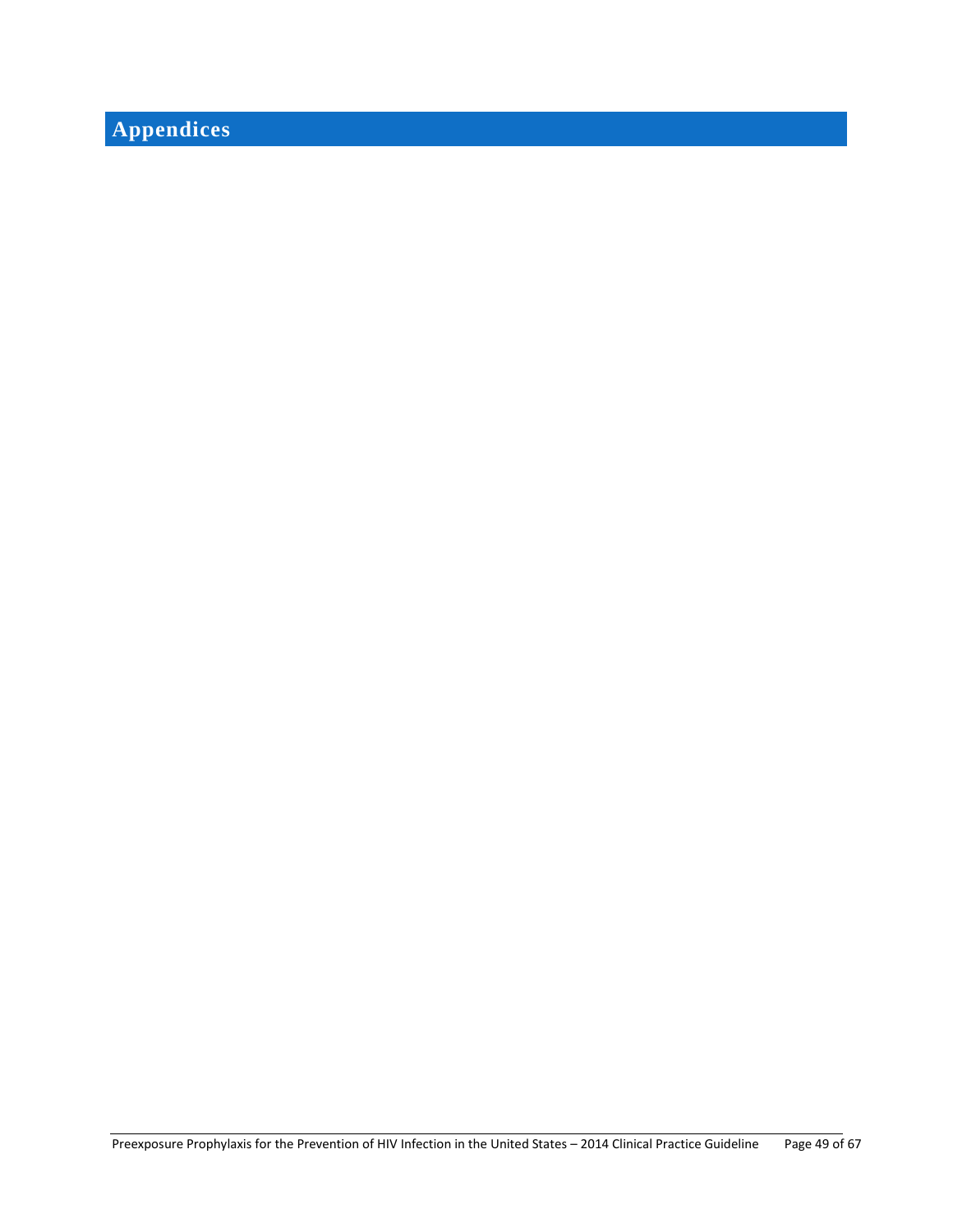#### APPENDIX 1 HIV TEST TABLES

#### **Table 11: FDA-Approved HIV Rapid Tests Typically Used for Point-of-Care testing or in Clinicians Offices64,129 (as of February 2014)**

<span id="page-49-1"></span><span id="page-49-0"></span>

| <b>Test Name</b>                                                     | <b>CLIA-Waived Testing</b> <sup>a</sup>                                       | <b>CLIA-Moderately Complex Testing<sup>a</sup></b>                         | <b>Approximate window</b><br>period to HIV detection |
|----------------------------------------------------------------------|-------------------------------------------------------------------------------|----------------------------------------------------------------------------|------------------------------------------------------|
| OraQuick Advance Rapid HIV-1/2                                       | Oral fluid; fingerstick whole blood;                                          | Plasma                                                                     | 4–5 weeks (blood)                                    |
| <b>Antibody Test</b>                                                 | EDTA, ACD, or heparin<br>venipuncture whole blood                             |                                                                            | >4 weeks (oral fluid)                                |
| Alere Determine HIV-1/2 Ag/Ab<br>Combo Test                          | Not approved for CLIA-Waived<br>testing                                       | Fingerstick whole blood; EDTA, ACD,<br>or heparin venipuncture whole blood | $2-4$ weeks                                          |
| Uni-Gold Recombigen HIV-1                                            | Fingerstick whole blood; EDTA,<br>ACD, or heparin venipuncture<br>whole blood | Plasma/Serum                                                               | 4–5 weeks                                            |
| Clearview                                                            | Fingerstick whole blood; EDTA,                                                | Plasma/Serum                                                               | 4-5 weeks                                            |
| HIV-1/2 STAT-PAK                                                     | ACD, or heparin venipuncture<br>whole blood                                   |                                                                            |                                                      |
| Clearview                                                            | Fingerstick whole blood; EDTA,                                                | Plasma/Serum                                                               | 4–5 weeks                                            |
| Complete HIV-1/2                                                     | ACD, or heparin venipuncture<br>whole blood                                   |                                                                            |                                                      |
| INSTI HIV-1 Antibody Test Kit                                        | Fingerstick whole blood; EDTA,<br>ACD, or heparin venipuncture<br>whole blood | Plasma                                                                     | $4-5$ weeks                                          |
| Chembio                                                              | Not approved for CLIA-Waived                                                  | Fingerstick whole blood; EDTA, ACD,                                        | 3-4 weeks                                            |
| DPP HIV-1/2 Assay                                                    | testing                                                                       | or heparin venipuncture whole blood;<br>oral fluid; Plasma/Serum           |                                                      |
| Multispot HIV-1/HIV-2 Rapid Test<br>(differentiates HIV-1 and HIV-2) | Not approved for CLIA-Waived<br>testing                                       | Plasma/Serum                                                               | 3-4 weeks                                            |
| Reveal Rapid HIV-1 Antibody Test<br>$CITA$ $CIP 1$ $I 1$ $I 1$       | Not approved for CLIA-Waived<br>testing                                       | Plasma/Serum                                                               | 3-4 weeks                                            |

CLIA, Clinical Laboratory Improvement Amendments

l

<sup>a</sup> Only unprocessed (not centrifuged) specimens can be used by sites with a CLIA Certificate of Waiver. However labs with certificates for moderate or high complexity testing can use centrifuged blood for testing. Many laboratories use rapid tests as part of their testing strategy.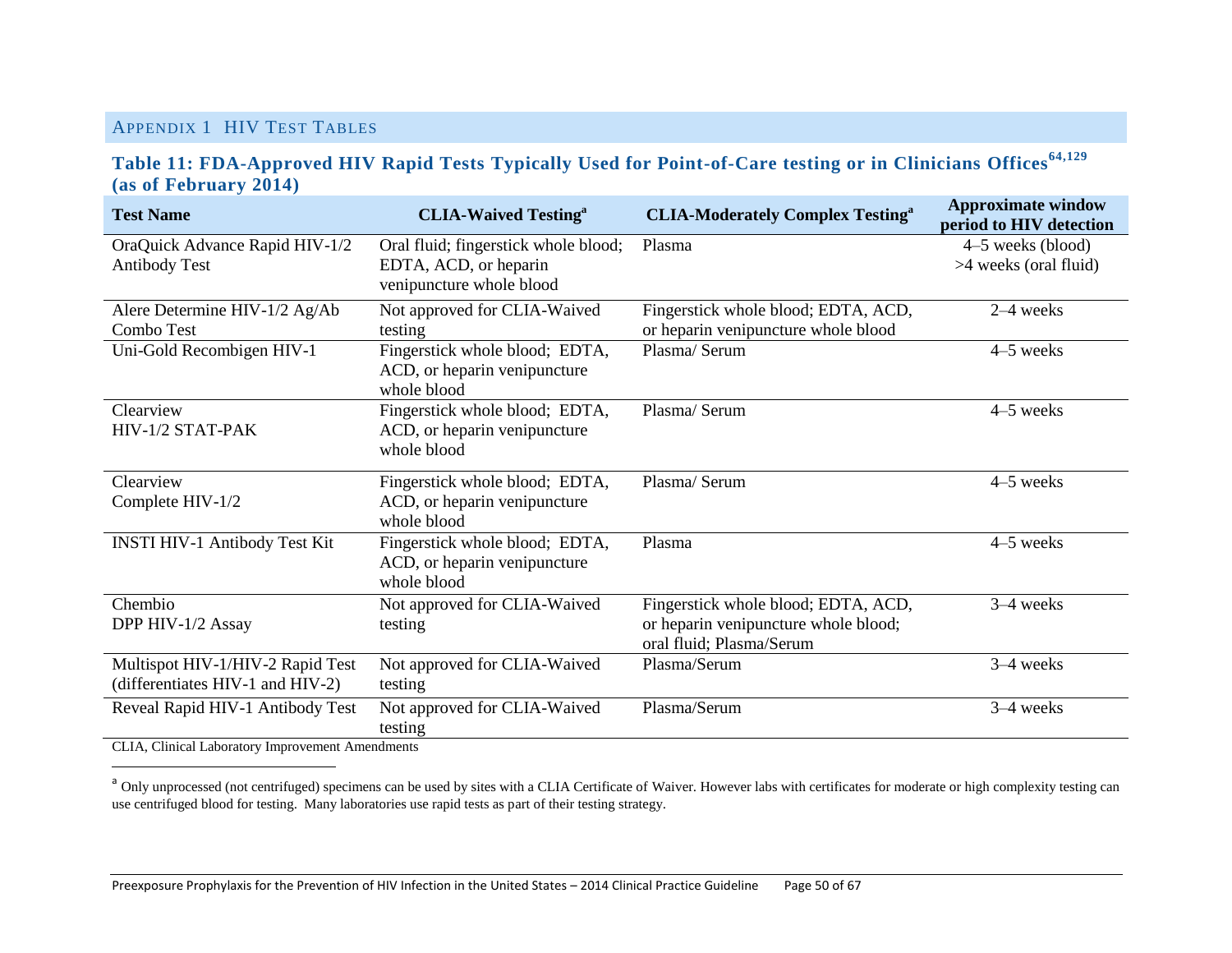# **Table 12: FDA-Approved Diagnostic Laboratory Based HIV Tests (CLIA-High Complexity Tests)64,129 (as of February 2014)**

| <b>Trade Name</b>                                   | <b>Testing Format</b>                                            | <b>Samples Used</b>               | <b>Approximate Window</b><br><b>Period to HIV Detection</b> |
|-----------------------------------------------------|------------------------------------------------------------------|-----------------------------------|-------------------------------------------------------------|
| GS HIV Combo Ag/Ab EIA<br>Assay                     | Manual and semi-automated EIA                                    | Serum/Plasma                      | $2-3$ weeks                                                 |
| <b>Abbott ARCHITECT HIV</b><br>Ag/Ab Combo          | Fully automated<br>chemiluminescent microparticle<br>immunoassay | Serum/Plasma                      | $2-3$ weeks                                                 |
| <b>ADVIA Centaur HIV 1/0/2</b><br>Enhanced (EHIV)   | Fully automated<br>chemiluminescent microparticle<br>immunoassay |                                   | $2-3$ weeks                                                 |
| Vitros Anti-HIV 1+2 Assay                           | Fully automated<br>chemiluminescent microparticle<br>immunoassay | Serum/Plasma                      | $2-3$ weeks                                                 |
| GS HIV-1/HIV-2 Plus O EIA                           | Manual and semi-automated EIA                                    | Serum/Plasma                      | $2-3$ weeks                                                 |
| <b>APTIMA HIV-1 RNA</b><br><b>Qualitative Assay</b> | <b>Manual TMA</b>                                                | Serum/Plasma                      | $1-2$ weeks                                                 |
| GS HIV-1 Western Blot <sup>a</sup>                  | Manual<br>Western blot                                           | Serum/Plasma,<br>Dried Blood Spot | 4–5 weeks                                                   |
| Fluorognost HIV-1 IFA <sup>a</sup>                  | Manual immunofluorescent<br>antibody                             | Serum/Plasma,<br>Dried Blood Spot | 4–5 weeks                                                   |

<span id="page-50-0"></span> $\overline{\phantom{a}}$ 

<sup>&</sup>lt;sup>a</sup> These are supplemental tests not intended for primary diagnostic screening; they are used to confirm the test result of a diagnostic screening test.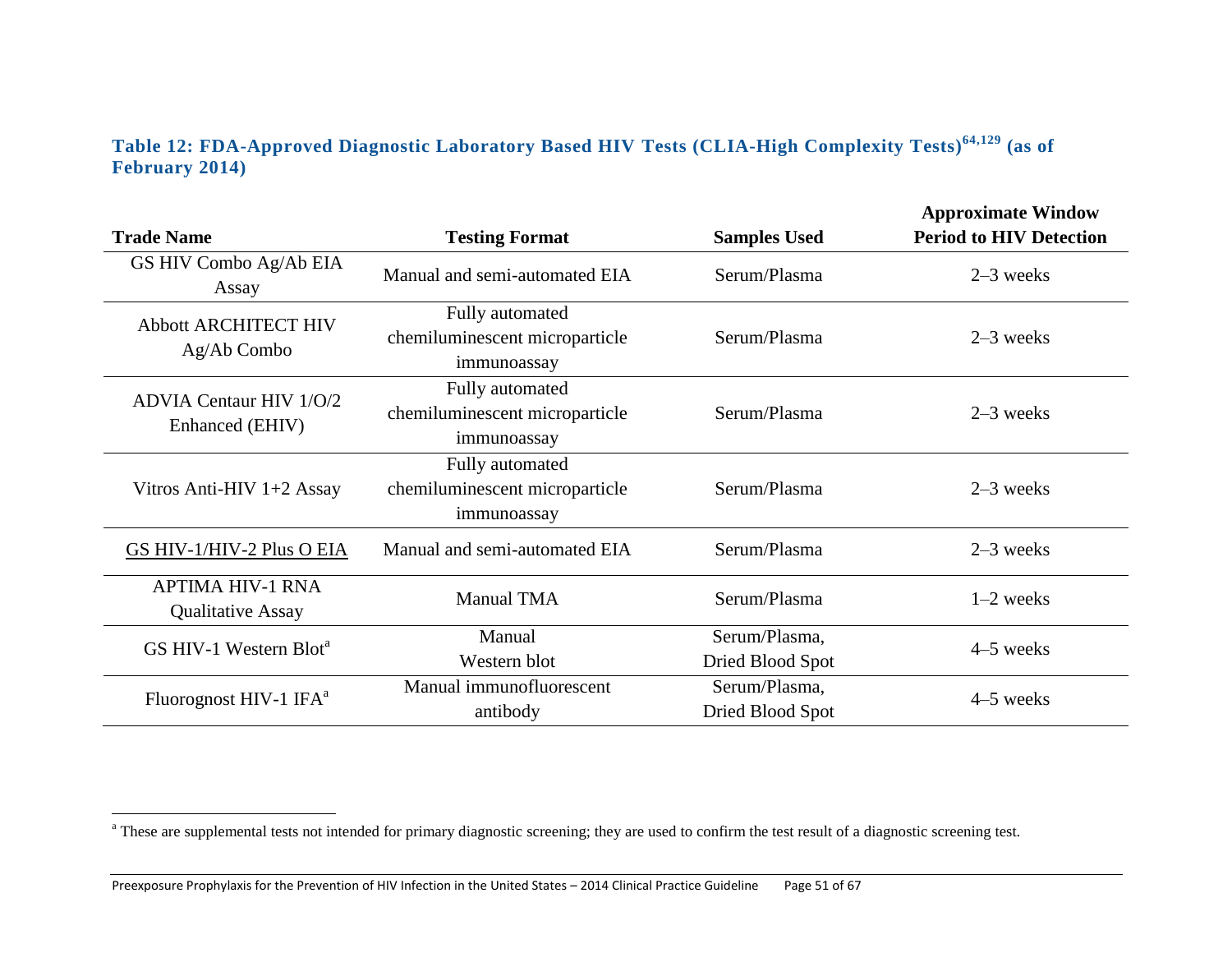# <span id="page-51-0"></span>APPENDIX 2 GRADING OF STRENGTH OF RECOMMENDATIONS AND QUALITY OF EVIDENCE

Key recommendations in this guideline are based on the review of published scientific evidence and expert opinions. Using the same grading system as the DHHS antiretroviral treatment guidelines<sup>66</sup>, these key recommendations are rated with a letter to indicate the strength of the recommendation and with a numeral to indicate the quality of the evidence supporting the recommendation.

|                                           | <b>Quality of Evidence Supporting a</b> |                                    |
|-------------------------------------------|-----------------------------------------|------------------------------------|
| <b>Strength of Recommendation</b>         |                                         | <b>Recommendation</b>              |
| A. Strong recommendation for the          |                                         | One or more well-executed          |
| statement                                 |                                         | randomized, controlled trials with |
|                                           |                                         | clinical outcomes, validated       |
|                                           |                                         | laboratory endpoints, or both      |
| <b>B.</b> Moderate recommendation for the | П.                                      | One or more well-executed,         |
| statement                                 |                                         | nonrandomized trials or            |
|                                           |                                         | observational cohort studies with  |
|                                           |                                         | clinical outcomes                  |
| C. Optional recommendation for the        | Ш.                                      | Expert opinion                     |
| statement                                 |                                         |                                    |

#### **Table 13: Rating Scheme for Recommendations**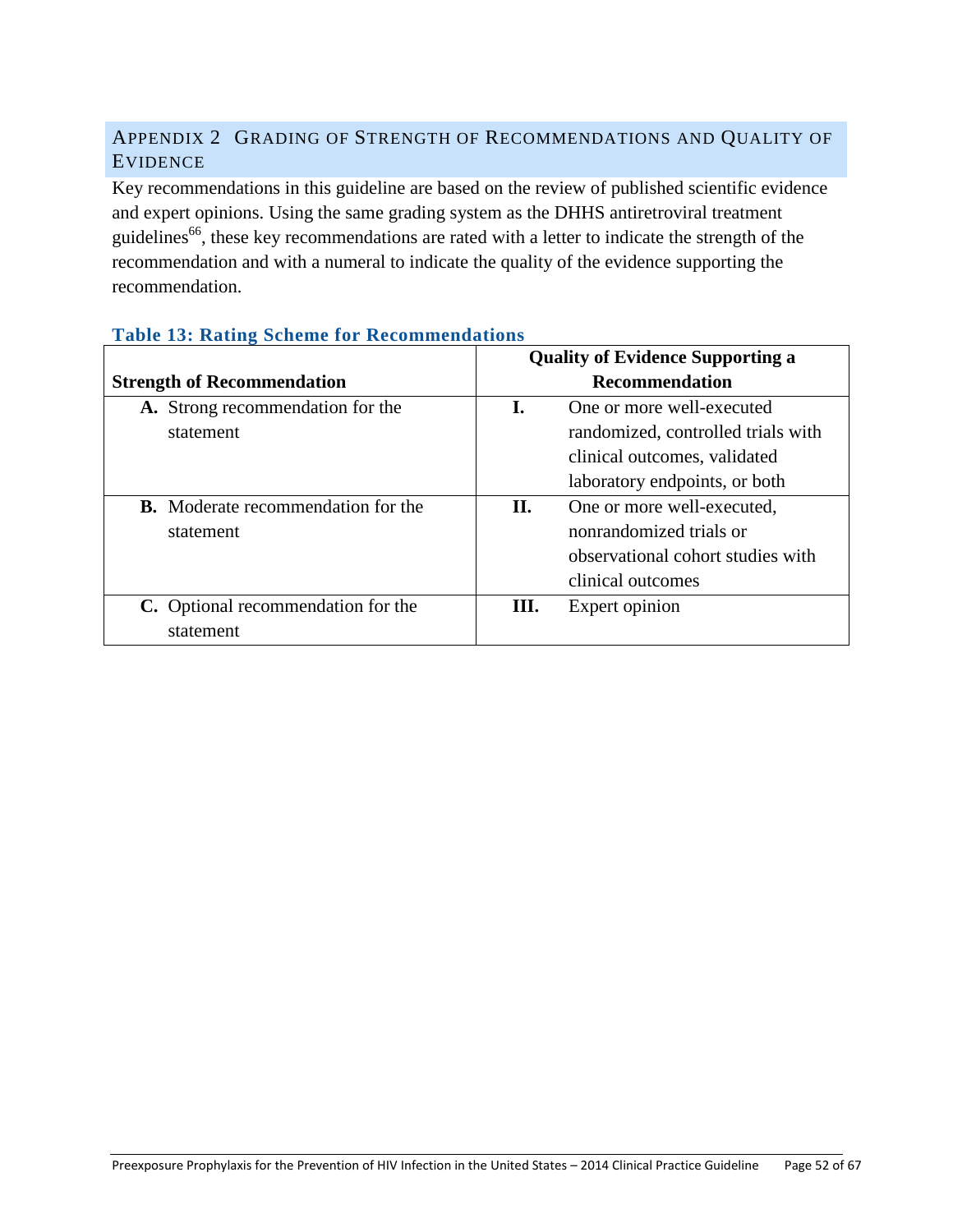The quality of scientific evidence ratings in Table 2 are based on the GRADE rating system.<sup>28</sup>

<span id="page-52-0"></span>

| Type of               | Randomized trial = high                                                         |
|-----------------------|---------------------------------------------------------------------------------|
| evidence              | Observational study = $low$                                                     |
|                       | Any other evidence $=$ very low                                                 |
| Decrease              | Serious or very serious limitation to study quality                             |
| grade if <sup>a</sup> | Important inconsistency                                                         |
|                       | Some or major uncertainty about directness                                      |
|                       | Imprecise or sparse data                                                        |
|                       | High probability of reporting bias                                              |
| Increase              | Strong evidence of association – significant relative risk $>2$ (<0.5) based on |
| grade if <sup>a</sup> | consistent evidence from 2 or more observational studies, with no plausible     |
|                       | confounders $(+1)$                                                              |
|                       | Very strong evidence of association – significant relative risk of $>5$ (<0.2)  |
|                       | based on direct evidence with no major threats to validity $(+2)$               |
|                       | Evidence of a dose-response gradient $(+1)$                                     |
|                       | All plausible confounders would have reduced the effect $(+1)$                  |
| Range                 | High-quality evidence                                                           |
|                       | Moderate-quality evidence                                                       |
|                       | Low-quality evidence                                                            |
|                       | Very-low quality evidence                                                       |

#### **Table 14: Criteria for rating quality of scientific evidence**

l

<sup>&</sup>lt;sup>a</sup> Each quality criterion can reduce or increase the quality by 1 or, if very significant, by 2 levels. Source[: http://www.gradeworkinggroup.org/FAQ/evidence\\_qual.htm](http://www.gradeworkinggroup.org/FAQ/evidence_qual.htm)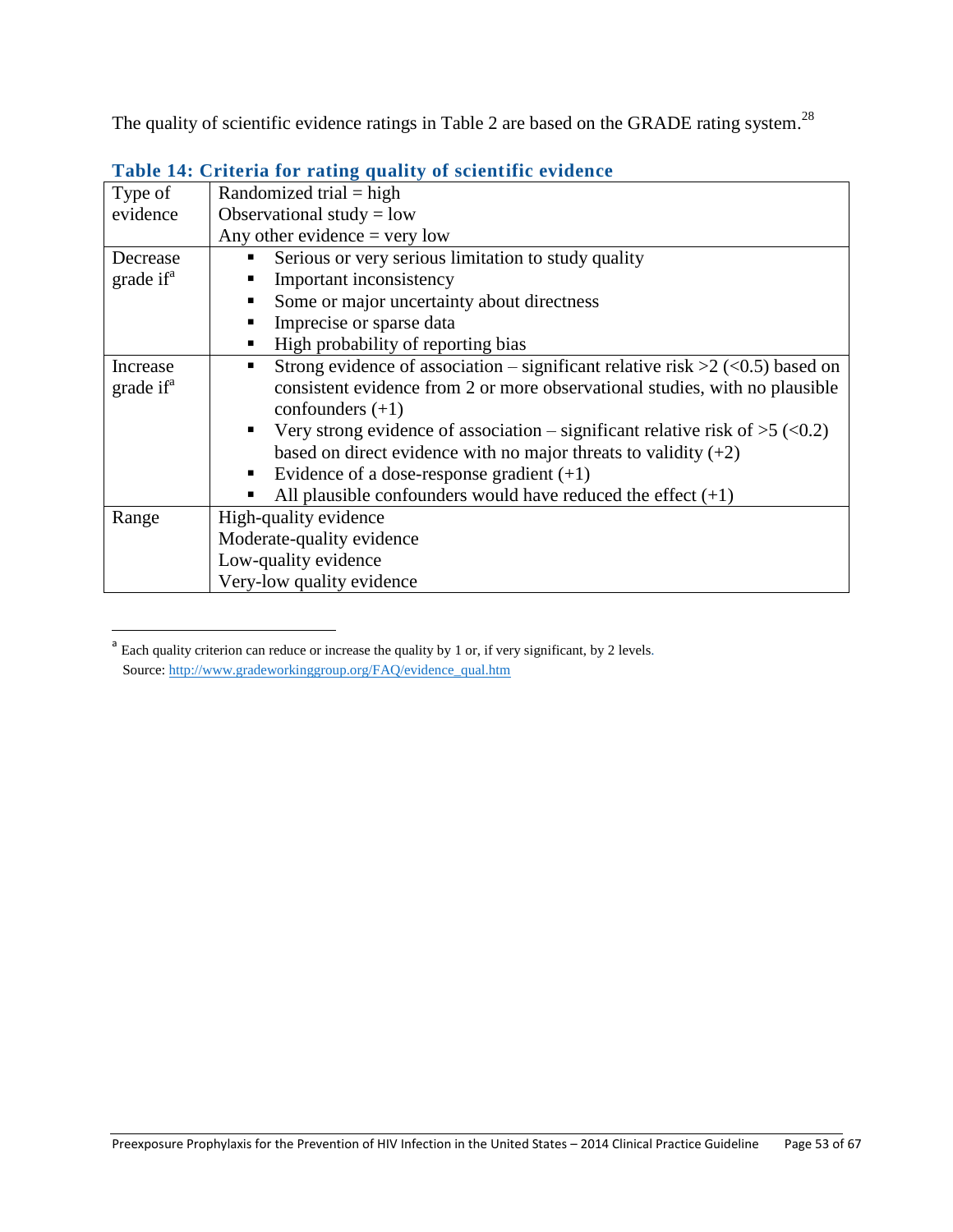#### <span id="page-53-0"></span>APPENDIX 3 PARTICIPANTS IN PREP GUIDELINES DEVELOPMENT AND REVIEW

CDC PrEP Guidelines Project Manager: Dawn K. Smith, MD, MS, MPH; National Center for HIV, Viral Hepatitis, STD, and TB Prevention (NCHHSTP), Centers for Disease Control and Prevention (CDC), Atlanta, GA

#### CDC PrEP Guidelines Writing Team

Dawn K. Smith, MD, MS, MPH; Linda J. Koenig, PhD; Michael Martin, MD; Gordon Mansergh, PhD; Walid Heneine, PhD; Steven Ethridge, BS, MT; Marie Morgan; Jonathan Mermin, MD, MPH; Kevin Fenton, MD, PhD, FFPH: NCHHSTP, CDC, Atlanta, GA

#### CDC PrEP Guidelines Reviewers

Kathleen Irwin, MD; Paul Weidle, PharmD, MPH; Taraz Samandari, MD, PhD; Bernard Branson, MD

Federal Agency PrEP Guidelines Working Group:

Ronald Valdiserri, MD, MPH, Health and Human Services; Laura Cheever, MD, HRSA; Kimberly Struble, PharmD, FDA; Maggie Czarnagorski, MD, VA; David Burns, MD, NIH; Christopher Bates, HHS; Susan Moskosky, MS, RNC, OPA; Jack Stein, Ph.D, ONDCP; Heather Huentelman, PharmD, IHS; Seiji Hayashi, MD, MPH, HRSA; Karen Hench, RN, MS, HRSA; David Lanier, PhD, AHRQ, Amy Lansky, PhD, MPH, CDC

#### External Consultants:

The working groups and expert panels listed here were convened by teleconference before trial results were available (2009-2010) and some were reconvened after each trial results for each population group was published. As technical experts, prevention partners, and key stakeholders, they were asked to assist us to identify relevant scientific/medical literature and share thoughts on topics that would inform the development of possible future guidelines for PrEP use in the US. They did not participate in the writing of these guidelines. No financial disclosures were sought. See Providers' Supplement section 10 for a description of the criteria use for constitution of the working groups. Institutional associations listed for participants are those at the time of the group discussions and may have changed since.

Clinical care guidance WG: Myron Cohen, MD, UNC, Chapel Hill, NC; Craig Hendrix, MD, Johns Hopkins, Baltimore, MD; Bob Grant, MD, MPH, UCSF, San Francisco, CA; John Mellors, MD, U Pitt, Pittsburgh, PA; Anne Burns, American Pharmacists Association, Washington, DC; Keith Rawlings, MD, AIDS Arms Peabody Health Center, Dallas, TX; Grace Alfonsi, MD, HIV/STD Prevention Training Center of Denver Health and Hospital Authority, Denver, CO; Ryan Clary, Project Inform, San Francisco, CA.

Clinic-based counseling guidance WG: Kevin Malotte, DrPH, MA, CSU, Long Beach, CA; David Bangsberg, MD, MPH, Harvard, Boston, MA; James Dilley, MD, UCSF, San Francisco, CA; Lydia O'Donnell, Ed.D, Education Development Center, Newton, MA; Jeff Fisher, PhD, UConn, Storrs, CT;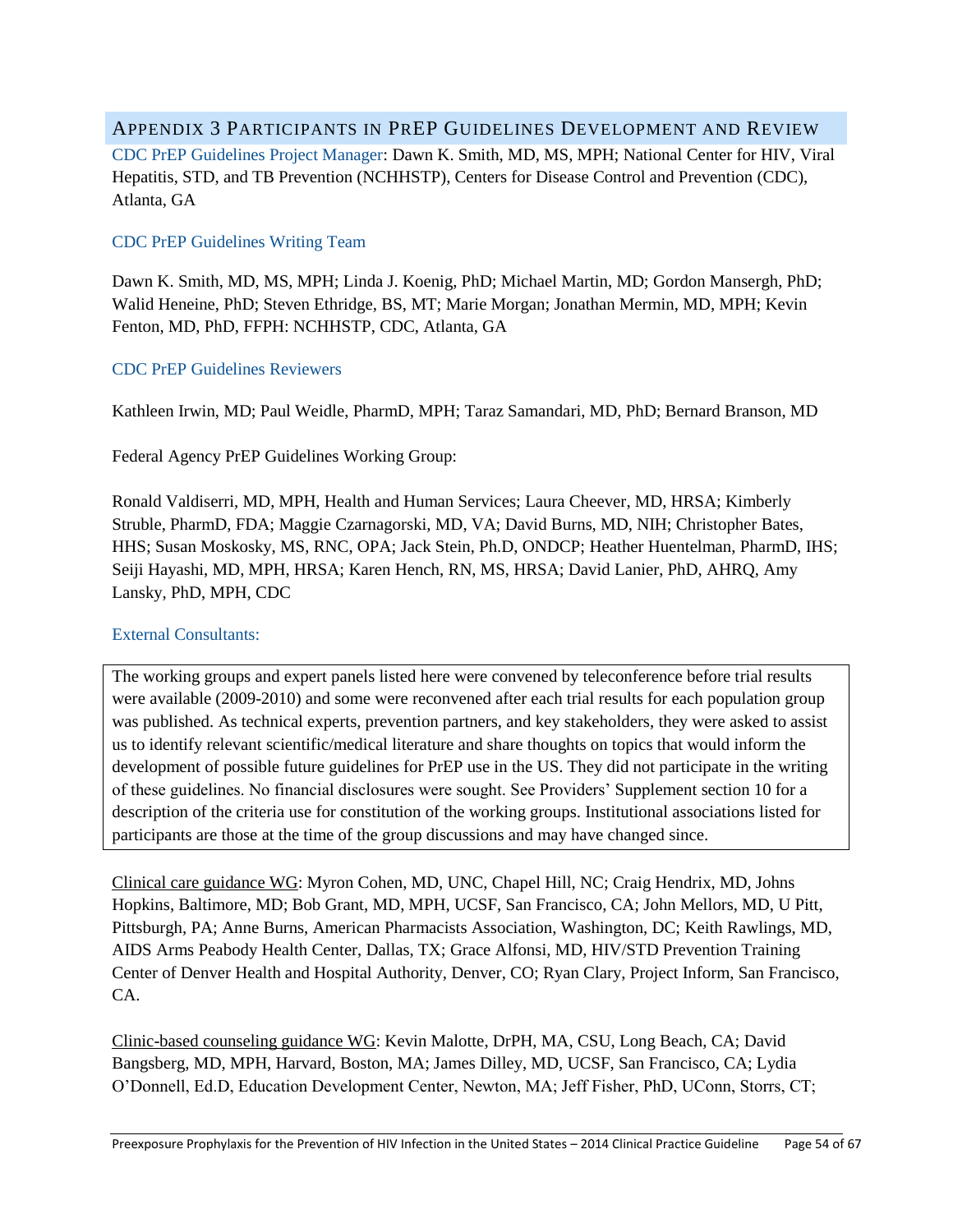Mark Thrun, MD, Denver Health and Hospital Authority, Denver, CO; Richard Elion, MD, Whitman Walker, Washington, DC

Integrating PrEP with other prevention services: Tom Coates, PhD, UCLA, Los Angeles, CA; Grant Colfax, MD, SFDPH, San Francisco, CA; Lisa Longfellow, MPH, OPH-DHHS, New Orleans, LA; Marlene McNeese-Ward, Houston DHHS, Houston, TX;

Ward Cates, MD, MPH, FHI, Research Triangle Park, NC; David Kern, NASTAD, Washington, DC; Johnnie Lee, MD, MPH, NACCHO, Stamford, CT; Marjorie Hill, PhD, GMHC, New York, NY; Kevin Fisher, JD, MSc, AVAC, New York, NY

Persons potentially exposed by injection drug use WG: Shruti Mehta, PhD, MPH, Johns Hopkins, Baltimore, MD; Crystal Fuller, PhD, MPH, Columbia University, New York, NY; Rich Needle, PhD, MPH, Pangaea Foundation, Oakland, CA; Steffanie Strathdee, PhD, UC- San Diego, San Diego, CA, ; Lisa Metsch, PhD,U Miami, Miami, FL; Daniel Raymond, Harm Reduction Coalition, New York, NY

MSM WG: Harvey Makadon, MD, Harvard, Boston, MA; Rafael Diaz, PhD, MSW, San Francisco State U, San Francisco, CA; Guillermo Chacón, Latino Commission on AIDS, New York, NY; Beau Gratzer, MPP, Howard Brown Health Center, Chicago, IL; Walt Senterfitt, PhD, CHAMP, Los Angeles, CA;

African American, Hispanic, and other heterosexual men WG: Carlos Del Rio, MD, Emory, Atlanta, GA; Shari Dworkin, PhD, MS, UCSF, San Francisco, CA; Amy Wohl, PhD, UCLA, Los Angeles, CA; Wayne Duffus, MD, PhD, S Carolina HD, Columbia, SC; Oscar de La O, Bienestar, Los Angeles, CA; Leandro Mena, MD, MPH, U. Mississippi, Jackson, MS

Women's WG: Waafa El-Sadr, MD, MPH, MPA, Columbia, New York, NY; Gina Wingood, ScD, MPH, Emory, Atlanta, GA; Ada Adimora, MD, MPH, UNC, Chapel Hill, NC; Jo Schneiderman, Twin States Network & National Women and AIDS Collective (NWAC), Brattleboro, VT; Anna Forbes, MSS, Global Campaign for Microbicides, Washington, DC; Dazon Dixon-Diallo, MPH, SisterLove, Atlanta, **GA** 

Adolescents WG: Isa Fernandez, PhD, U Miami, Miami, FL; Ralph DiClemente, PhD, MS, Emory, Atlanta, GA; Susan Kegeles, PhD, UCSF, San Francisco, CA ; Jennifer Augustine, MPH, CHES, Advocates for Youth, Washington, DC; Kristen McFee, MA, Alliance for Families and Children, Lynchburg, VA

Public Health Ethics Expert Panel: Bernard Lo, MD, UCSF, San Francisco, CA; Dan Brock, PhD, Harvard, Boston, MA; Robert Levine, MD, Yale, New Haven, CT; Scott Burris, JD, Temple, Philadelphia, PA; Kevin Cranston, MDiv, MA Dept. of Public Health, Boston, MA; Sean Philpott, PhD, MSB, UGC-Mt. Sinai, Schenectady, NY; Kate MacQueen, PhD, FHI, Research Triangle Park, NC; Mary Ann Chiasson, DrPH, Public Health Solutions, New York, NY; David Malebranche, MD, MPH, Emory, Atlanta, GA; Steven Wakefield, HVTN, Seattle, WA

Monitoring and Evaluation Expert Panel: Peter Kerndt, MD, MPH, LAC HD, Los Angeles, CA; Ted Palen, MD, PhD, MSPH, Kaiser Permanente, Denver, CO; Robert Heimer, PhD, MSc, Yale, New Haven,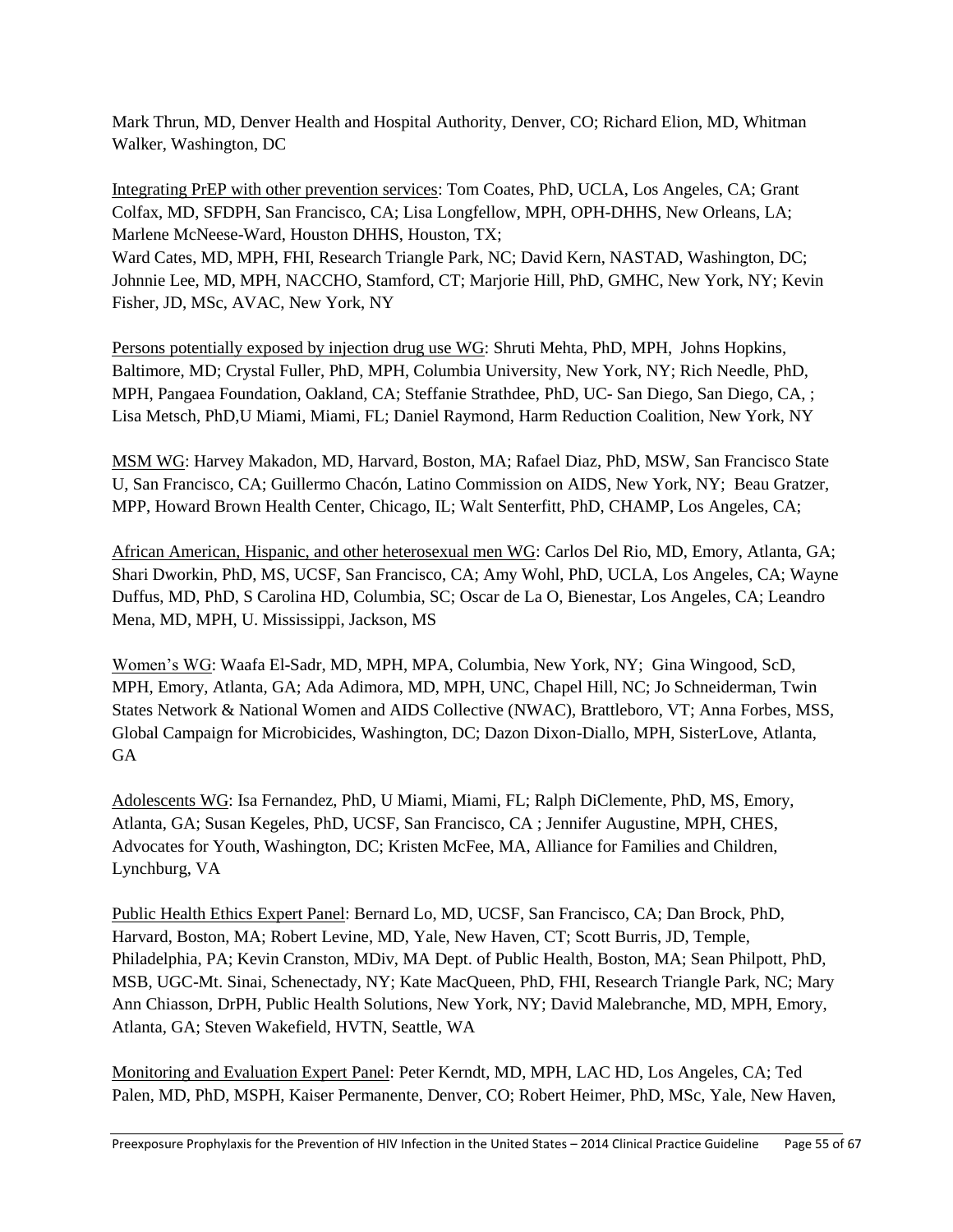CT; Sandra Huang, MD, SF DPH, San Francisco, CA; Paul Aaron, FL DOH, Tallahassee, FL; Lucia Torian, PhD, NYC DOH, New York, NY; Neil Abernethy, PhD, UW, Seattle, WA; Ann Robbins, PhD, TX Dept of State Health Services, Austin, TX; Will Wong, MD, Chicago DPH, Chicago, IL; Cort Lohff, MD, MPH, VT DOH, Burlington, VT; Claudia Richards, MSW, SAMHSA, Rockville, MD; Nick Reuter, MPH, SAMHSA, Rockville, MD

Financing and Reimbursement Strategies Expert Panel: Jay Laudato, NYS Health Department, New York, NY; Jennifer Kates, MA, MPA, Kaiser Family Foundation, Washington, DC; Hugh Waters, PhD, Johns Hopkins, Baltimore, MD; Christine Lubinski, IDSA/HIVMA, Washington, DC; Eva Hersh, MD, Chase-Brexton Health Services, Baltimore, MD; Kevin Cranston, MDiv, MA Dept of Public Health, Boston, MA; Kathy McNamara, RN, NACHC, Bethesda, MD; Laura Cheever, MD, ScM, HRSA, Rockville, MD; William Tonkins, HRSA, Rockville, MD; Lyman Von Nostrand, MPA, HRSA, Rockville, MD; Susan Moskosky, MS, RNC, OPA, Washington, DC; Sarah Wattenberg, MSW, SAMHSA, Rockville, MD

Discordant Couples and Conception Expert Panel: Robert Maupin, MD, LSU, New Orleans, LA; Jean Anderson, MD, Johns Hopkins/ACOG, Baltimore, MD; Donna Sweet, MD, Kansas/ ACP, Wichita, Kansas; Ron Goldschmidt, MD, UCSF/AAFP, San Francisco, CA; Christine Lubinski, IDSA/HIVMA, Washington, DC; Kathleen Squires, MD, HIVMA, Arlington, VA; Arlene Bardaquez, MD, MPH, HIVMA, Arlington, VA; Michael Lindsay, MD, MPH, Emory/Society of Maternal-Fetal Medicine, Atlanta, GA; Michelle Roland, MD, NASTAD, San Francisco, CA; Julie Womack, CNM, APRN, PhD, VAMC/Am Coll Nurse Midwifery, West Haven, CT; Pat Flynn, MD, MS, AAP, Memphis, Tennessee; Anonymous (HIV+ woman in discordant couple); Songhai Barclift, MD, HRSA, Rockville, MD; Karen Hench, RN, MS, HRSA, Rockville, MD; Heather Watts, MD, NICHD, Bethesda, MD; Kim Struble, PharmD, FDA, Silver Spring, MD; Linda Lewis, MD, FDA, Silver Spring, MD; David Thompson, SAMHSA, Rockville, MD; Susan Moskosky, MS, RNC, OPA, Washington, DC

Network Sciences Expert Panel: Alan Neaigus, PhD, Columbia/NYC DOH, New York, NY; Carl Latkin, PhD, JHU, Baltimore, MD; Irene Doherty, PhD, UNC, Chapel Hill, NC; Malcolm Steinberg, MD, MSc, CDC-Canada, Ontario, Canada; Mark Williams, PhD, UT SPH, Houston, TX; Martina Morris, PhD, MA, UW, Seattle, WA; Thomas Valente, PhD, USC, Alhambra, CA; Neil Abernethy, PhD, UW, Seattle, WA; Donna Smith, GSU, Atlanta, GA; Richard Rothenberg, MD, GSU, Atlanta, GA; Mark Mulligan, MD, Emory, Atlanta, GA

Public Health Law and Regulatory Issues Expert Panel: Larry Gostin, JD, Georgetown, Washington, DC; Shelley Hayes, JD, ABA, Washington, DC; Scott Burris, JD, Temple, Philadelphia, PA; Abigail English, JD, UNC, Chapel Hill, NC; Judith Waltz, JD, Foley & Lardner, San Francisco, CA; Kevin Cranston, MDiv, MA Dept. of Public Health, Boston, MA; Kim Struble, PharmD, FDA, Silver Spring, MD; Nan Feyler, JD, MPH, Office of the Philadelphia Commissioner of Health, Philadelphia, PA; Christopher Bates, MPA, OHAP, Washington, DC; Jesse Vivian, RPh, JD, Wayne State, Detroit, MI; Ryan Clary, Project Inform, San Francisco, CA; Jim Rooney, MD, Gilead Sciences, San Francisco, CA (observer).

Insurers and Benefits Managers Expert Panel: Sam Nussbaum, MD, Wellpoint, Indianapolis, IN; Ed Pezella, MD, MPH, Aetna, Hartford, CT; Amanda Charbonneau, Kaiser Permanente, San Francisco, CA;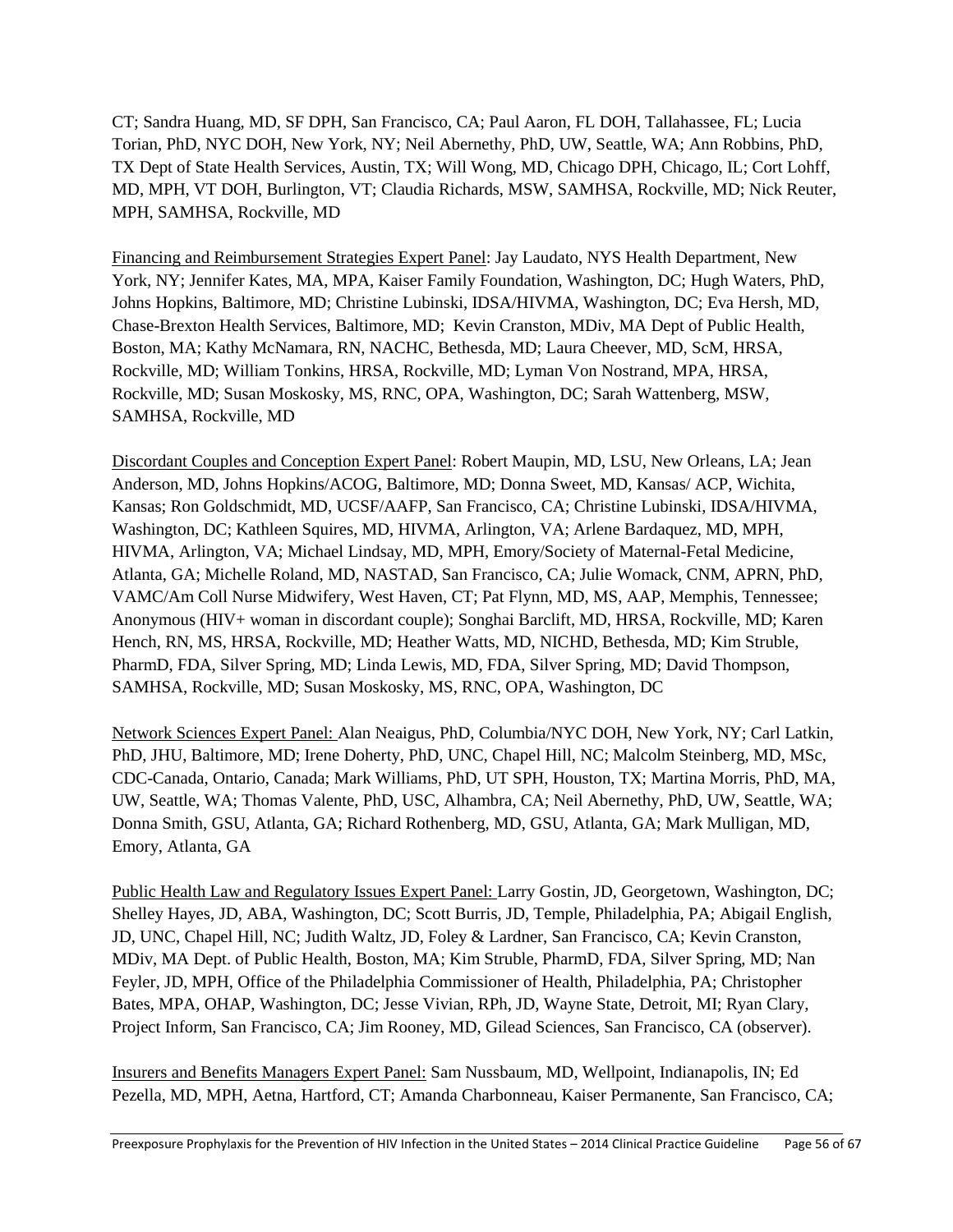Paurvi Bhatt, MPH, Levi Strauss, Evanston, IL; Roger Snow, MD, MassHealth, Boston, MA; Charles Gonzalez, MD, NYS DOH, New York, NY; Justin Goforth, Whitman Walker, Washington, DC; Ann Donnelly, Project Inform, San Francisco, CA; Brian Bongner, NACCHO, Waukegan, IL; Ernest Hopkins, SF AIDS Foundation, San Francisco, CA; Tyler TerMeer, NASTAD, Washington, DC; Coy Stout, MSW, Gilead Sciences, San Francisco, CA (observer).

#### External Peer Reviewers:

Kenneth Mayer, MD, Fenway Institute, Boston, MA; Susan Buchbinder, MD, SF DOPH, San Francisco, CA, Charles Gonzalez, MD, NYS DOH, New York, NY, Kimberly Y. Smith, MD, Rush University College of Medicine, Chicago, IL, Sylvia Amesty, MD, Columbia University, College of Physicians and Surgeons, Mailman School of Public Health, New York, NY, Michael A. Kolber, PhD, MD, University of Miami Miller School of Medicine, Miami, FL

#### CDC NCHHSTP PrEP Working Group Members:

Dawn K. Smith, MD, MS, MPH, National Center for HIV/AIDS, Viral Hepatitis, STD, and TB Prevention (NCHHSTP); Anita Alston, PhD (cd.), MBA, NCHHSTP; Gillian Anderson, MPH, Center for Global Health (CGH); Steve Nesheim, MD, NCHHSTP; Drew Voetsch, PhD, MPH, CGH; Linda Koenig, PhD, NCHHSTP; Ann O'Leary, PhD, NCHHSTP; Marlene Glassman, PhD, MSW, NCHHSTP; Luke Shouse, MD, NCHHSTP; John Beltrami, MD, NCHHSTP; David Miller, BA, NCHHSTP; Susan Shewmaker, MA, NCHHSTP; Chezia Carraway, MSW, NCHHSTP; Paul Farnham, PhD, NCHHSTP; Laura McElroy, BA, NCHHSTP; Erin Connelly, MPA, Office of Noncommunicable Diseases, Injury, and Environmental Health (ONDIEH); Stan Lehman, MPH, NCHHSTP; Amy Lansky, PhD, MPH, NCHHSTP; Sam Dooley, MD, NCHHSTP; James Heffelfinger, MD, NCHHSTP; Joel Fletcher, BBA, NCHHSTP; Zinzi Bailey, MSPH, NCHHSTP; Jim Carey, PhD, NCHHSTP; Jeff Herbst, PhD, **NCHHSTP** 

#### Other CDC Scientists and Staff:

<span id="page-56-0"></span>Salaam Semaan, DrPH, NCHHSTP; Eleanor McClellan, MA, NCHHSTP; Peter Kilmarx, MD, CGH; Paul Weidle, PharmD, MPH, NCHHSTP; Chris Cagle, PhD, NCHHSTP; Amitra Patel, MPH, NCHHSTP; Rebecca Morgan, MPH, NCHHSTP; David Purcell, JD, PhD, NCHHSTP; Eva Margolies, MPA, NCHHSTP; Terry Chorba, MD, MPH, DSc, NCHHSTP; Michelle Owens, PhD, ONDIEH; Dale Stratford, PhD, MA, NCHHSTP; Raul Romaguera, DMD, MPH, NCHHSTP; Jeff Bosshart, MSW, MPH, NCHHSTP; Stephanie Sansom, MPP, MPH, PhD, NCHHSTP; Maurizio Macaluso, MD, DrPH, NCCDPHP; Denise Jamieson, MD, MPH, ONDIEH; Margaret Lampe, BSN, MPH, NCHHSTP; Madeline Sutton, MD, NCHHSTP; Anthony Moulton, PhD, LSPPPO; Lindsay Culp, JD, MPH, OSTLTS; Stuart Berman, MD, NCHHSTP; Chesley Richards, MD, OADP; Lydia Ogden, MA, PhD, OADP.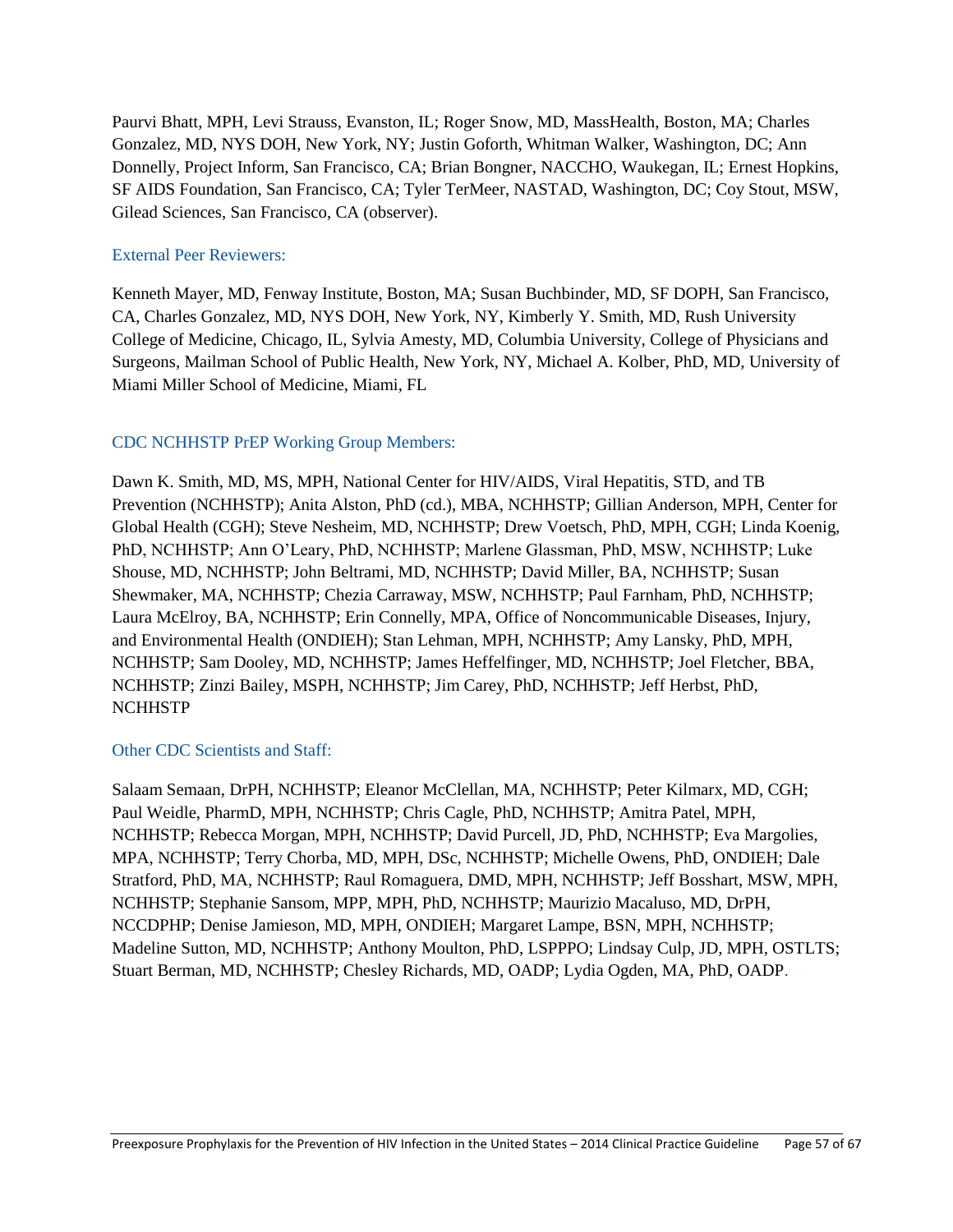# **References**

- 1. Grohskopf LA, Chillag KL, Gvetadze R, et al. Randomized trial of clinical safety of daily oral tenofovir disoproxil fumarate among HIV-uninfected men who have sex with men in the United States. *J Acquired Immune Defic Syndr.* 2013;64(1):79-86. doi: 10.1097/QAI.0b013e31828ece33.
- 2. Grant RM, Lama JR, Anderson PL, et al. Preexposure chemoprophylaxis for HIV prevention in men who have sex with men. *N Engl J Med.* 2010;363(27):2587-2599. doi: 10.1056/NEJMoa1011205.
- 3. Baeten JM, Donnell D, Ndase P, et al. Antiretroviral prophylaxis for HIV prevention in heterosexual men and women. *N Engl J Med.* 2012;367(5):399-410.
- 4. Thigpen MC, Kebaabetswe PM, Paxton LA, et al. Antiretroviral preexposure prophylaxis for heterosexual HIV transmission in Botswana. *N Engl J Med.* 2012;367(5):423-434.
- 5. Choopanya K, Martin M, Suntharasamai P, et al. Antiretroviral prophylaxis for HIV infection among people who inject drugs in Bangkok, Thailand (the Bangkok Tenofovir Study): a randomised, double-blind, placebo-controlled phase 3 trial. *Lancet.* 2013;381(9883):2083-90. doi: 10.1016/S0140-6736(13)61127-7.
- 6. Gilead Sciences. Truvada Package Insert. 2013; http://www.gilead.com/pdf/truvada\_pi.pdf. Accessed February 18, 2014.
- 7. Food and Drug Administration. Truvada approved to reduce the risk of sexually transmitted HIV in people who are not infected with the virus. 2012; http://www.fda.gov/ForConsumers/ByAudience/ForPatientAdvocates/HIVandAIDSActivities/uc m312264.htm. Accessed February 18, 2014.
- 8. Food and Drug Administration. Background Package for NDA 21-752/Supplement 30. 2012. http://www.fda.gov/downloads/AdvisoryCommittees/CommitteesMeetingMaterials/Drugs/Antivi ralDrugsAdvisoryCommittee/UCM303213.pdf. Accessed February 18, 2014.
- 9. Centers for Disease Control and Prevention (60). Interim guidance: preexposure prophylaxis for the prevention of HIV infection in men who have sex with men. *MMWR Morb Mortal Wkly Rep.*  2011;60(3):65-68.
- 10. Centers for Disease Control and Prevention (CDC). Interim guidance for clinicians considering the use of preexposure prophylaxis for the prevention of HIV infection in heterosexually active adults. *MMWR Morb Mortal Wkly Rep.* 2012;61(31):586-590.
- 11. Centers for Disease Control and Prevention (CDC). Update to interim guidance for preexposure prophylaxis (PrEP) for the prevention of HIV infection: PrEP for injecting drug users. *MMWR Morb Mortal Wkly Rep.* 2013;62(23):463-465.
- 12. Mutua G, Sanders E, Mugo P, et al. Safety and adherence to intermittent pre-exposure prophylaxis (PrEP) for HIV-1 in African men who have sex with men and female sex workers. *PLoS ONE.* 2012;7(4):e33103. doi: 10.1371/journal.pone.0033103.
- 13. Connor EM, Sperling RS, Gelber R, et al. Reduction of maternal-infant transmission of human immunodeficiency virus type 1 with zidovudine treatment. Pediatric AIDS Clinical Trials Group Protocol 076 Study Group. *N Engl J Med.* 1994;331(18):1173-1180.

Preexposure Prophylaxis for the Prevention of HIV Infection in the United States – 2014 Clinical Practice Guideline Page 58 of 67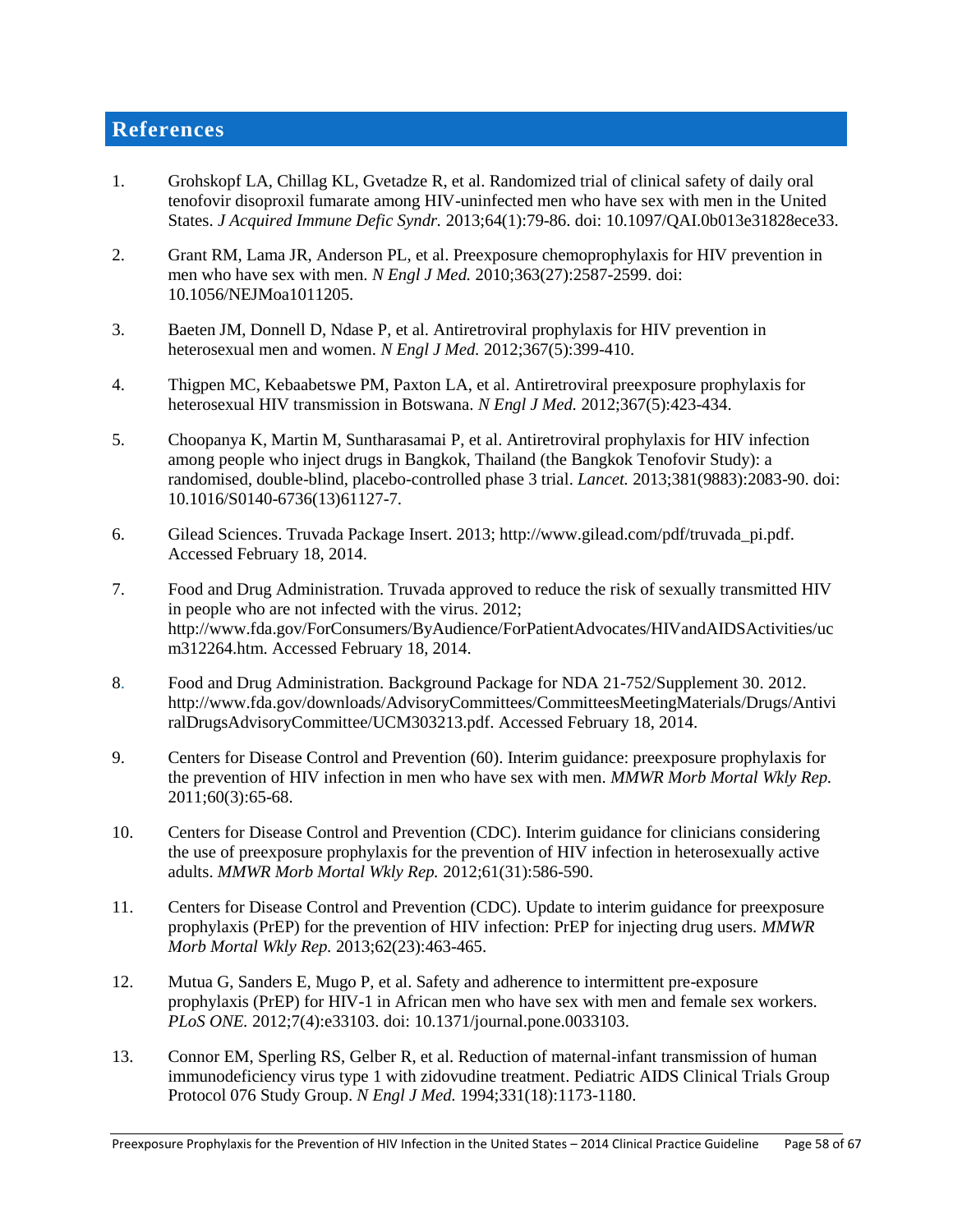- 14. Centers for Disease Control and Prevention (CDC). Update: provisional Public Health Service recommendations for chemoprophylaxis after occupational exposure to HIV. *MMWR Morb Mortal Wkly Rep.* 1996;45(22):468-480.
- 15. Centers for Disease Control and Prevention (CDC). Public Health Service guidelines for the management of health-care worker exposures to HIV and recommendations for postexposure prophylaxis. *MMWR Recomm Rep.* 1998;47(RR-7):1-33.
- 16. Cardo DM, Culver DH, Ciesielski CA, et al. A case-control study of HIV seroconversion in health care workers after percutaneous exposure. Centers for Disease Control and Prevention Needlestick Surveillance Group. *N Engl J Med.* 1997;337(21):1485-1490.
- 17. Subbarao S, Otten RA, Ramos A, et al. Chemoprophylaxis with tenofovir disoproxil fumarate provided partial protection against infection with simian human immunodeficiency virus in macaques given multiple virus challenges. *J Infect Dis.* 2006;194(7):904-911.
- 18. Denton PW, Estes JD, Sun Z, et al. Antiretroviral pre-exposure prophylaxis prevents vaginal transmission of HIV-1 in humanized BLT mice. *PLoS Med.* 2008;5(1):e16. doi: 10.1371/journal.pmed.0050016.
- 19. García-Lerma JG, Otten RA, Qari SH, et al. Prevention of rectal SHIV transmission in macaques by daily or intermittent prophylaxis with emtricitabine and tenofovir. *PLoS Medi.* 2008;5(2):e28.
- 20. Liu AY, Vittinghoff E, Sellmeyer DE, et al. Bone mineral density in HIV-negative men participating in a tenofovir pre-exposure prophylaxis randomized clinical trial in San Francisco. *PloS One.* 2011;6(8):e23688. doi:23610.21371/journal.pone.0023688.
- 21. Murnane PM, Celum C, Mugo M, et al. Efficacy of preexposure prophylaxis for HIV-1 prevention among high-risk heterosexuals: subgroup analyses from a randomized trial. *Aids.*  2013;27(13):2155-2160.
- 22. Thigpen MC, Kebaabetswe PM, Paxton LA, et al. Antiretroviral preexposure prophylaxis for heterosexual HIV transmission in Botswana. *N Engl J Med.* 2012;367(5):423-434.
- 23. Van Damme L, Corneli A, Ahmed K, et al. Preexposure prophylaxis for HIV infection among African women. *N Engl J Med.* 2012; 367(5):411-422.
- 24. Peterson L, Taylor D, Roddy R, et al. Tenofovir disoproxil fumarate for prevention of HIV infection in women: a phase 2, double-blind, randomized, placebo-controlled trial. *PLoS Clin Trials.* 2007;2(5):e27.
- 25. Marrazzo J, Ramjee G, Nair G, et al. (2013) Pre-exposure prophylaxis for HIV in women: daily oral tenofovir, oral tenofovir/emtricitabine, or vaginal tenofovir gel in the VOICE study (MTN 003) [Abstract]. 20th Conference on Retroviruses and Opportunistic Infections. Atlanta, GA.
- 26. U.S. Preventive Services Task Force. Screening for illicit drug use: U.S. Preventive Services Task Force recommendation statement. 2008; http://www.uspreventiveservicestaskforce.org/uspstf08/druguse/drugrs.htm#summary. Accessed February 18, 2014.
- 27. Baeten JM, Grant R. Use of antiretrovirals for HIV prevention: what do we know and what don't we know? *Curr HIV/AIDS Rep.* 2013:10(2):142-151.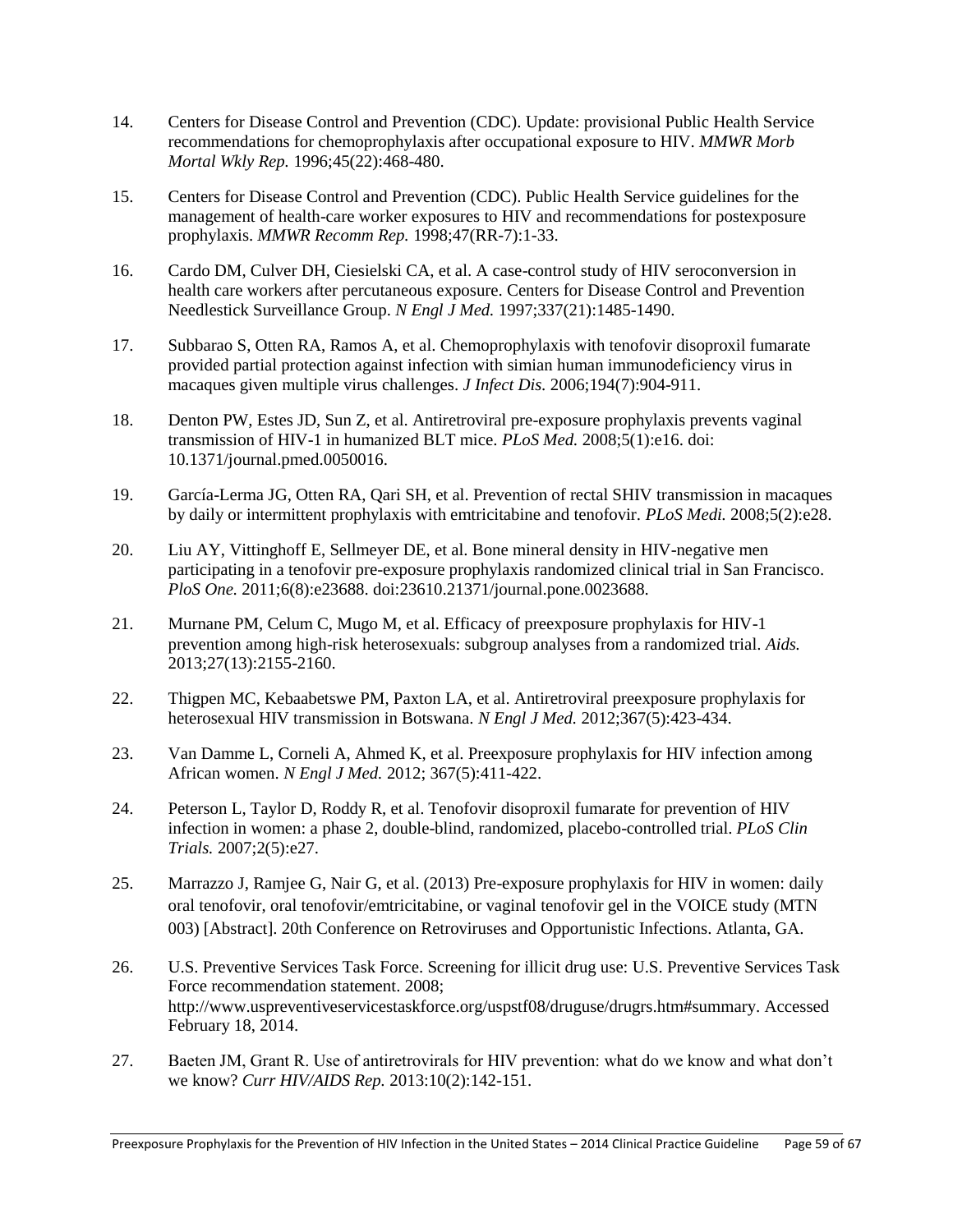- 28. Guyatt G, Oxman AD, Akl EA, et al. GRADE guidelines: 1. Introduction-GRADE evidence profiles and summary of findings tables. *J Clin Epidemiol.* 2011;64(4):383-394.
- 29. Wimberly YH, Hogben M, Moore-Ruffin J, Moore SE, Fry-Johnson Y. Sexual history-taking among primary care physicians. *J Natl Med Assoc.* 2006;98(12):1924-1929.
- 30. Kurth AE HK, Hawkins R, Golden MR. National survey of clinic sexual histories for sexually transmitted infection and HIV screening. *Sex Transm Dis.* 2005;32(6):370-376.
- 31. Laws MB, Bradshaw YS, Safren SA, et al. Discussion of sexual risk behavior in HIV care is infrequent and appears ineffectual: a mixed methods study. *AIDS and Behav.* 2011;15(4):812- 822.
- 32. Metsch LR, Pereyra M, del Rio C, et al. Delivery of HIV prevention counseling by physicians at HIV medical care settings in 4 US cities. *Am J Public Health.* 2004;94(7):1186-1192.
- 33. Duffus WA, Barragan M, Metsch L, et al. Effect of physician specialty on counseling practices and medical referral patterns among physicians caring for disadvantaged human immunodeficiency virus-infected populations. *Clin Infect Dis.* 2003;36(12):1577-1584.
- 34. Centers for Disease Control and Prevention (CDC). Prevalence and awareness of HIV infection among men who have sex with men—21 Cities, United States, 2008. *MMWR Morb Mortal Wkly Rep.* 2010;59(37):1201-1207.
- 35. Bernstein KT, Liu KL, Begier EM, Koblin B, Karpati A, Murrill C. Same-sex attraction disclosure to health care providers among New York City men who have sex with men: implications for HIV testing approaches. *Arch Intern Med.* 2008;168(13):1458-1464.
- 36. Menza TW, Hughes JP, Celum CL, Golden MR. Prediction of HIV acquisition among men who have sex with men. *Sexually Transm Dis.* 2009;36(9):547-555.
- 37. Pinkerton SD, Abramson PR. Effectiveness of condoms in preventing HIV transmission. *Soc Sci Med.* 1997;44(9):1303-1312.
- 38. LaLota M, Beck D, Metsch L, et al. HIV Seropositivity and correlates of infection among heterosexually active adults in high-risk areas in south Florida. *AIDS Behav.* 2011;15(6):1259- 1263. doi: 10.1007/s10461-010-9856-z.
- 29. Jenness SM, Neaigus Alan, Murrill CS, Wendel T, Forgione L, Hagan H. Estimated HIV incidence among high-risk heterosexuals in New York City, 2007. *J Acquir Immune Defic Syndr.*  2011;56(2):193-197. doi: 10.1097/QAI.0b013e318202a9c4.
- 40. Neaigus A, Miller M, Gyarmathy VA, Friedman SR. HIV heterosexual sexual risk from injecting drug users among HIV-seronegative noninjecting heroin users. *Subst Use Misuse.* 2011;46(2- 3):208-217. doi: 10.3109/10826084.2011.521473.
- 41. Chan AWK, Pristach EA, Welte JW. Detection by the CAGE of alcoholism or heavy drinking in primary care outpatients and the general population. *J Subst Abuse.* 1994;6(2):123-135.
- 42. Bastiaens L, Riccardi K, Sakhrani D. The RAFFT as a screening tool for adult substance use disorders. *Am J Drug Alcohol Abuse.* 2002;28(4):681-691.
- 43. Knight JR, Sherritt L, Shrier LA, Harris SK, Chang G. Validity of the CRAFFT substance abuse screening test among adolescent clinic patients. *Arch Pediatr Adolesc Med.* 2002;156(6):607-614.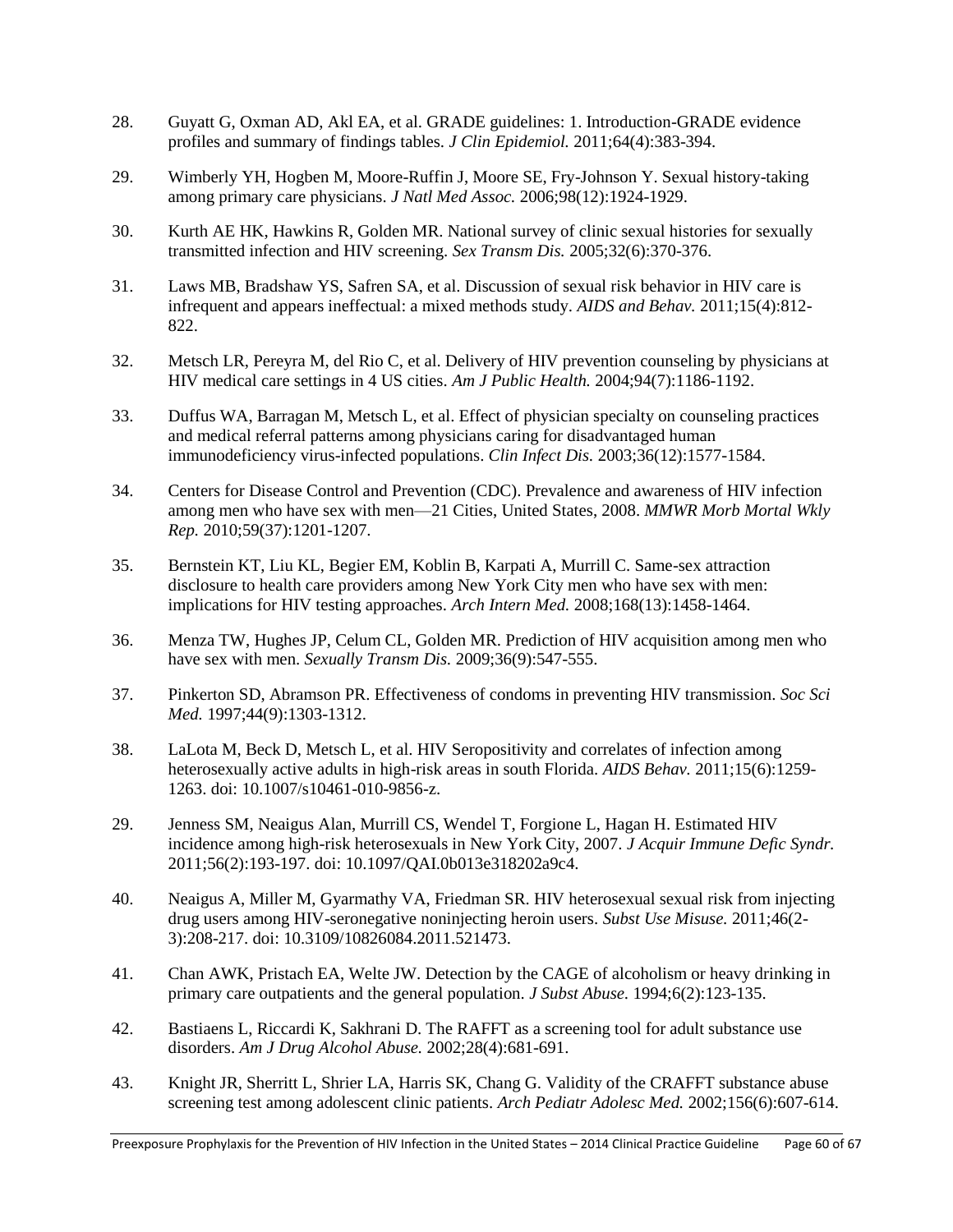- 44. Halkitis PN, Pollock JA, Pappas MK, et al. Substance use in the MSM population of New York City during the era of HIV/AIDS. *Subst Use Misuse.* 2011;46(2-3):264-273.
- 45. Cohen MS, McCauley M, Gamble TR. HIV treatment as prevention and HPTN 052. *Curr Opin HIV AIDS.* 2012;7(2):99-105.
- 46. Edelman EJ, Fiellin DA. Moving HIV pre-exposure prophylaxis into clinical settings: lessons from buprenorphine. *Am J Prev Med.* 2013;44(1 Suppl 2):S86-90.
- 47. Centers for Disease Control and Prevention (CDC). Interim guidance for clinicians considering the use of preexposure prophylaxis for the prevention of HIV infection in heterosexually active adults. *MMWR Morb Mortal Wkly Rep.* 2012;61(31):586-589.
- 48. Weller S, Davis K. Condom effectiveness in reducing heterosexual HIV transmission. *Cochrane Database Syst Rev.* 2002(1):CD003255.
- 49. Ahmed S, Lutalo T, Wawer M, et al. HIV incidence and sexually transmitted disease prevalence associated with condom use: a population study in Rakai, Uganda. *Aids.* 2001;15(16):2171-2179.
- 50. Koblin B, Chesney M, Coates T, et al. Effects of a behavioural intervention to reduce acquisition of HIV infection among men who have sex with men: the EXPLORE randomised controlled study. *Lancet.* 2004;364(9428):41-50.
- 51. Reece M, Herbenick D, Schick V, Sanders SA, Dodge B, Fortenberry JD. Condom use rates in a national probability sample of males and females ages 14 to 94 in the United States. *J Sex Med.*  2010;7(Suppl 5):266-276. doi: 10.1111/j.1743-6109.2010.02017.x.
- 52. Peterman TA, Tian LH, Warner L, et al. Condom use in the year following a sexually transmitted disease clinic visit. *Int J STD AIDS.* 2009;20(1):9-13. doi: 10.1258/ijsa.2008.008177.
- 53. Cohen MS, Chen YQ, McCauley M, et al. Prevention of HIV-1 infection with early antiretroviral therapy. *N Engl J Med.* 2011;365(6):493-505. doi: 10.1056/NEJMoa1105243.
- 54. Gardner EM, McLees MP, Steiner JF, del Rio C, Burman WJ. The spectrum of engagement in HIV care and its relevance to test-and-treat strategies for prevention of HIV infection. *Clin Infect Dis.* 2011;52(6):793-800. doi: 10.1093/cid/ciq243.
- 55. Centers for Disease Control and Prevention (CDC). Estimated HIV incidence in the United States, 2007-2010. *HIV Surveillance Supplemental Report.* 2012;17. http://www.cdc.gov/hiv/surveillance/resources/reports/2010supp\_vol17no4/index.htm. Accessed February 6, 2014.
- 56. Centers for Disease Control and Prevention (CDC). HIV infection and HIV-associated behaviors among injecting drug users - 20 cities, United States, 2009. *MMWR Morb Mortal Wkly Rep.*  2012;61(8):133-138.
- 57. Strathdee SA, Stockman JK. Epidemiology of HIV among injecting and non-injecting drug users: current trends and implications for interventions. *Curr HIV/AIDS Rep.* 2010;7(2):99-106. doi: 10.1007/s11904-010-0043-7.
- 58. Boileau C, Bruneau J, Al-Nachawati H, Lamothe F, Vincelette J. A prognostic model for HIV seroconversion among injection drug users as a tool for stratification in clinical trials. *J Acquir Immune Defic Syndr.* 2005;39(4):489-495.

Preexposure Prophylaxis for the Prevention of HIV Infection in the United States – 2014 Clinical Practice Guideline Page 61 of 67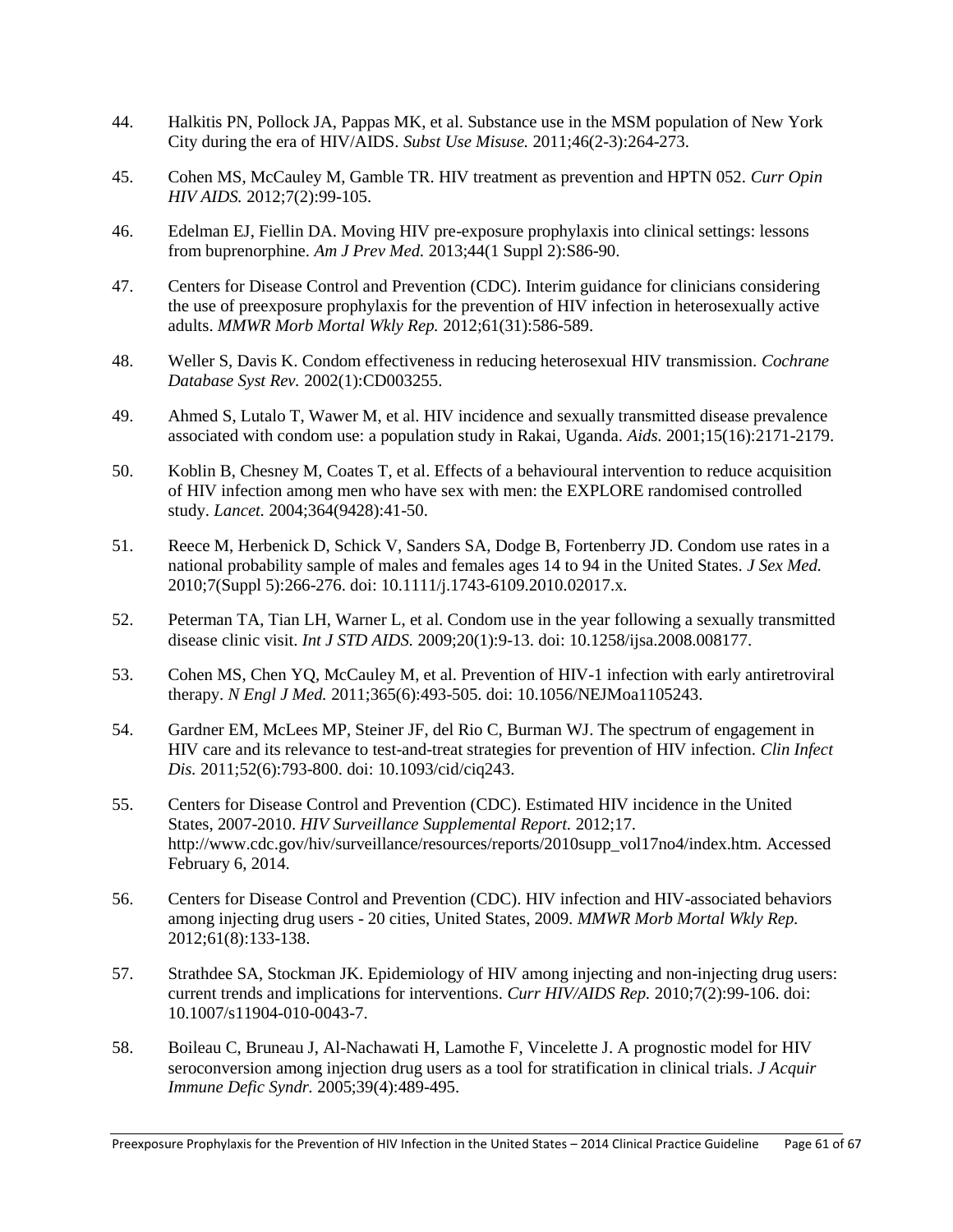- 59. Centers for Disease Control and Prevention (CDC). Integrated prevention services for HIV infection, viral hepatitis, sexually transmitted diseases, and tuberculosis for persons who use drugs illicitly: summary guidance from CDC and the U.S. Department of Health and Human Services. *MMWR Recomm Rep.* 2012;61(RR-5):1-40.
- 60. Branson BM, Handsfield HH, Lampe MA, et al. Revised recommendations for HIV testing of adults, adolescents, and pregnant women in health-care settings. *MMWR Recomm Rep.*  2006;55(RR-14);1-17.
- 61. Mimiaga MJ, Reisner SL, Bland S, et al. Health system and personal barriers resulting in decreased utilization of HIV and STD testing services among at-risk black men who have sex with men in Massachusetts. *AIDS Patient Care and STDS.* 2009;23(10):825-835. doi: 10.1089/apc.2009.0086.
- 62. World Health Organization. Guidance on oral pre-exposure prophylaxis (PrEP) for serodiscordant couples, men, and transgender women who have sex with men at high risk of HIV. http://www.who.int/hiv/pub/guidance\_prep/en/. Published July 2012. Accessed February 6, 2014.
- 63. Association of Public Health Laboratories (APHL) and Centers for Disease Control and Prevention (CDC). HIV Testing Algorithms: A Status Report. Published April 2009. http://www.aphl.org/aphlprograms/infectious/hiv/Documents/ID\_2009April\_HIV-Testing-Algorithms-Status-Report.pdf. Accessed February 6, 2014.
- 64. Centers for Disease Control and Prevention (CDC). Advantages and disadvantages of different types of FDA-approved HIV immunoassays used for screening by generation and platform\*. Published 2013; http://www.cdc.gov/hiv/pdf/testing\_Advantages&Disadvantages.pdf. Accessed February 6, 2014.
- 65. Daar ES, Pilcher CD, Hecht FM. Clinical presentation and diagnosis of primary HIV-1 infection. *Curr Opin HIV AIDS.* 2008;3(1):10-15.
- 66. DHHS Panel on Antiretroviral Guidelines for Adults and Adolescents. Guidelines for the use of antiretroviral agents in HIV-1-infected adults and adolescents. Publisehd 2013. http://aidsinfo.nih.gov/contentfiles/AdultandAdolescentGL.pdf. Accessed February 6, 2014.
- 67. Cooper RD, Wiebe N, Smith N, Keiser P, Naicker S, Tonelli M. Systematic review and metaanalysis: renal safety of tenofovir disoproxil fumarate in HIV-infected patients. *Clin Infect Dis.*  2010;51(5):496-505. doi: 10.1086/655681.
- 68. Hall AM, Hendry BM, Nitsch D, Connolly JO. Tenofovir-associated kidney toxicity in HIVinfected patients: a review of the evidence. *Am J Kidney Dis.* 2011;57(5):773-780. doi: 10.1053/j.ajkd.2011.01.022.
- 69. Phair J, Palella F. Renal disease in HIV-infected individuals. *Curr Opin HIV AIDS.*  2011;6(4):285-289.
- 70. Cockcroft DW, Gault MH. Prediction of creatinine clearance from serum creatinine. *Nephron.*  1976;16(1):31-41.
- 71. Wargo KA, Eiland EH 3rd, Hamm W, English TM, Phillippe HM. Comparison of the modification of diet in renal disease and Cockcroft-Gault equations for antimicrobial dosage adjustments. *Ann Pharmacother.* 2006;40(7-8):1248-1253.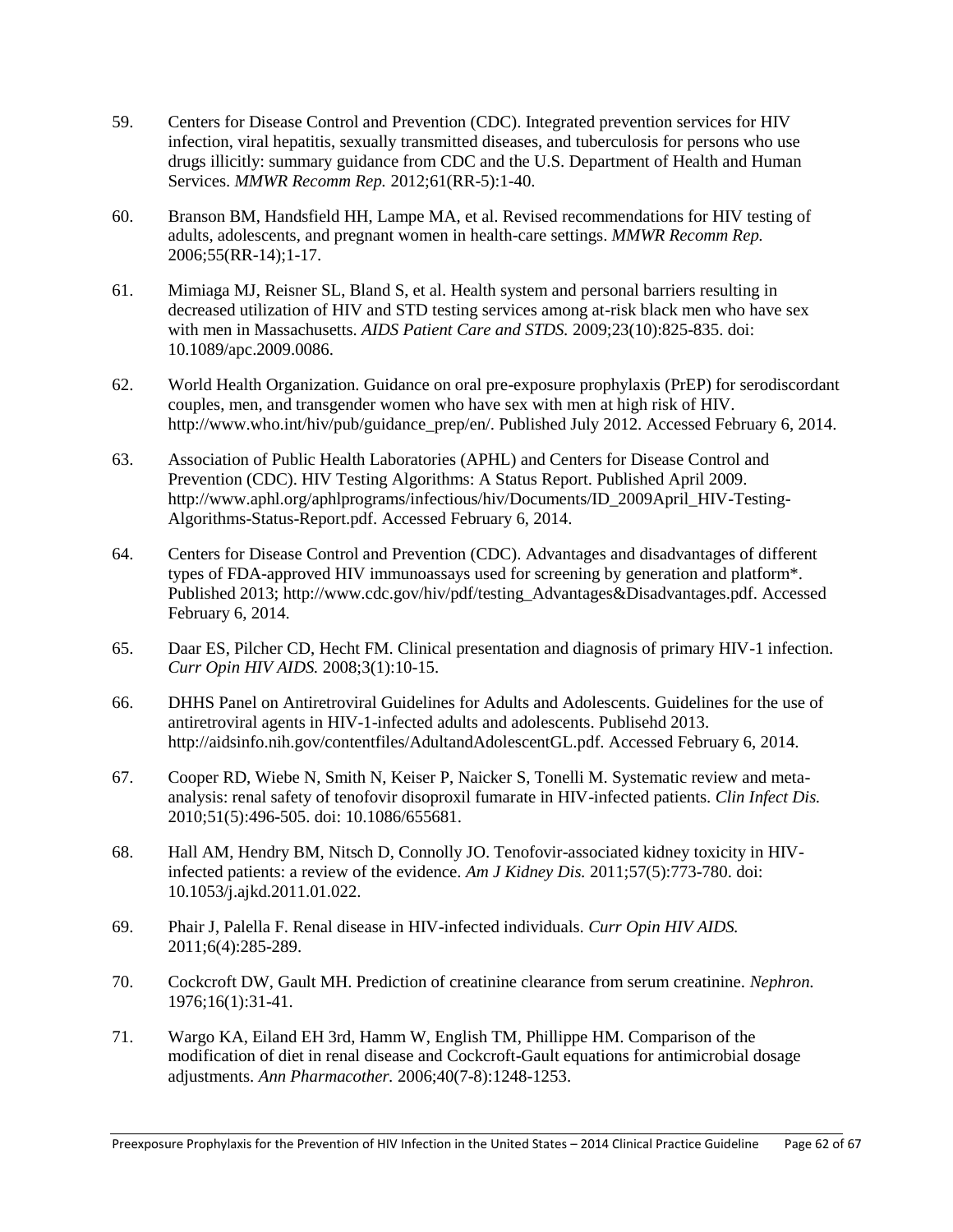- 72. Rostoker G, Andrivet P, Pham I, Griuncelli M, Adnot S. Accuracy and limitations of equations for predicting the glomerular filtration rate during follow-up of patients with non-diabetic nephropathies. *BMC Nephrol.* 2009;10:16. doi: 10.1186/1471-2369-10-16.
- 73. Du Bois D, Du Bois EF. A formula to estimate the approximate surface area if height and weight be known. 1916. *Nutrition.* 1989;5(5):303-311; discussion 312-303.
- 74. Wolitski RJ, Fenton KA. Sexual health, HIV, and sexually transmitted infections among gay, bisexual, and other men who have sex with men in the United States. *AIDS Behav.* 2011;15 Suppl 1:S9-17.
- 75. van der Helm JJ, Prins M, del Amo J, et al. The hepatitis C epidemic among HIV-positive MSM: incidence estimates from 1990 to 2007. *Aids.* 2011;25(8):1083-1091. doi: 10.1097/QAD.0b013e3283471cce.
- 76. Siberry GK, Williams PL, Mendez H, et al. Safety of tenofovir use during pregnancy: early growth outcomes in HIV-exposed uninfected infants. *AIDS.* 2012;26(9):1151-1159. doi: 10.1097/QAD.0b013e328352d135.
- 77. Gibb DM, Kizito H, Russell EC, et al. Pregnancy and infant outcomes among HIV-infected women taking long-term ART with and without tenofovir in the DART trial. *PLoS Med.*  2012;9(5):e1001217. doi: 10.1371/journal.pmed.1001217
- 78. Gatanaga H, Hayashida T, Tanuma J, Oka S. Prophylactic effect of antiretroviral therapy on hepatitis B virus infection. *Clin Infect Dis.* 2013;56(12):1812-1819. doi: 10.1093/cid/cit145.
- 79. Gilead Sciences. Viread Package Insert. 2013; http://www.gilead.com/pdf/viread\_pi.pdf. Accessed February 18, 2014.
- 80. Patterson KB, Prince HA, Kraft E, et al. Penetration of tenofovir and emtricitabine in mucosal tissues: implications for prevention of HIV-1 transmission. *Sci Transl Med.*  2011;3(112):112re114. doi: 10.1126/scitranslmed.3003174.
- 81. Anderson PL, Kiser JJ, Gardner EM, Rower JE, Meditz A, Grant RM. Pharmacological considerations for tenofovir and emtricitabine to prevent HIV infection. *Journal of Antimicrob Chemother.* 2011;66(2):240-250. doi: 10.1093/jac/dkq447.
- 82. Anderson PL. Pharmacology considerations for HIV prevention. 13th Interantional Workshop on Clinical Pharmacology of HIV 2012; Barcelona, Spain.
- 83. Workowski KA, Berman S. Sexually transmitted diseases treatment guidelines, 2010. *MMWR Recomm Rep.* 2010;59(RR-12):1-110.
- 84. McComsey GA, Tebas P, Shane E, et al. Bone disease in HIV infection: a practical review and recommendations for HIV care providers. *Clin Infect Dis.* 2010;51(8):937-946.
- 85. Yin MT, Overton ET. Increasing clarity on bone loss associated with antiretroviral initiation. *J Infect Dis.* 2011;203(12):1705-1707. doi: 10.1093/infdis/jir184.
- 86. Mulligan K, Glidden D, Gonzales P, et al. Effects of emtricitabine/tenofovir on bone mineral density in seronegative men from 4 continents: DEXA results of the global iPrEx study. Paper presented at:18th Conference on Retroviruses and Opportunistic Infections 2011; Boston, **MAssachusetts**

Preexposure Prophylaxis for the Prevention of HIV Infection in the United States – 2014 Clinical Practice Guideline Page 63 of 67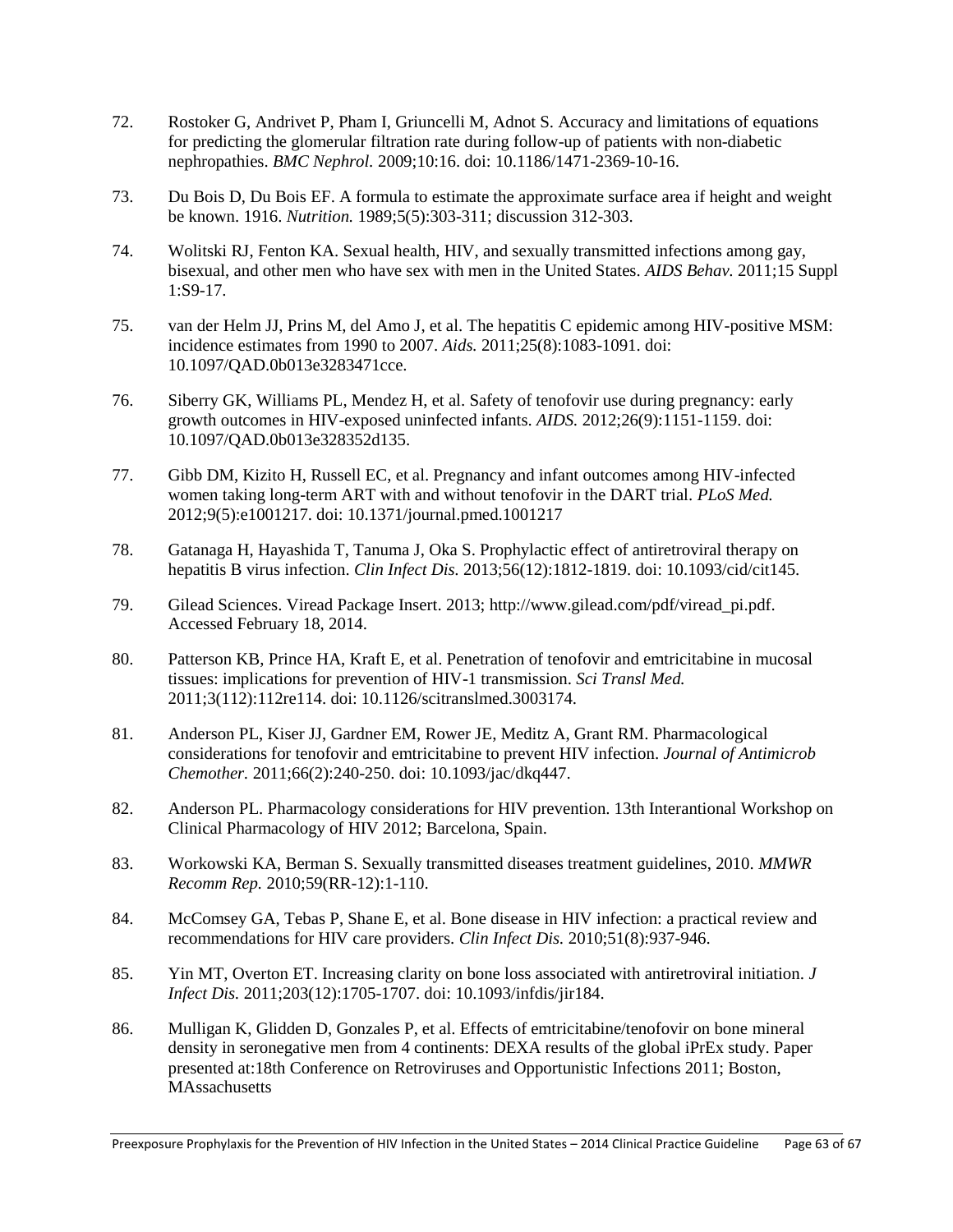- 87. Koblin B, Chesney M, Coates T, Team ES. Effects of a behavioural intervention to reduce acquisition of HIV infection among men who have sex with men: the EXPLORE randomised controlled study. *Lancet.* 2004;364(9428):41-50.
- 88. Anderson P LJ, Buchbinder S, Guanira J, Montoya O, Casapia M, Bargg L, Bushman L, Glidden D, Grant R, and the iPrEx study team. Interpreting detection rates of intracellular FTC-TP and TFV-DP: The iPrEx trial. 18th Conference on Retroviruses and Opportunistic Infections; 2011; Boston, Massachusetts.
- 89. Centers for Disease Control and Prevention (CDC). Recommendations for partner services programs for HIV infection, syphilis, gonorrhea, and chlamydial infection. *MMWR Recomm Rep.*  2008;57(RR-9):1-83.
- 90. Mugo NR, Heffron R, Donnell D, et al. Increased risk of HIV-1 transmission in pregnancy: a prospective study among African HIV-1-serodiscordant couples. *Aids.* 2011;25(15):1887-1895. doi: 10.1097/QAD.0b013e32834a9338.
- 91. Panel on Treatment of HIV-Infected Pregnant Women and Prevention of Perinatal Transmission. Recommendations for use of antiretroviral drugs in pregnant HIV-1-infected women for maternal health and interventions to reduce perinatal HIV transmission in the United States. 2014. http://aidsinfo.nih.gov/contentfiles/lvguidelines/perinatalgl.pdf. Accessed 1 April 2014.
- 92. Vernazza PL, Graf I, Sonnenberg-Schwan U, Geit M, Meurer A. Preexposure prophylaxis and timed intercourse for HIV-discordant couples willing to conceive a child. *Aids.*  2011;25(16):2005-2008. doi: 10.1097/QAD.0b013e32834a36d0.
- 93. Mirochnick M, Best BM, Clarke DF. Antiretroviral pharmacology: special issues regarding pregnant women and neonates. *Clin Perinatol.* 2010;37(4):907-927. doi: 10.1016/j.clp.2010.08.006.
- 94. The Antiretroviral Pregnancy Registry. Interim Report: 1 January 1989 through 31 January 2013. Published December 2013. http://www.apregistry.com/forms/interim\_report.pdf. Accessed Feburary 6, 2014.
- 95. Lampe MA, Smith DK, Anderson GJE, Edwards AE, Nesheim SR. Achieving safe conception in HIV-discordant couples: the potential role of oral preexposure prophylaxis (PrEP) in the United States. *Am J Obstet Gynecol.* 2011;204(6):488.e1-8. doi: 10.1016/j.ajog.2011.02.026.
- 96. Attia S, Egger M, Muller M, Zwahlen M, Low N. Sexual transmission of HIV according to viral load and antiretroviral therapy: systematic review and meta-analysis. *Aids.* 2009;23(11):1397- 1404.
- 97. Benaboud S, Pruvost A, Coffie PA, et al. Concentrations of tenofovir and emtricitabine in breast milk of HIV-1-infected women in Abidjan, Cote d'Ivoire, in the ANRS 12109 TEmAA Study, Step 2. *Antimicrob Agents Chemother.* 2011;55(3):1315-1317. doi: 10.1128/AAC.00514-10.
- 98. World Health Organization. Programmatic update: use of antiretroviral drugs for treating pregnant women and preventing HIV infection in infants: executive summary. Published April 2012.

http://aidsdatahub.org/dmdocuments/Use\_of\_Antiretroviral\_Drugs\_\_for\_Treating\_Pregnant\_Wo men.pdf. Accessed February 6, 2014.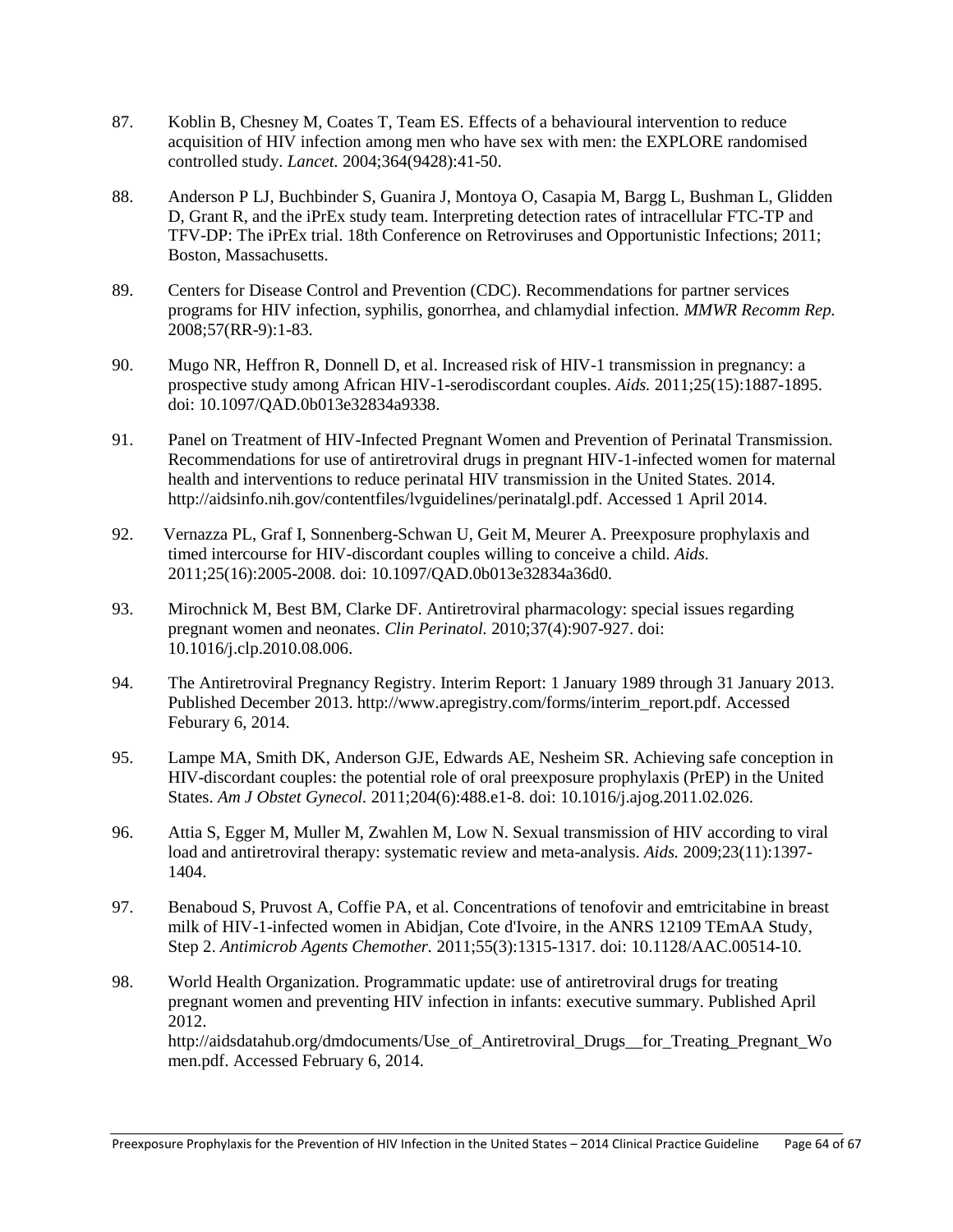- 99. Liaw Y-F, Chu C-M. Hepatitis B virus infection. *The Lancet.* 2009;373(9663):582-592. doi: 10.1016/S0140-6736(09)60207-5.
- 100. Hongthanakorn C, Chotiyaputta W, Oberhelman K, et al. Virological breakthrough and resistance in patients with chronic hepatitis B receiving nucleos(t)ide analogues in clinical practice. *Hepatology.* 2011;53(6):1854-1863. doi: 10.1002/hep.24318.
- 101. Della Negra M, de Carvalho AP, de Aquino MZ, et al. A randomized study of tenofovir disoproxil fumarate in treatment-experienced HIV-1 infected adolescents. *Pediatr Infect Dis J.*  2012;31(5):469-473. doi: 10.1097/INF.0b013e31824bf239.
- 102. Culp L, Caucci L. State adolescent consent laws and implications for HIV pre-exposure prophylaxis. *Am J Prev Med.* 2013;44(1 Suppl 2):S119-124. doi: 10.1016/j.amepre.2012.09.044.
- 103. Purswani M, Patel K, Kopp JB, et al. Tenofovir treatment duration predicts proteinuria in a multiethnic United States cohort of children and adolescents with perinatal HIV-1 infection. *Pediatr Infect Dis J.* 2013;32(5):495-500. doi: 10.1097/INF.0b013e31827f4eff.
- 104. Smith DK GL, Black RJ, Auerbach JD, et al. Antiretroviral postexposure prophylaxis after sexual, injection-drug use, or other nonoccupational exposure to HIV in the United States: recommendations from the U.S. Department of Health and Human Services. *MMWR Recomm Rep.* 2005;54(RR-2):1-19.
- 105. Roland ME, Neilands TB, Krone MR, et al. A randomized noninferiority trial of standard versus enhanced risk reduction and adherence counseling for individuals receiving post-exposure prophylaxis following sexual exposures to HIV. *Clin Infect Dis.* 2011;53(1):76-83. doi: 10.1093/cid/cir333.
- 106. Abbas UL, Glaubius R, Mubayi A, Hood G, Mellors JW. Antiretroviral therapy and pre-exposure prophylaxis: combined impact on HIV transmission and drug resistance in South Africa. *J Infect Dis.* 2013;208(2):224-234. doi: 10.1093/infdis/jit150.
- 107. Celum C, Hallett TB, Baeten JM. HIV-1 prevention with ART and PrEP: mathematical modeling insights into resistance, effectiveness, and public health impact. *J Infect Dis.* 2013;208(2):189- 191. doi: 10.1093/infdis/jit154.
- 108. Hosek S, Siberry G, Bell M, et al. The acceptability and feasibility of an HIV pre-exposure prophylaxis (PrEP) trial with young men who have sex with men (YMSM). *J Acquir Immune Defic Syndr.* 2012;62(4):447-456. doi: 10.1097/QAI.0b013e3182801081.
- 109. Koenig LJ, Lyles C, Smith, DK. Adherence to antiretroviral medications for HIV pre-exposure prophylaxis: lessons learned from trials and treatment studies. *Am J Prev Med.* 2013;44(1):S91. doi: 10.1016/j.amepre.2012.09.047.
- 110. Chapman RH, Ferrufino CP, Kowal SL, Classi P, Roberts CS. The cost and effectiveness of adherence-improving interventions for antihypertensive and lipid-lowering drugs\*. *Int J Clin Pract.* 2010;64(2):169-181.
- 111. Morello CM, Chynoweth M, Kim H, Singh RF, Hirsch JD. Strategies to improve medication adherence reported by diabetes patients and caregivers: results of a Taking Control of Your Diabetes Survey (February). *Ann Pharmacother.* 2011;45(2):145-153.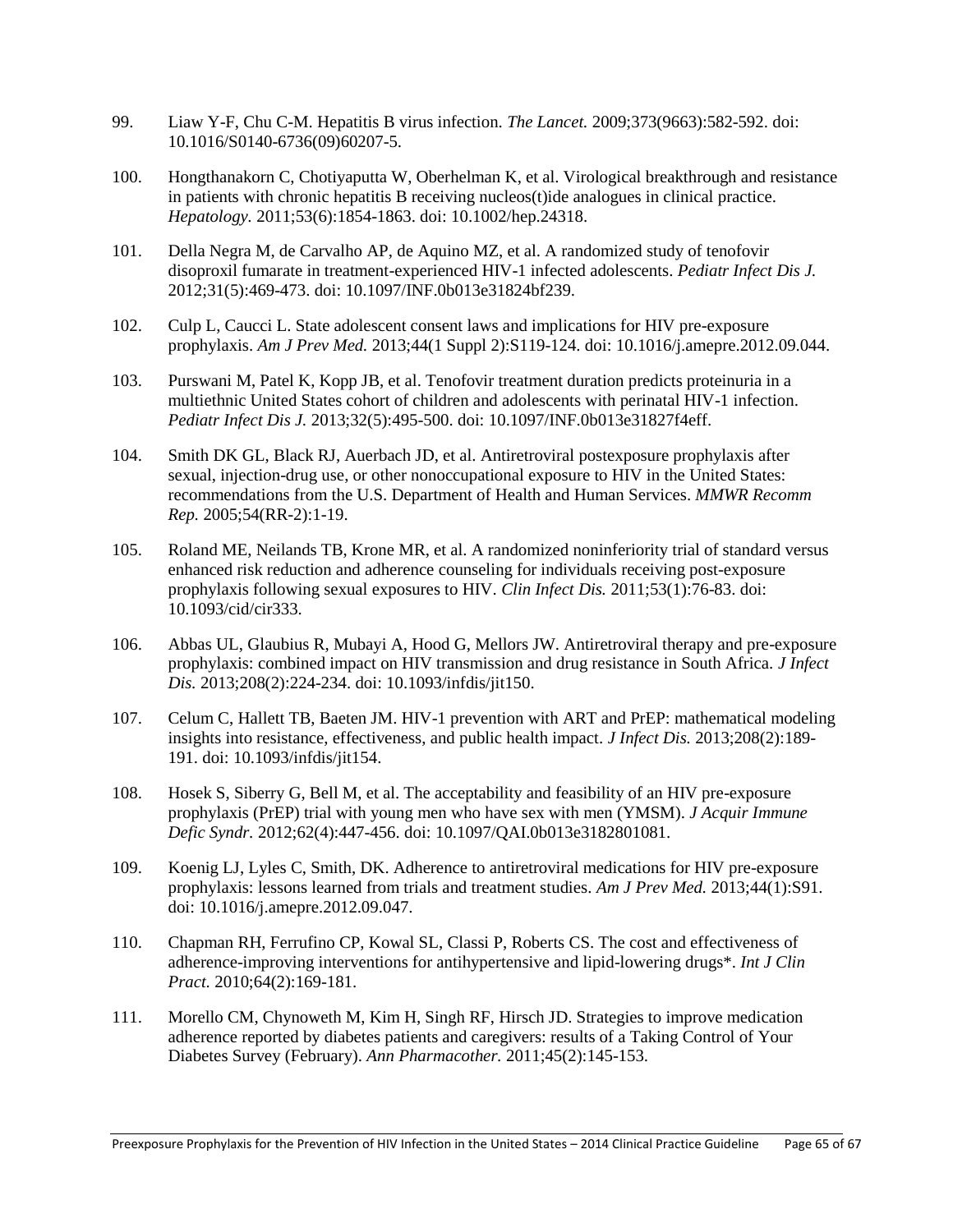- 112. McHorney CA. The Adherence Estimator: a brief, proximal screener for patient propensity to adhere to prescription medications for chronic disease. *Curr Med Res Opin.* 2009;25(1):215-238.
- 113. Golub SA, Operario D, Gorbach PM. Pre-exposure prophylaxis state of the science: empirical analogies for research and implementation. *Curr HIV/AIDS Rep.* 2010;7(4):201-209. doi: 10.1007/s11904-010-0057-1.
- 114. Bodenheimer T, Laing BY. The teamlet model of primary care. *Ann Fam Med.* 2007;5(5):457- 461.
- 115. Fiscella K, Epstein RM. So much to do, so little time: care for the socially disadvantaged and the 15-minute visit. *Arch Intern Med.* 2008;168(17):1843-1852.
- 116. Yarnall KSH, Pollak KI, Ostbye T, Krause KM, Michener JL. Primary care: is there enough time for prevention? *Am J Public Health.* 2003;93(4):635-641.
- 117. Warner L, Klausner JD, Rietmeijer CA, et al. Effect of a brief video intervention on incident infection among patients attending sexually transmitted disease clinics. *PLoS Med.*  2008;5(6):919-927.
- 118. Lin JS, Whitlock E, O'Connor E, Bauer V. Behavioral counseling to prevent sexually transmitted infections: s systematic review for the U.S. Preventive Services Task Force. *Ann Intern Med.*  2008;149(7):497-508, W96-9.
- 119. U.S. Preventive Services Task Force. Behavioral counseling to prevent sexually transmitted infections: U.S. Preventive Services Task Force recommendation statement. *Ann Intern Med.*  2008;149(7):491-496, W495.
- 120. Malotte KC. Brief risk-reduction counseling in clinical settings for HIV pre-exposure prophylaxis. *American Journal of Preventive Medicine.* 2012;44(1S2):S112.
- 121. Kamb ML, Fishbein M, Douglas JM, Jr., et al. Efficacy of risk-reduction counseling to prevent human immunodeficiency virus and sexually transmitted diseases: a randomized controlled trial. Project RESPECT Study Group. *JAMA.* 1998;280(13):1161-1167.
- 122. Metsch LR, Feaster DJ, Gooden L, et al. Effect of risk-reduction counseling with rapid HIV testing on risk of acquiring sexually transmitted infections: the AWARE randomized clinical trial. *JAMA.* 2013;310(16):1701-1710. doi: 10.1001/jama.2013.280034.
- 123. Thrun MW. Provider-initiated HIV-risk behavior counseling: Ask, Screen, Intervene in the context of HIV preexposure prophylaxis. *Am J Prev Med.* 2013;44(1 Suppl 2):S108-111. doi: 10.1016/j.amepre.2012.09.034.
- 124. Mark H, Irwin K, Sternberg M, Anderson L, Magid D, Stiffman M. Providers' perceived barriers to sexually transmitted disease care in 2 large health maintenance organizations. *Sex Transm Dis.*  2008;35(2):184-189.
- 125. National Institute on Drug Abuse. Principles of drug addiction treatment: a research-based guide. Third ed 2012: http://www.drugabuse.gov/publications/principles-drug-addiction-treatment. Accessed February 18, 2014.
- 126. National Alliance of State and Territorial AIDS Directors. Fact sheet: pharmaceutical company patient assistance programs andco-payment assistance programs for pre-exposure prophylaxis (PrEP) and post-exposure prophylaxis (PEP). 2013;

Preexposure Prophylaxis for the Prevention of HIV Infection in the United States – 2014 Clinical Practice Guideline Page 66 of 67